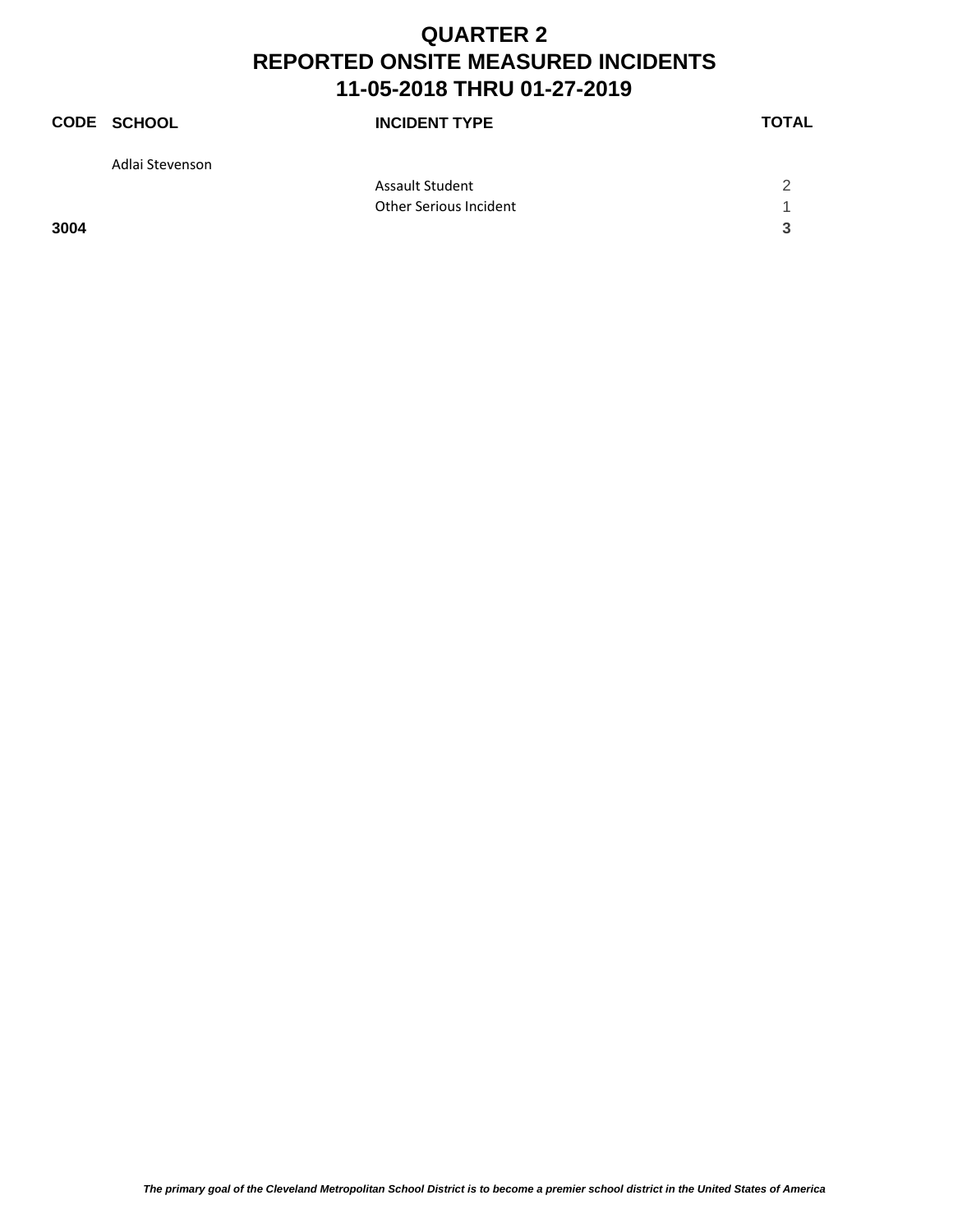|      | <b>CODE SCHOOL</b> | <b>INCIDENT TYPE</b>   | <b>TOTAL</b> |
|------|--------------------|------------------------|--------------|
|      | Alfred A Benesch   |                        |              |
|      |                    | <b>Bullying</b>        |              |
|      |                    | Other Serious Incident |              |
| 3095 |                    |                        | 2            |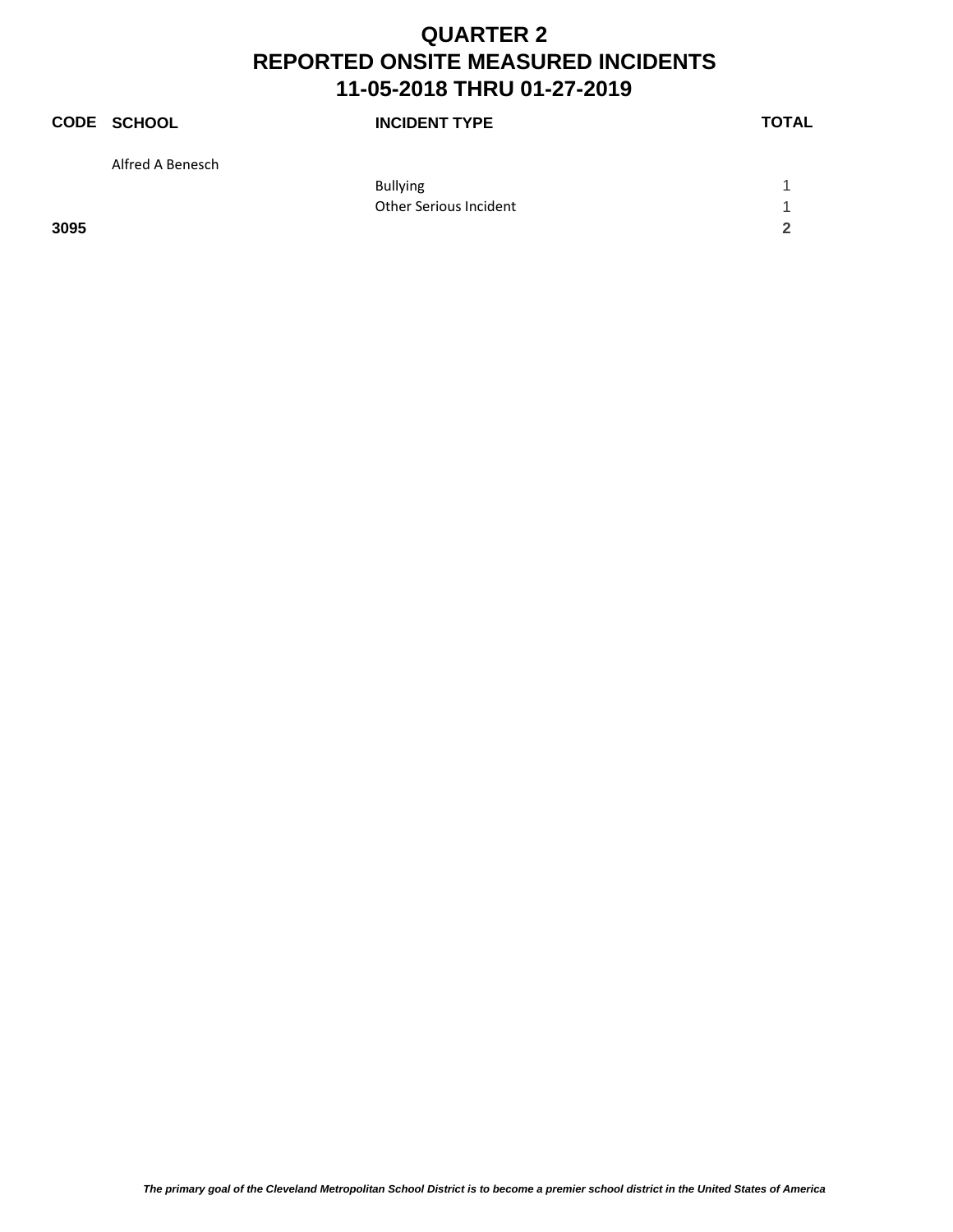|      | <b>CODE SCHOOL</b> | <b>INCIDENT TYPE</b>   | <b>TOTAL</b> |
|------|--------------------|------------------------|--------------|
|      | Almira             |                        |              |
|      |                    | <b>Assault Student</b> |              |
|      |                    | Fighting               | -1           |
|      |                    | Other Serious Incident | 4            |
| 3012 |                    |                        | 3            |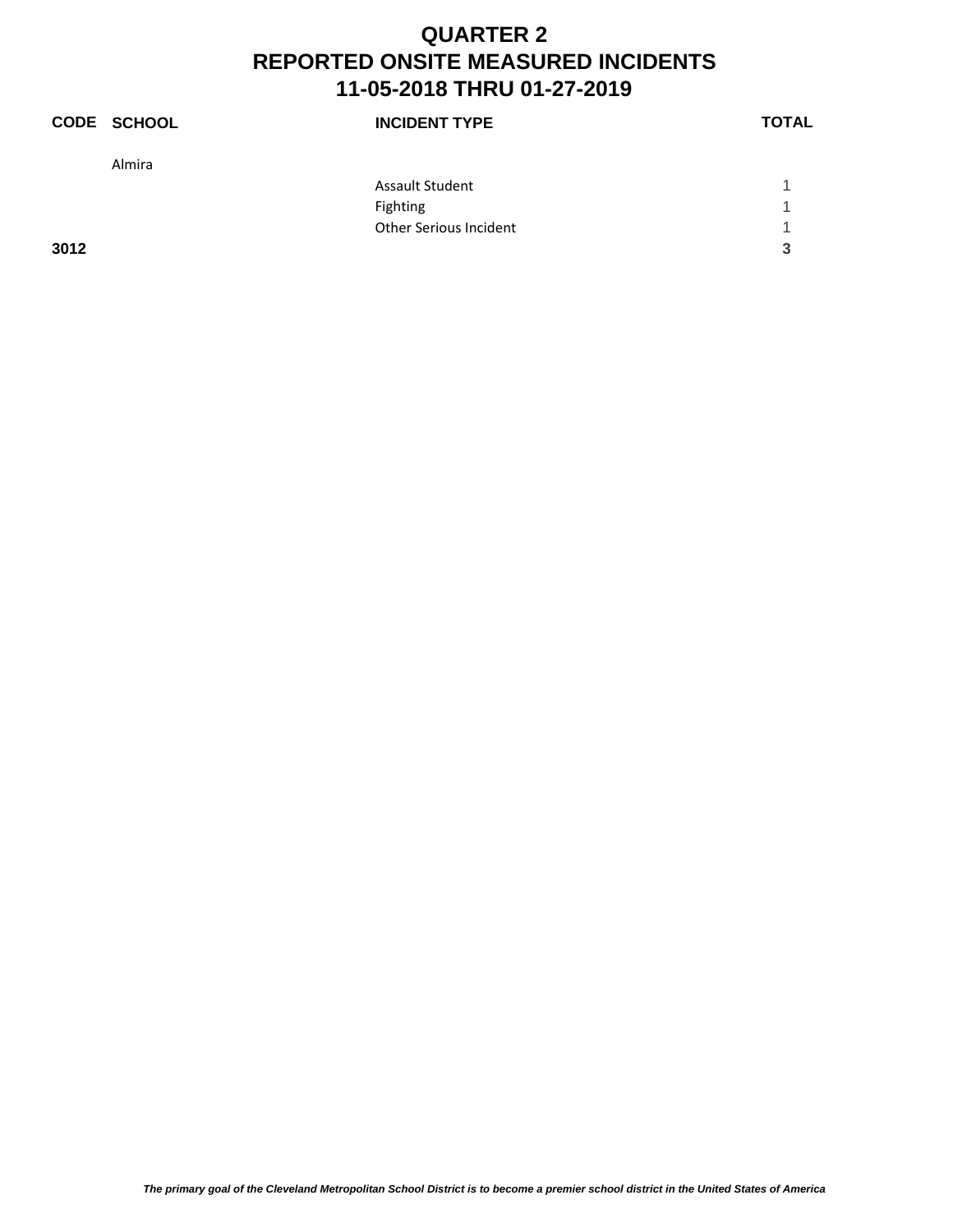|      | <b>CODE SCHOOL</b> | <b>INCIDENT TYPE</b>                  | <b>TOTAL</b> |
|------|--------------------|---------------------------------------|--------------|
|      | Andrew J. Rickoff  |                                       |              |
|      |                    | <b>Assault Student</b>                |              |
|      |                    | Possession/Use of Scheduled Narcotics | 1            |
| 3016 |                    |                                       | 2            |
|      |                    |                                       |              |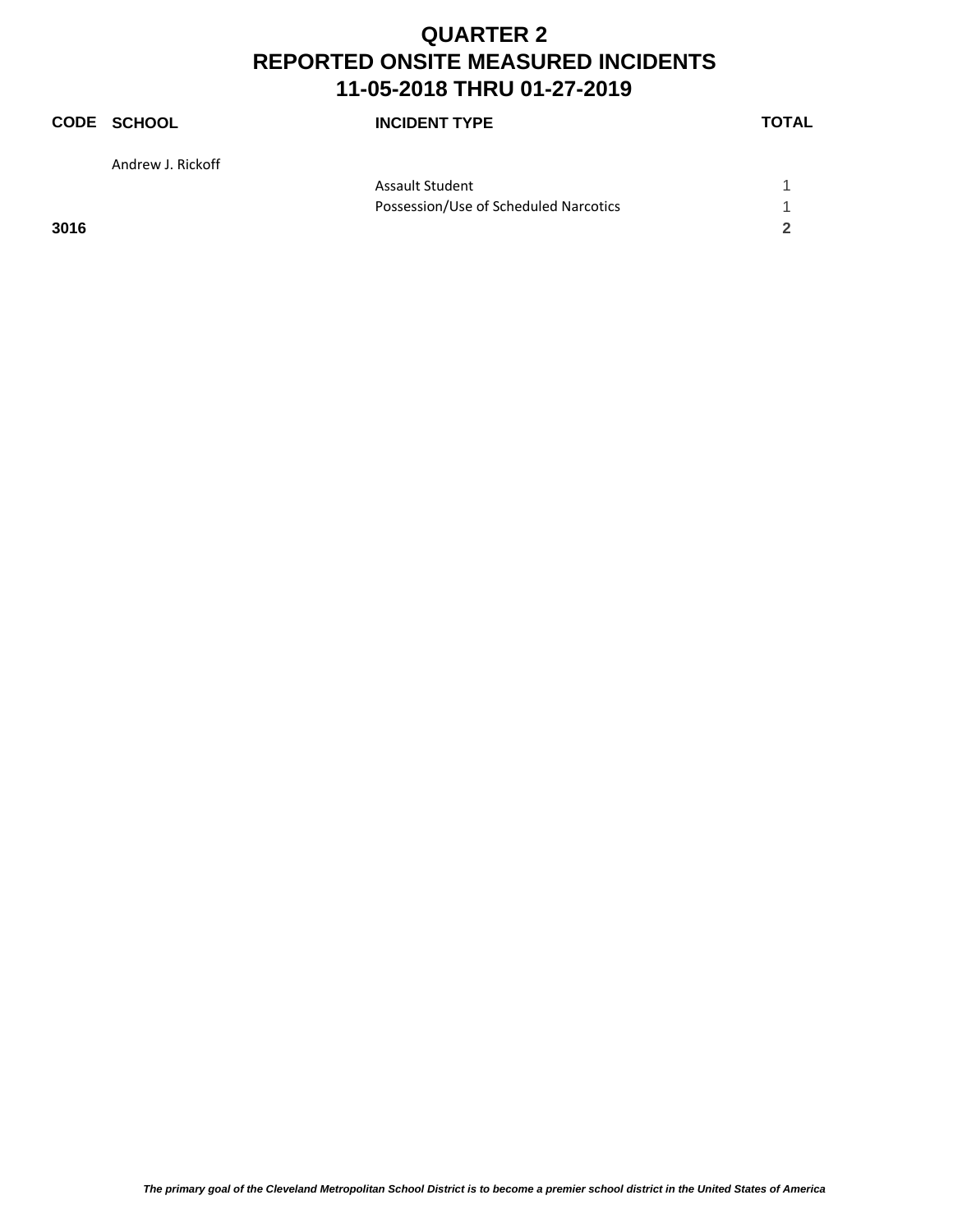|      | CODE SCHOOL  | <b>INCIDENT TYPE</b> | <b>TOTAL</b> |
|------|--------------|----------------------|--------------|
|      | Anton Grdina |                      |              |
|      |              | Assault Student      | 3            |
|      |              | Sexual Imposition    | -1           |
| 3021 |              |                      | 4            |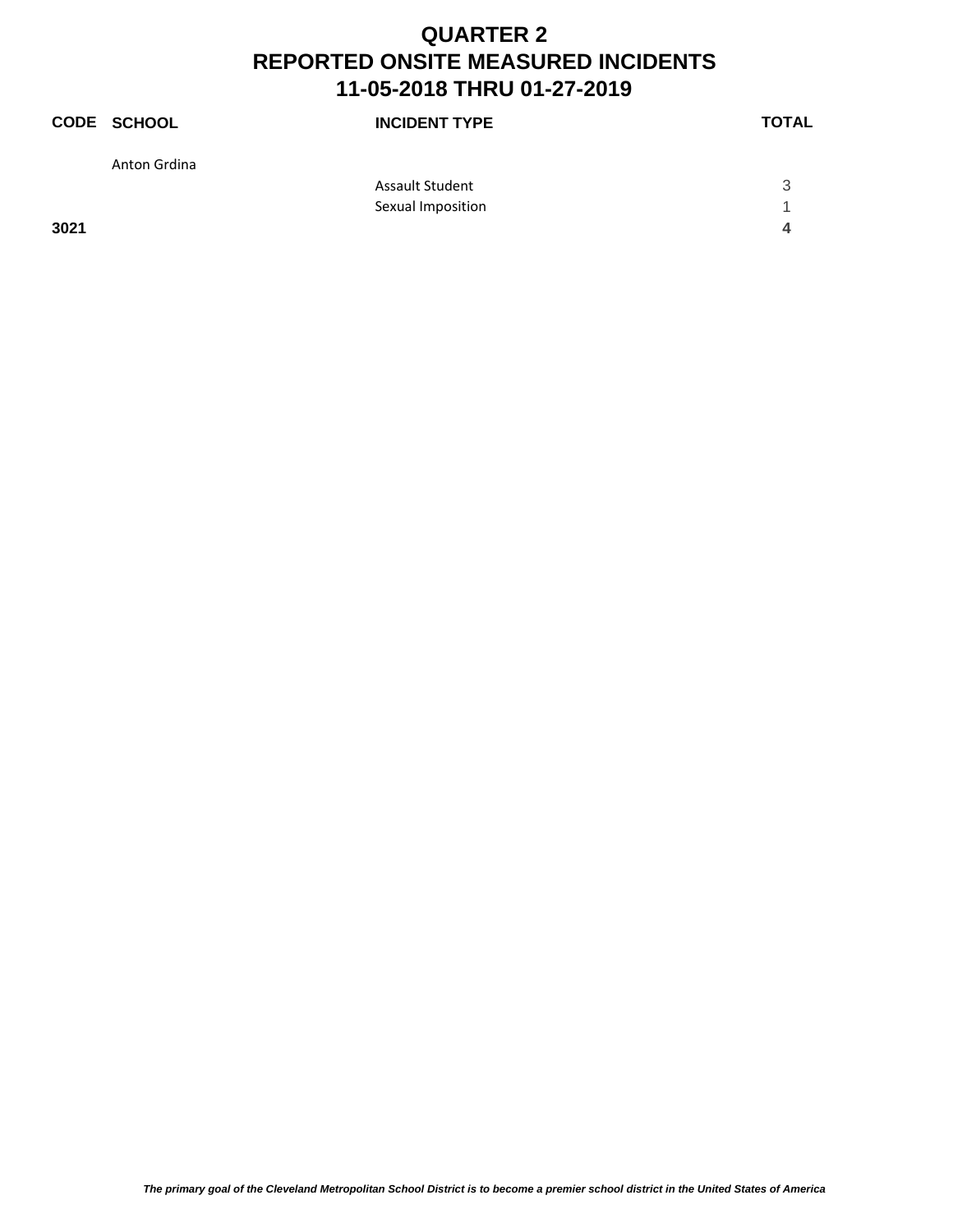|      | <b>CODE SCHOOL</b>                  | <b>INCIDENT TYPE</b>   | <b>TOTAL</b> |
|------|-------------------------------------|------------------------|--------------|
|      | Bard High School Early College West |                        |              |
|      |                                     | Assault Staff (Adult)  |              |
|      |                                     | <b>Assault Student</b> |              |
| 5267 |                                     |                        | $\mathbf{z}$ |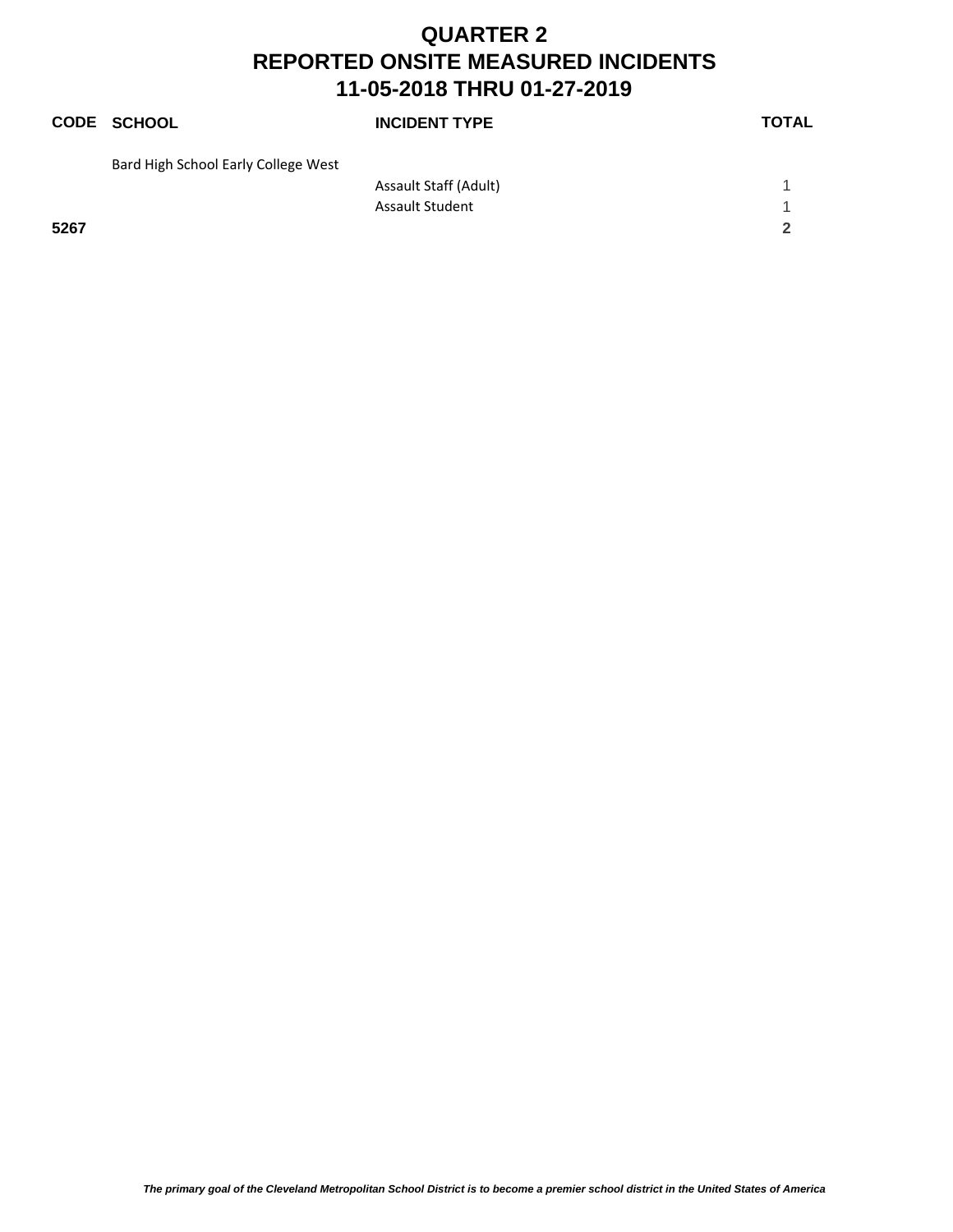|      | <b>CODE SCHOOL</b> | <b>INCIDENT TYPE</b> | <b>TOTAL</b> |
|------|--------------------|----------------------|--------------|
|      | Benjamin Franklin  |                      |              |
|      |                    | Arson                |              |
|      |                    | Assault Other        | 1            |
|      |                    | Assault Student      | 1            |
| 6036 |                    |                      | 3            |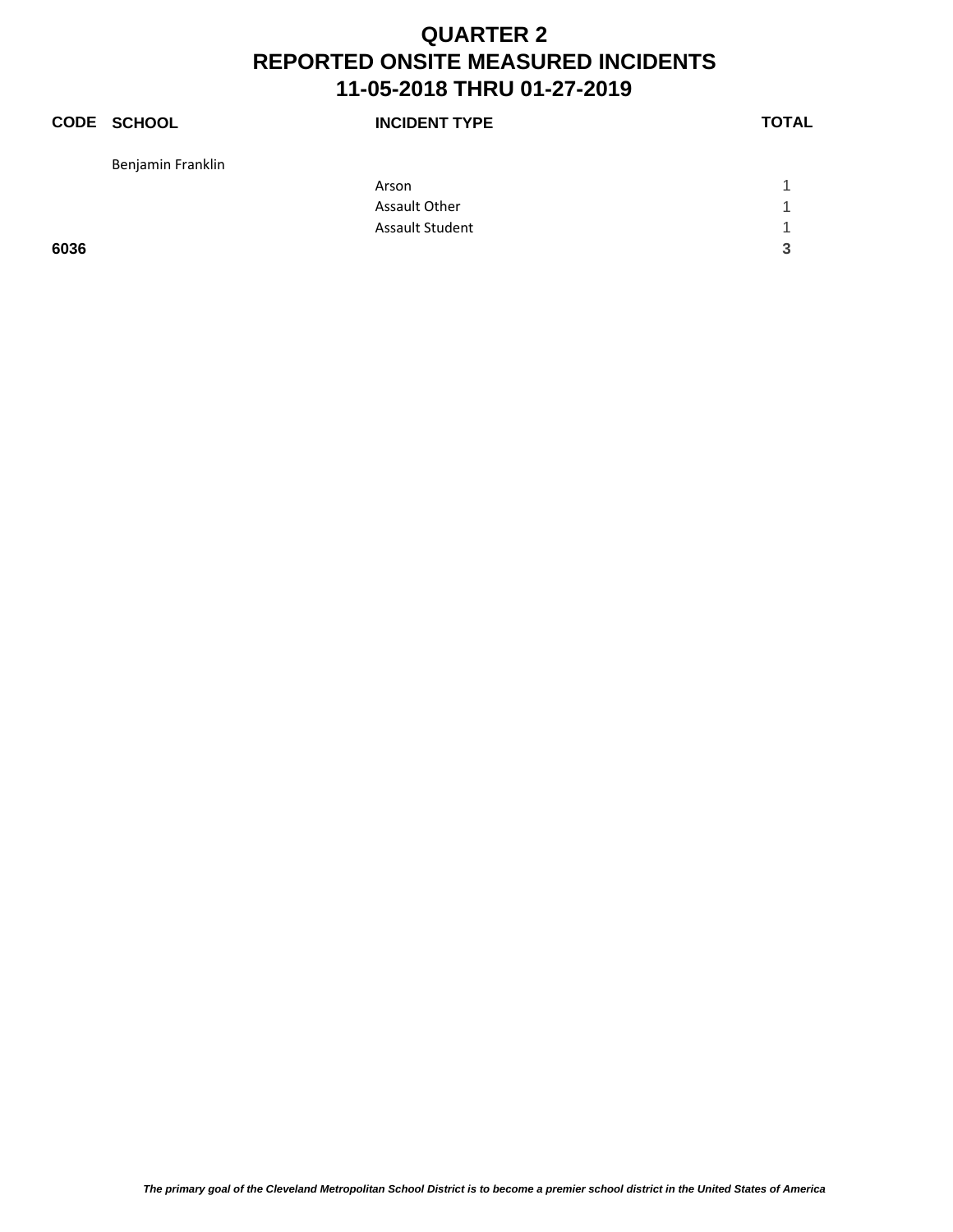|      | <b>CODE SCHOOL</b> | <b>INCIDENT TYPE</b> | <b>TOTAL</b> |
|------|--------------------|----------------------|--------------|
|      | Bolton             |                      |              |
|      |                    | Assault Student      |              |
|      |                    | Assault Teacher      | ◀            |
|      |                    | Menacing             | и            |
| 3041 |                    |                      | 3            |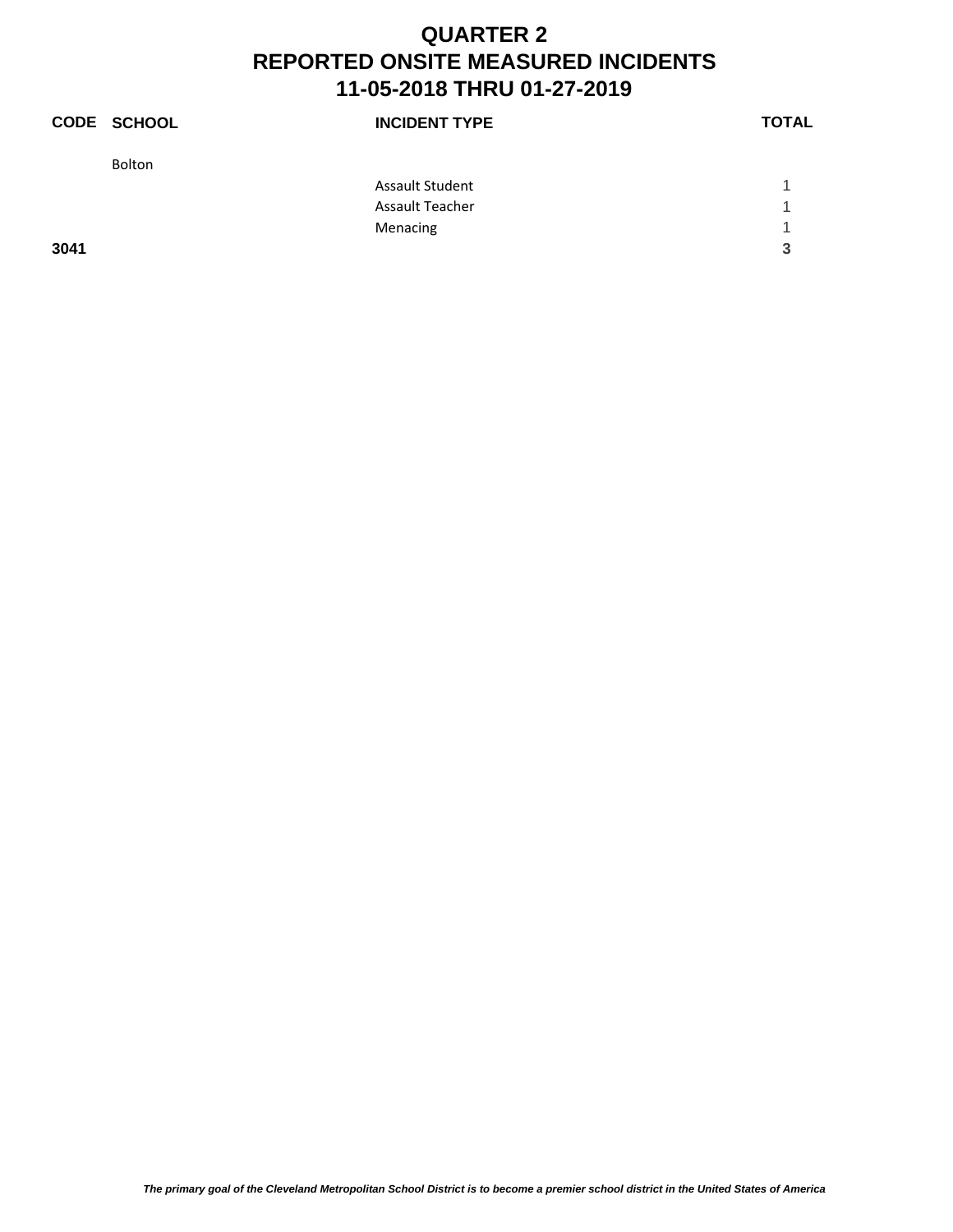# **CODE SCHOOL INCIDENT TYPE TOTAL**

| Campus International High School |                                      |  |
|----------------------------------|--------------------------------------|--|
|                                  | Fighting                             |  |
|                                  | Possession of Other Dangerous Weapon |  |
| 5282                             |                                      |  |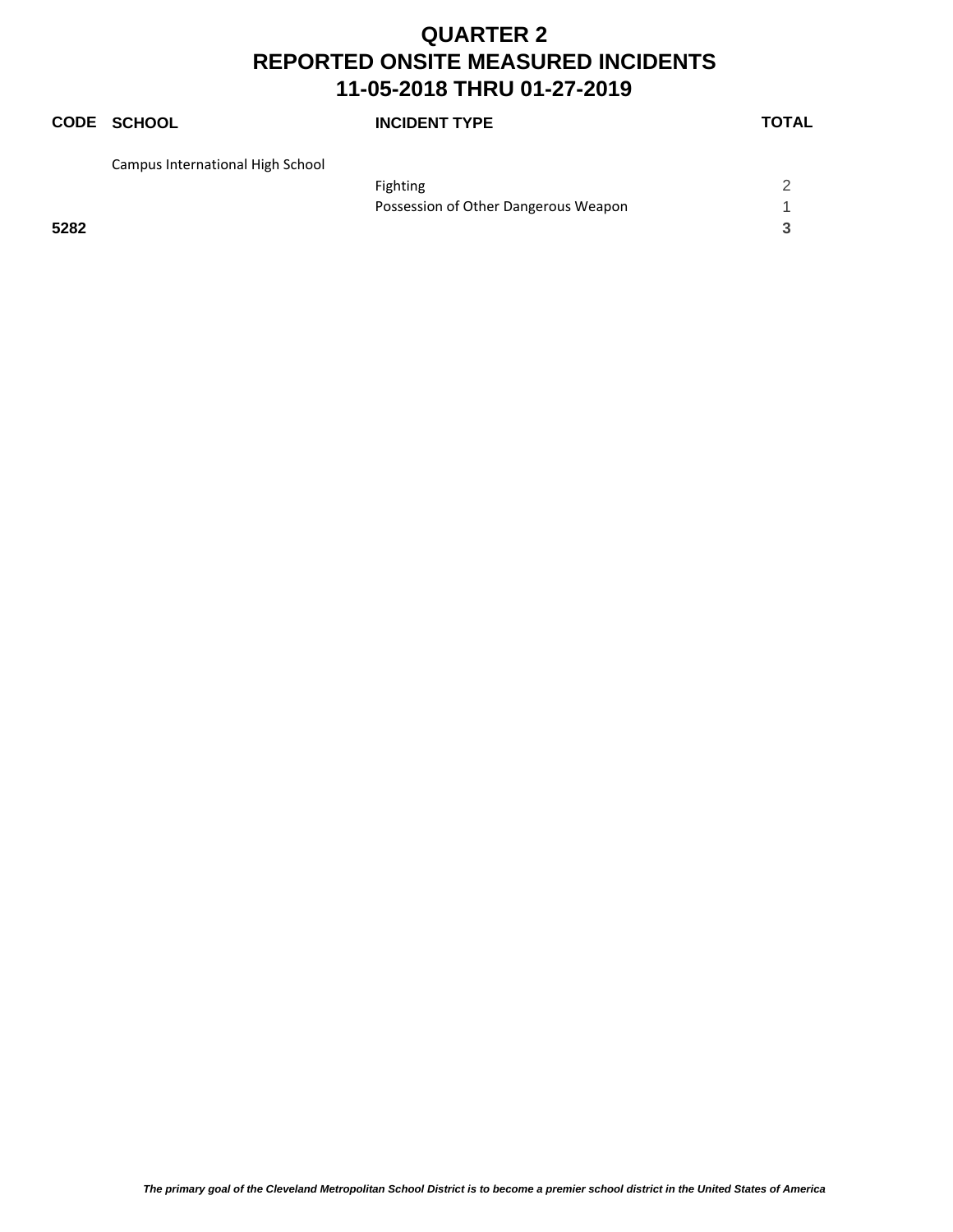|      | <b>CODE SCHOOL</b> | <b>INCIDENT TYPE</b>   | <b>TOTAL</b> |
|------|--------------------|------------------------|--------------|
|      | Charles A Mooney   |                        |              |
|      |                    | Other Serious Incident |              |
| 4080 |                    |                        |              |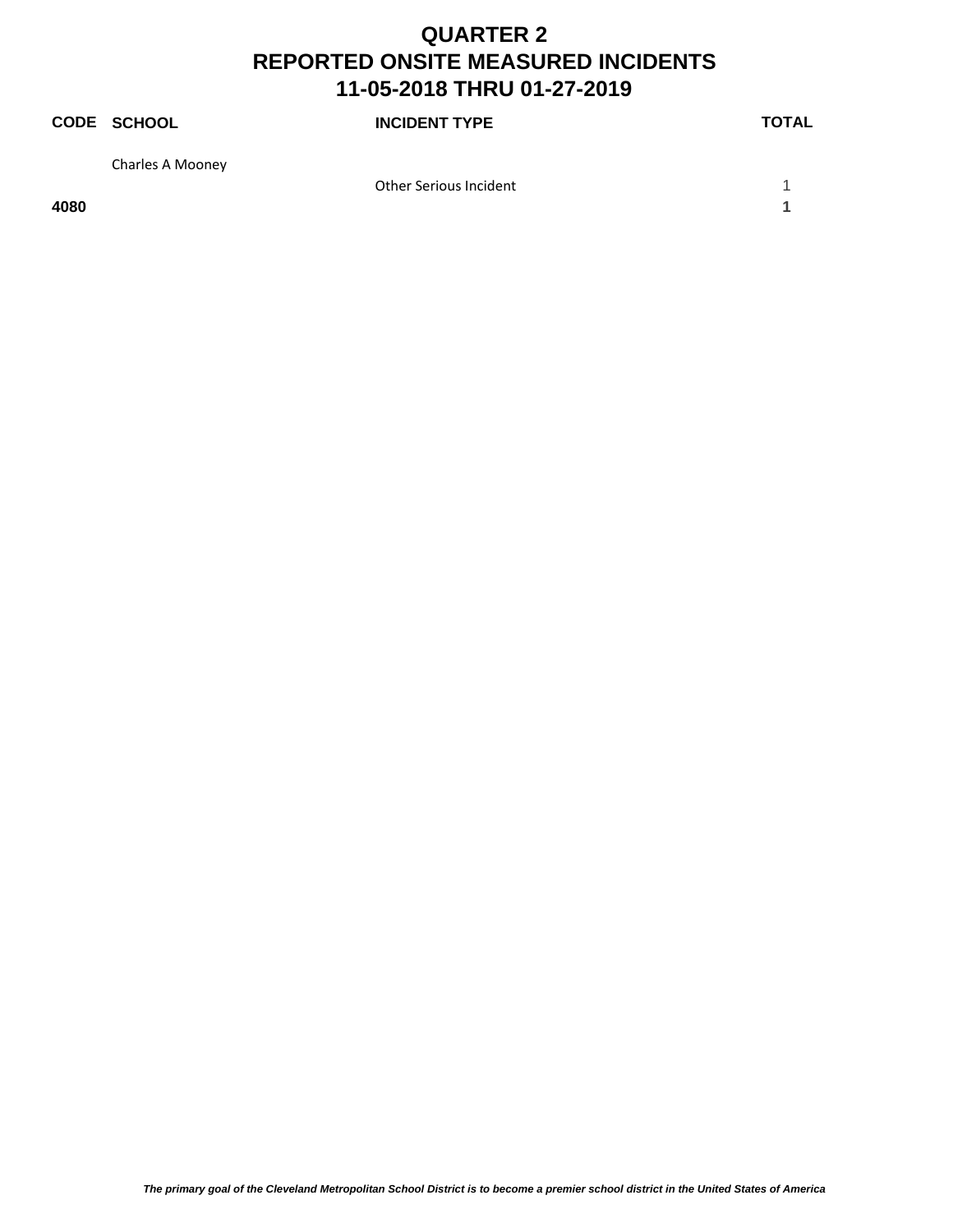|      | CODE SCHOOL            | <b>INCIDENT TYPE</b>      | <b>TOTAL</b> |
|------|------------------------|---------------------------|--------------|
|      | <b>Charles Dickens</b> |                           |              |
|      |                        | <b>Assault Student</b>    | 9            |
|      |                        | <b>Assault Teacher</b>    | 1            |
|      |                        | Other Serious Incident    | 2            |
|      |                        | Possession/Use of Alcohol | 1            |
|      |                        | Theft of Private Property | 1            |
| 3077 |                        |                           | 14           |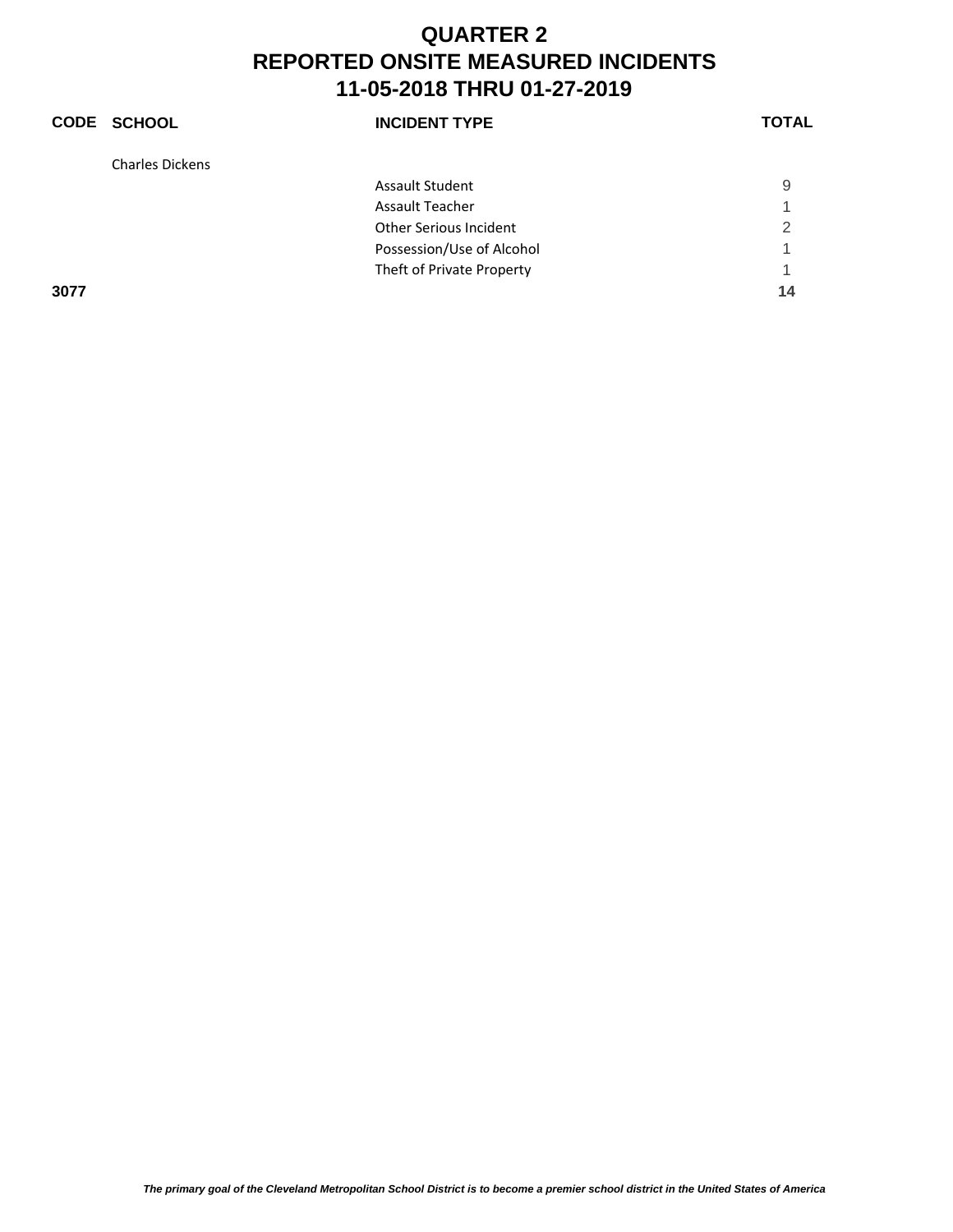|      | <b>CODE SCHOOL</b> | <b>INCIDENT TYPE</b>                  | <b>TOTAL</b> |
|------|--------------------|---------------------------------------|--------------|
|      | Charles W Eliot    |                                       |              |
|      |                    | Assault Staff (Adult)                 |              |
|      |                    | <b>Assault Student</b>                |              |
|      |                    | <b>Assault Teacher</b>                |              |
|      |                    | Possession/Use of Scheduled Narcotics | 1            |
| 4078 |                    |                                       | 4            |
|      |                    |                                       |              |

*The primary goal of the Cleveland Metropolitan School District is to become a premier school district in the United States of America*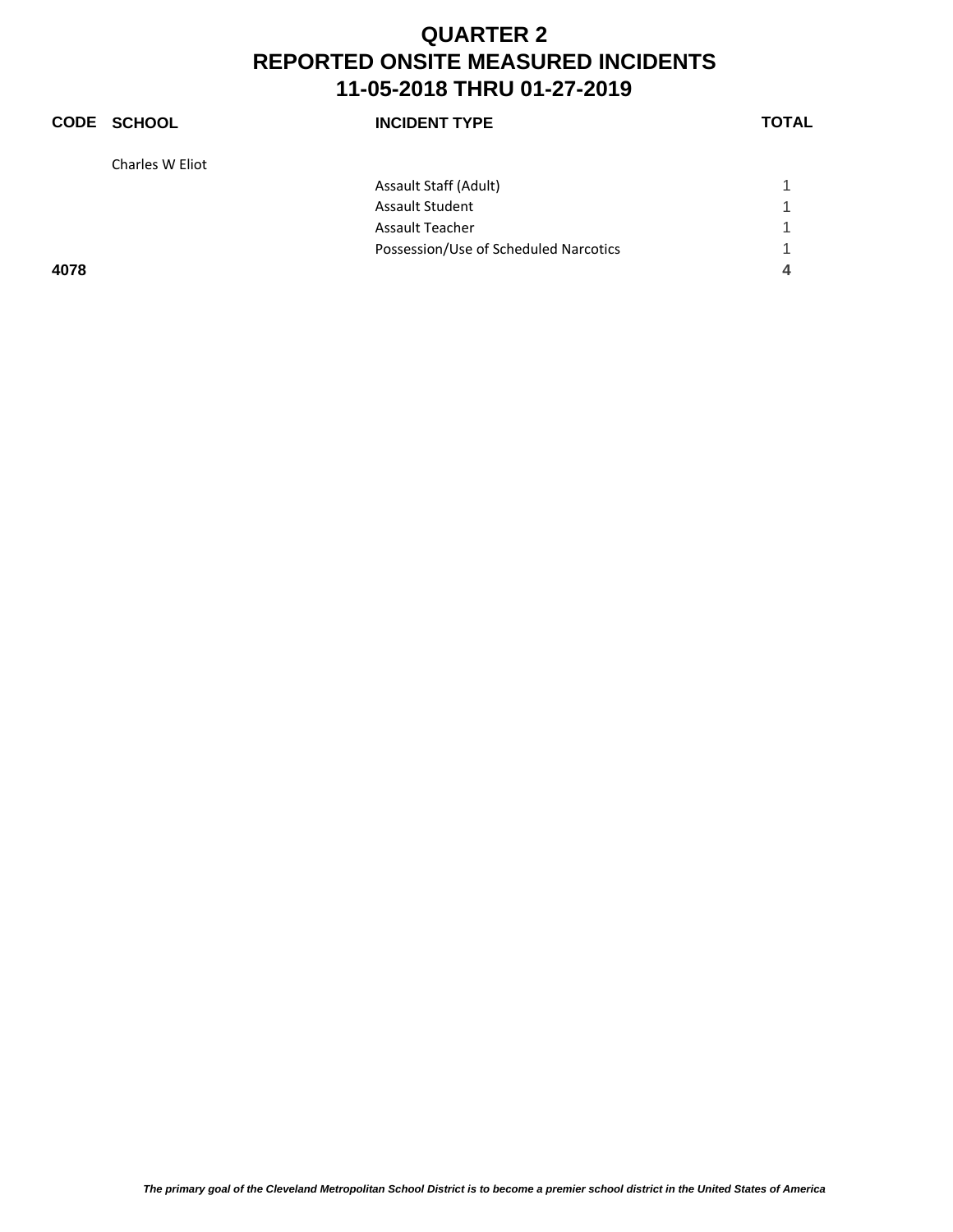|      | <b>CODE SCHOOL</b> | <b>INCIDENT TYPE</b>   | <b>TOTAL</b> |
|------|--------------------|------------------------|--------------|
|      | Clara E Westropp   |                        |              |
|      |                    | <b>Assault Student</b> | 2            |
|      |                    | Other Serious Incident |              |
| 6090 |                    |                        | 3            |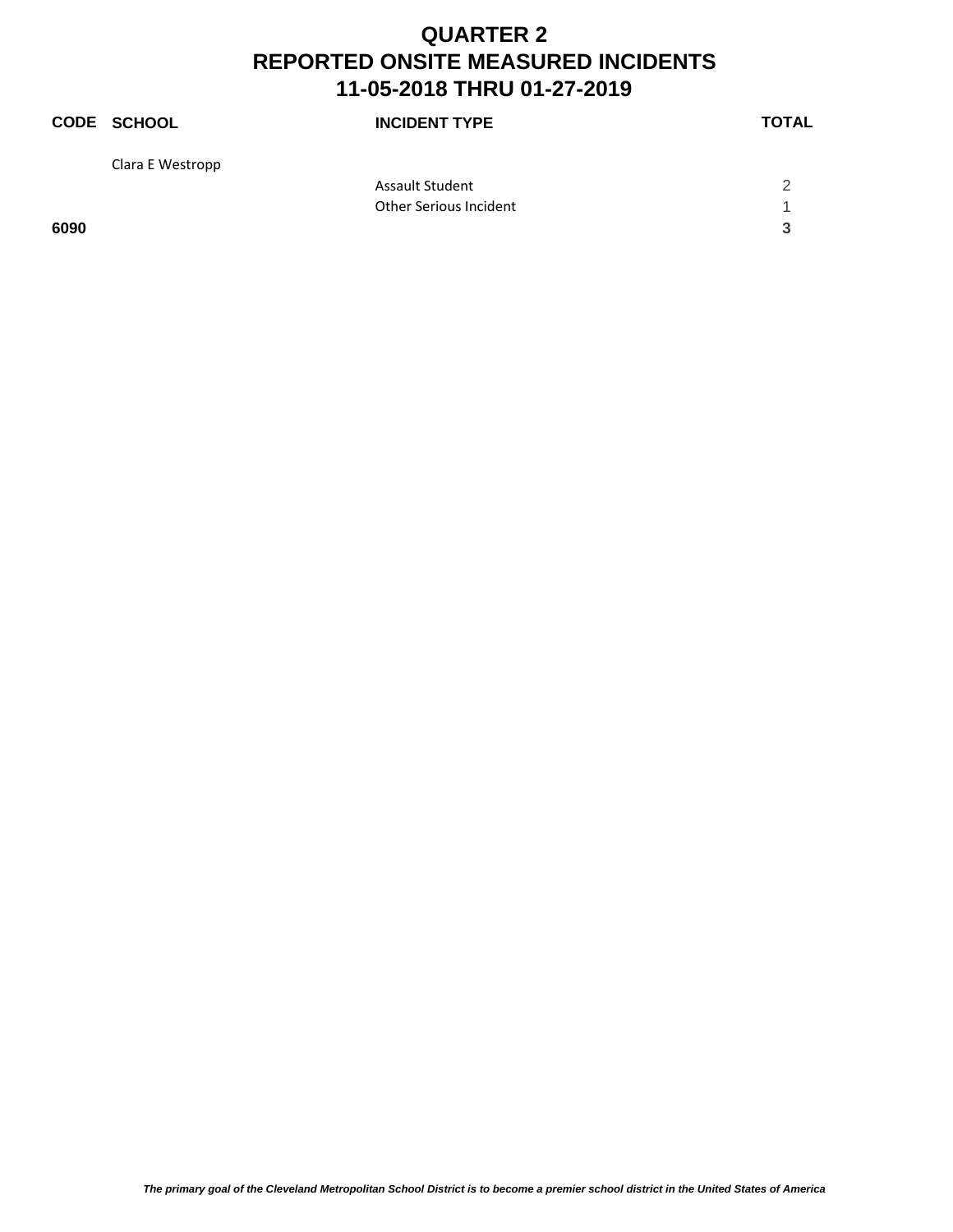|      | <b>CODE SCHOOL</b> | <b>INCIDENT TYPE</b>   | <b>TOTAL</b> |
|------|--------------------|------------------------|--------------|
|      | Clark              |                        |              |
|      |                    | Other Serious Incident |              |
| 3088 |                    |                        |              |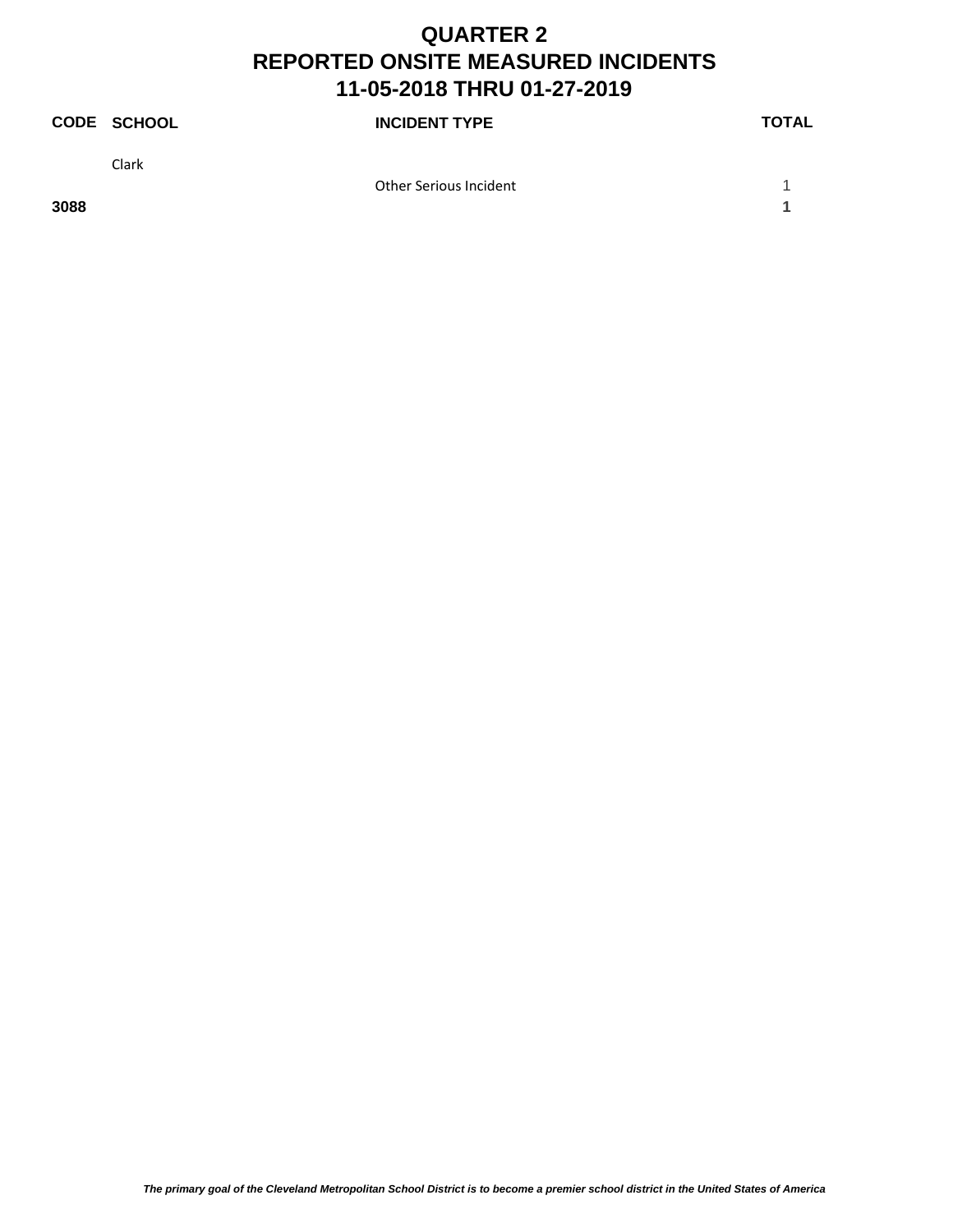|      | <b>CODE SCHOOL</b>            | <b>INCIDENT TYPE</b>   | <b>TOTAL</b> |
|------|-------------------------------|------------------------|--------------|
|      | Cleveland HS for Digital Arts |                        |              |
|      |                               | Other Serious Incident |              |
| 5028 |                               |                        |              |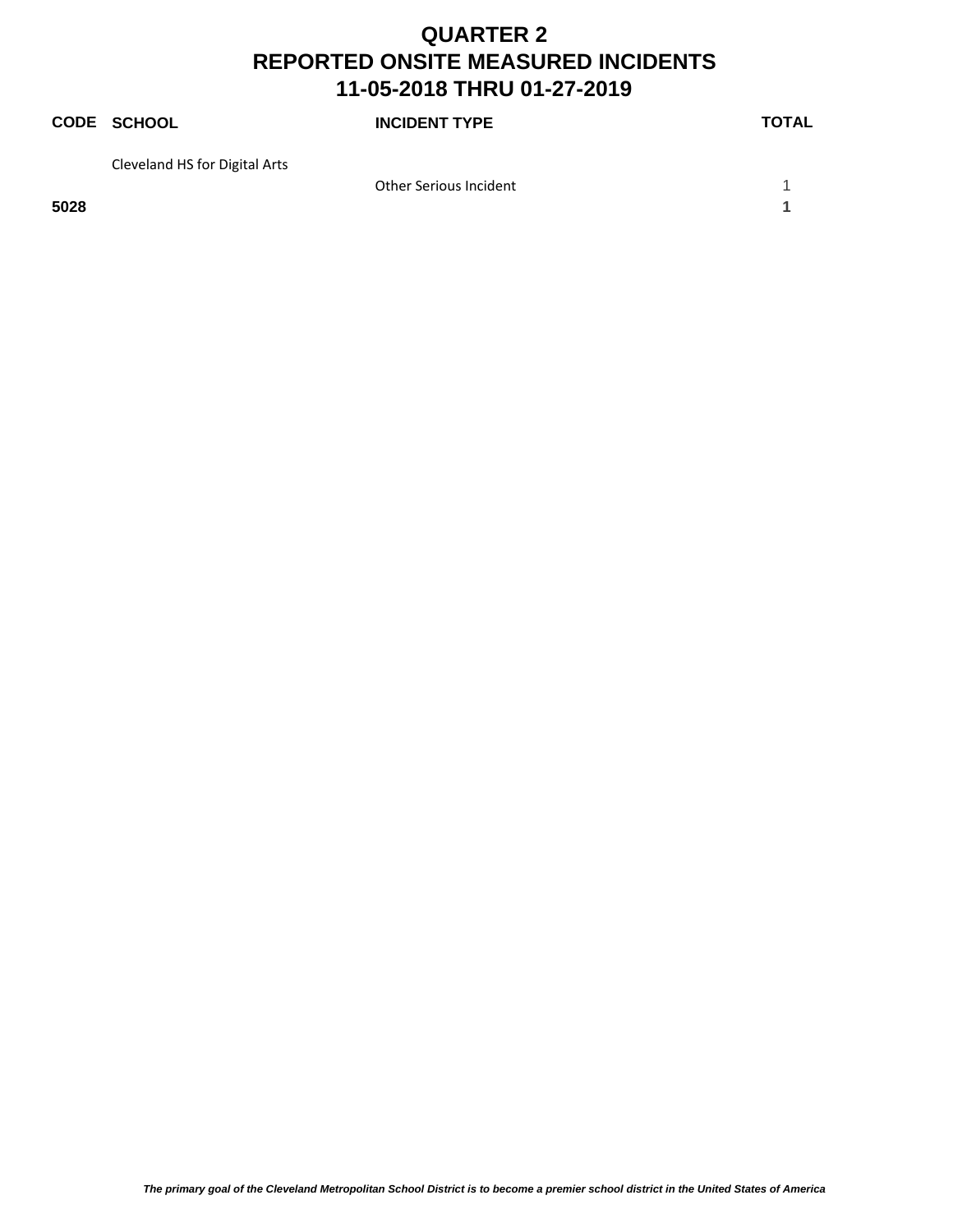|      | <b>CODE SCHOOL</b>           | <b>INCIDENT TYPE</b> | <b>TOTAL</b> |
|------|------------------------------|----------------------|--------------|
|      | Cleveland School of the Arts |                      |              |
|      |                              | <b>Fighting</b>      |              |
|      |                              | Possession of Knife  |              |
| 6801 |                              |                      |              |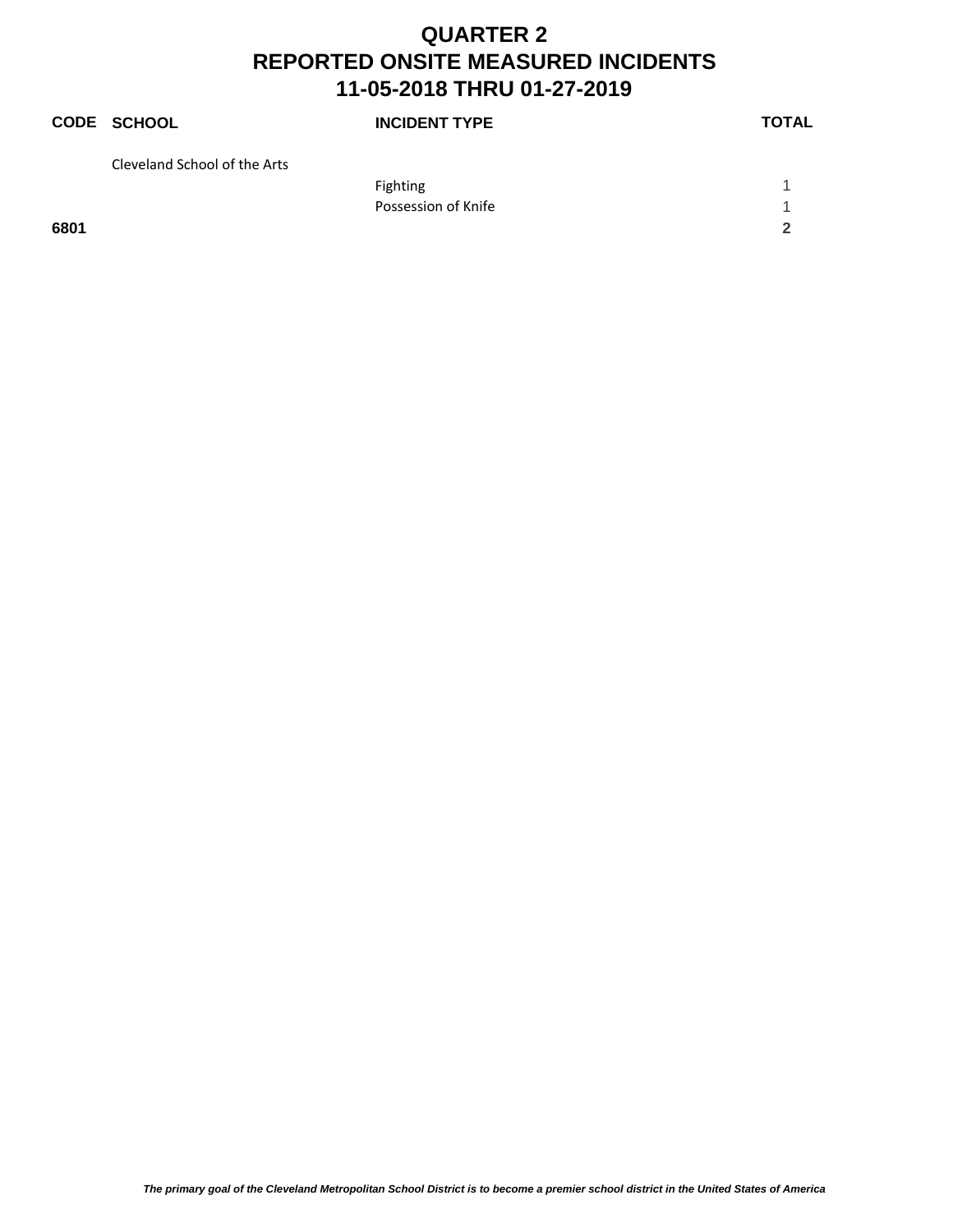|      | <b>CODE SCHOOL</b> | <b>INCIDENT TYPE</b>          | <b>TOTAL</b> |
|------|--------------------|-------------------------------|--------------|
|      | Daniel E Morgan    |                               |              |
|      |                    | Assault Staff (Adult)         |              |
|      |                    | <b>Assault Student</b>        |              |
|      |                    | <b>Bullying</b>               | 1            |
|      |                    | Fighting                      | 1            |
|      |                    | <b>Other Serious Incident</b> | и            |
| 3109 |                    |                               | 5            |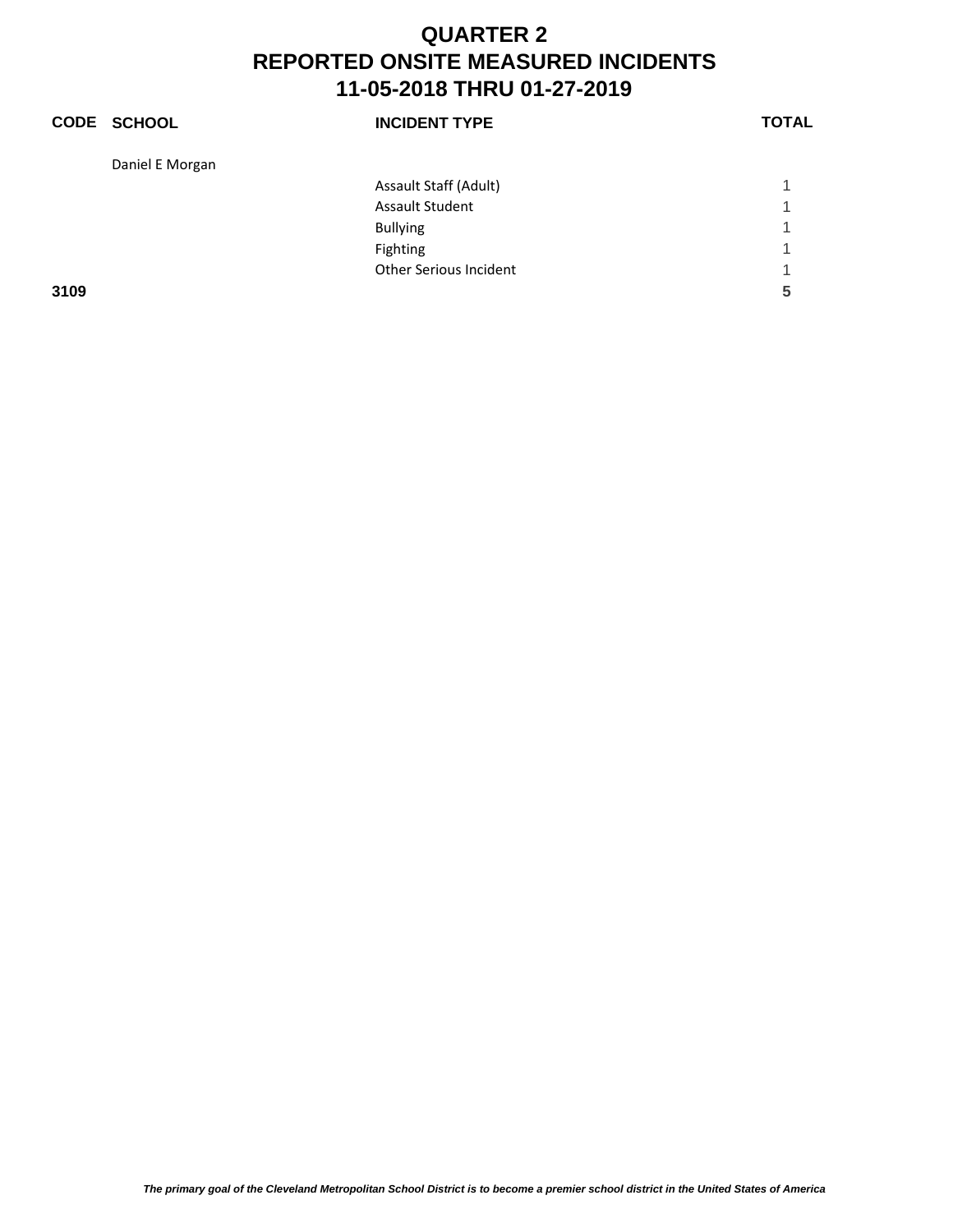# **CODE SCHOOL INCIDENT TYPE TOTAL** Davis Aerospace & Maritime High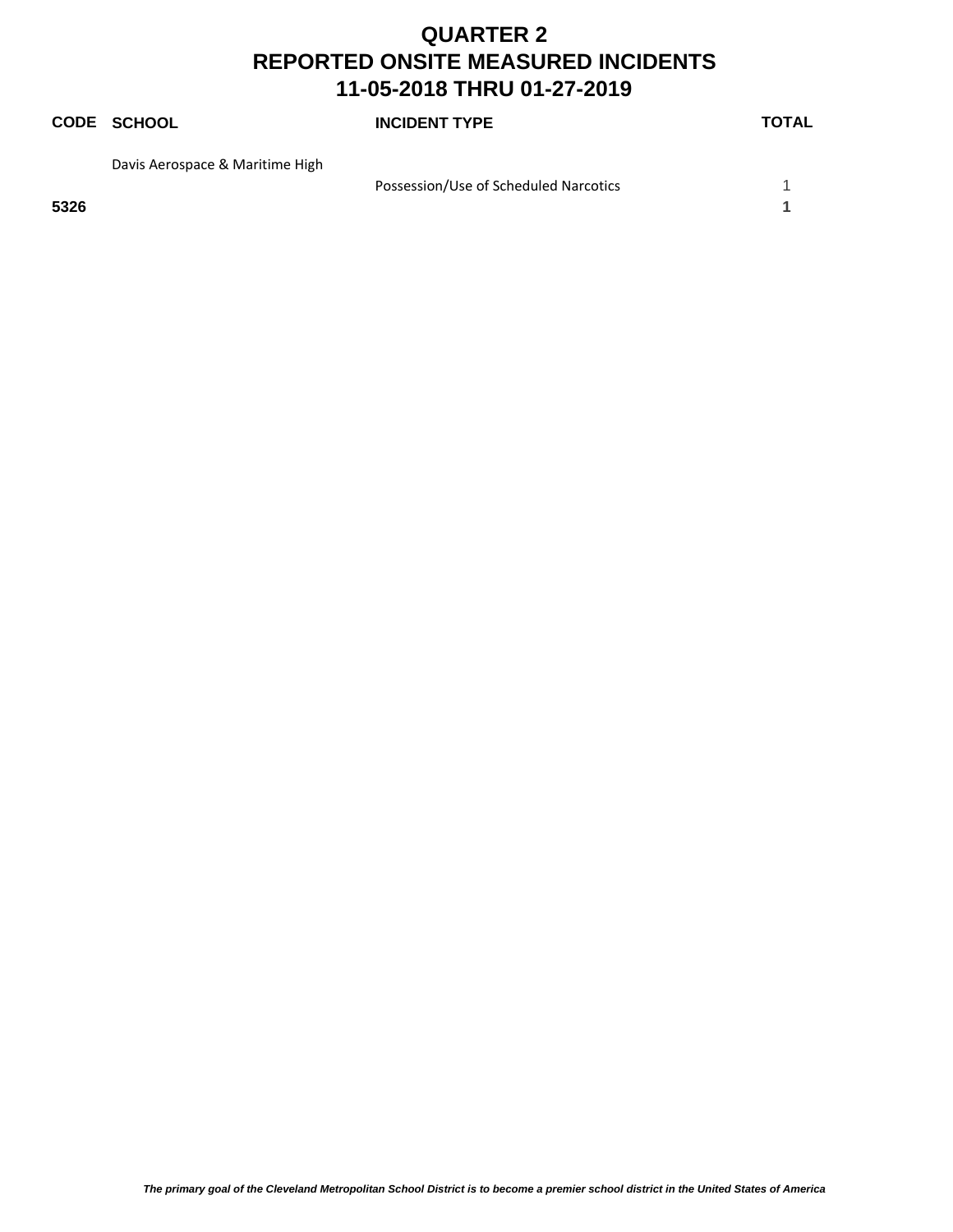|      | <b>CODE SCHOOL</b> | <b>INCIDENT TYPE</b>         | <b>TOTAL</b> |
|------|--------------------|------------------------------|--------------|
|      | Denison            |                              |              |
|      |                    | <b>Assault Student</b>       |              |
|      |                    | <b>Breaking and Entering</b> |              |
| 3112 |                    |                              | 2            |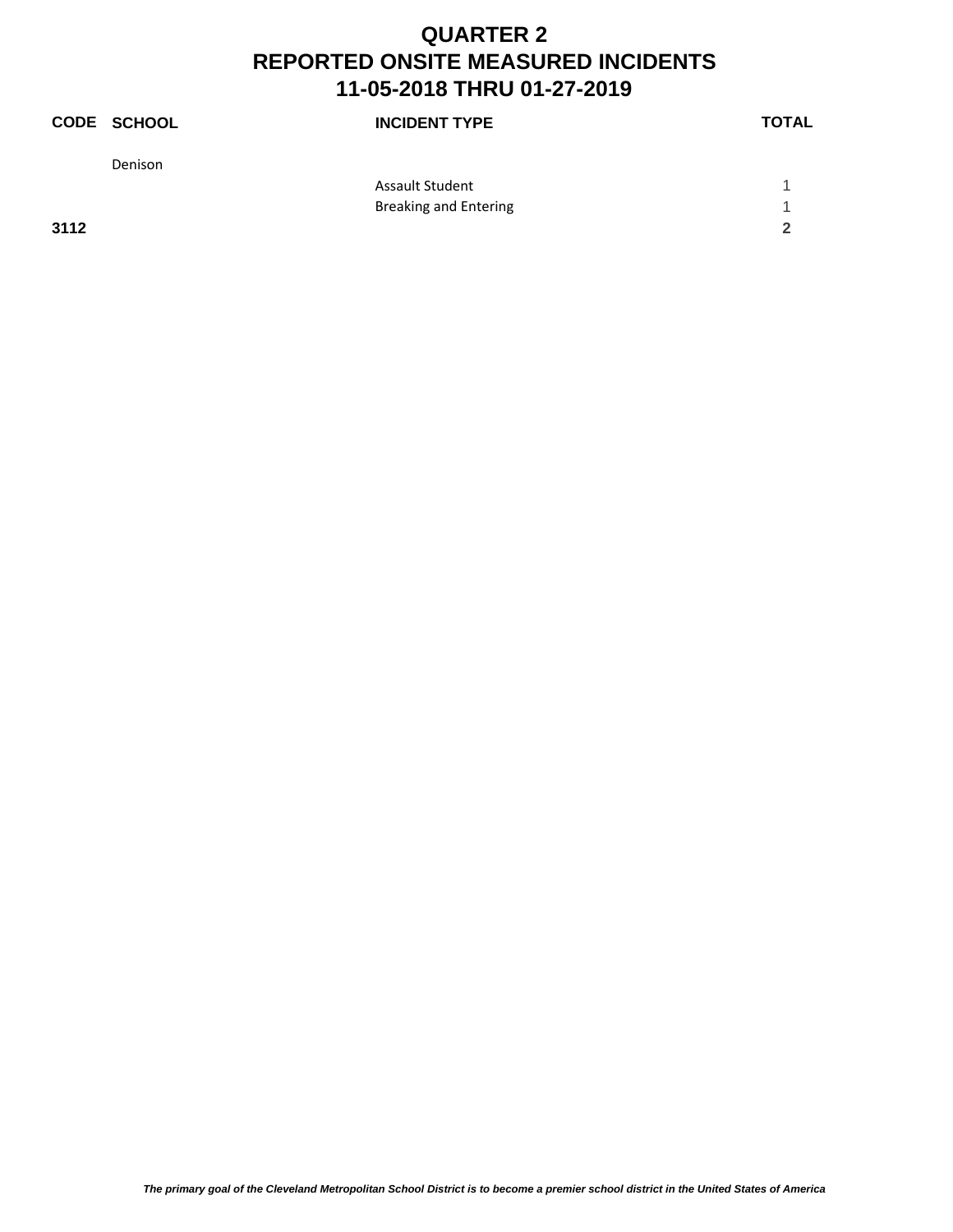|      | <b>CODE SCHOOL</b>       | <b>INCIDENT TYPE</b>   | <b>TOTAL</b> |
|------|--------------------------|------------------------|--------------|
|      | Design Lab Early College |                        |              |
|      |                          | Arson                  |              |
|      |                          | Other Serious Incident |              |
| 5032 |                          |                        | 2            |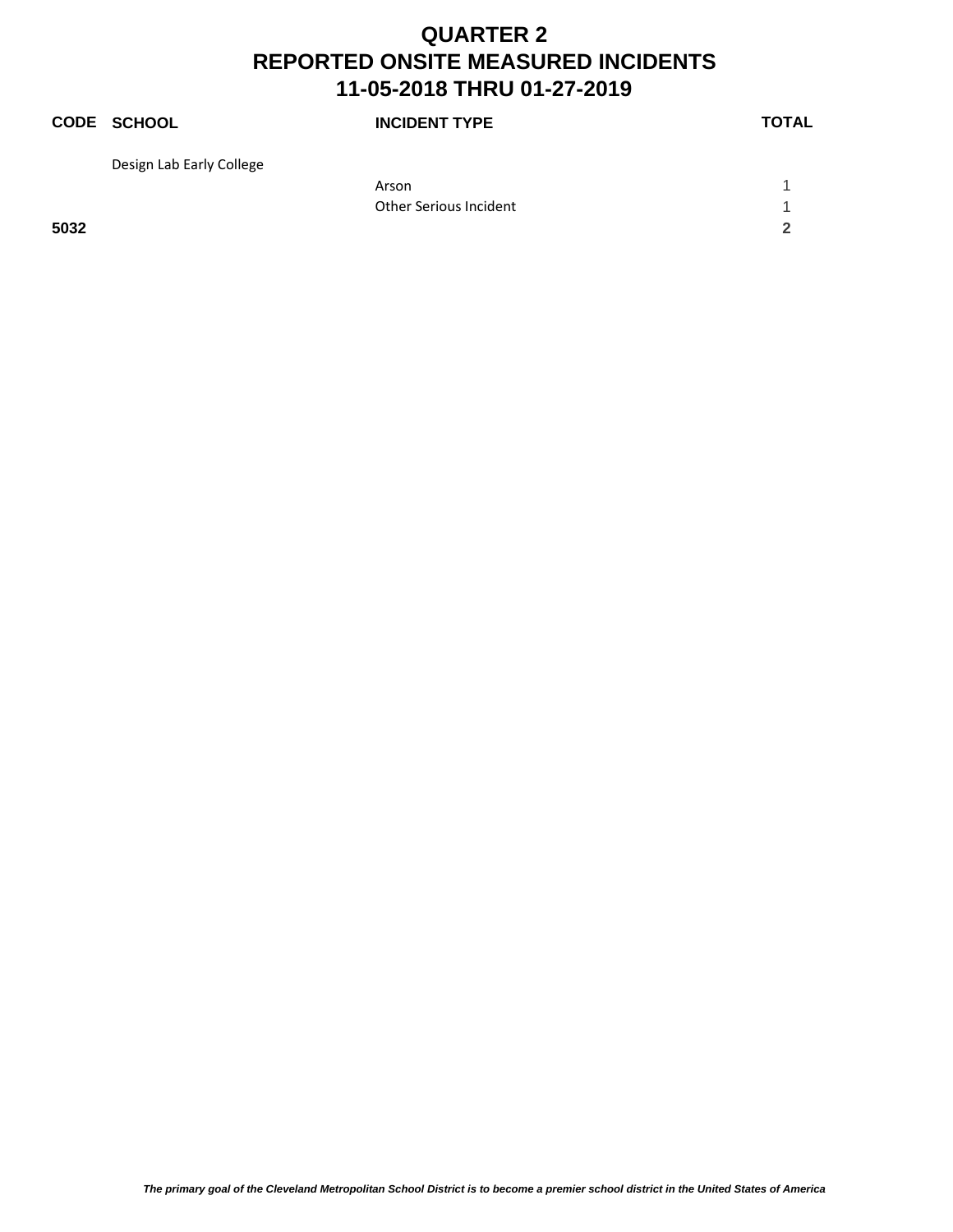|      | CODE SCHOOL       | <b>INCIDENT TYPE</b>            | <b>TOTAL</b> |
|------|-------------------|---------------------------------|--------------|
|      | Douglas MacArthur |                                 |              |
|      |                   | <b>Assault Security Officer</b> |              |
|      |                   | <b>Fighting</b>                 | -1           |
| 6130 |                   |                                 | $\mathbf{2}$ |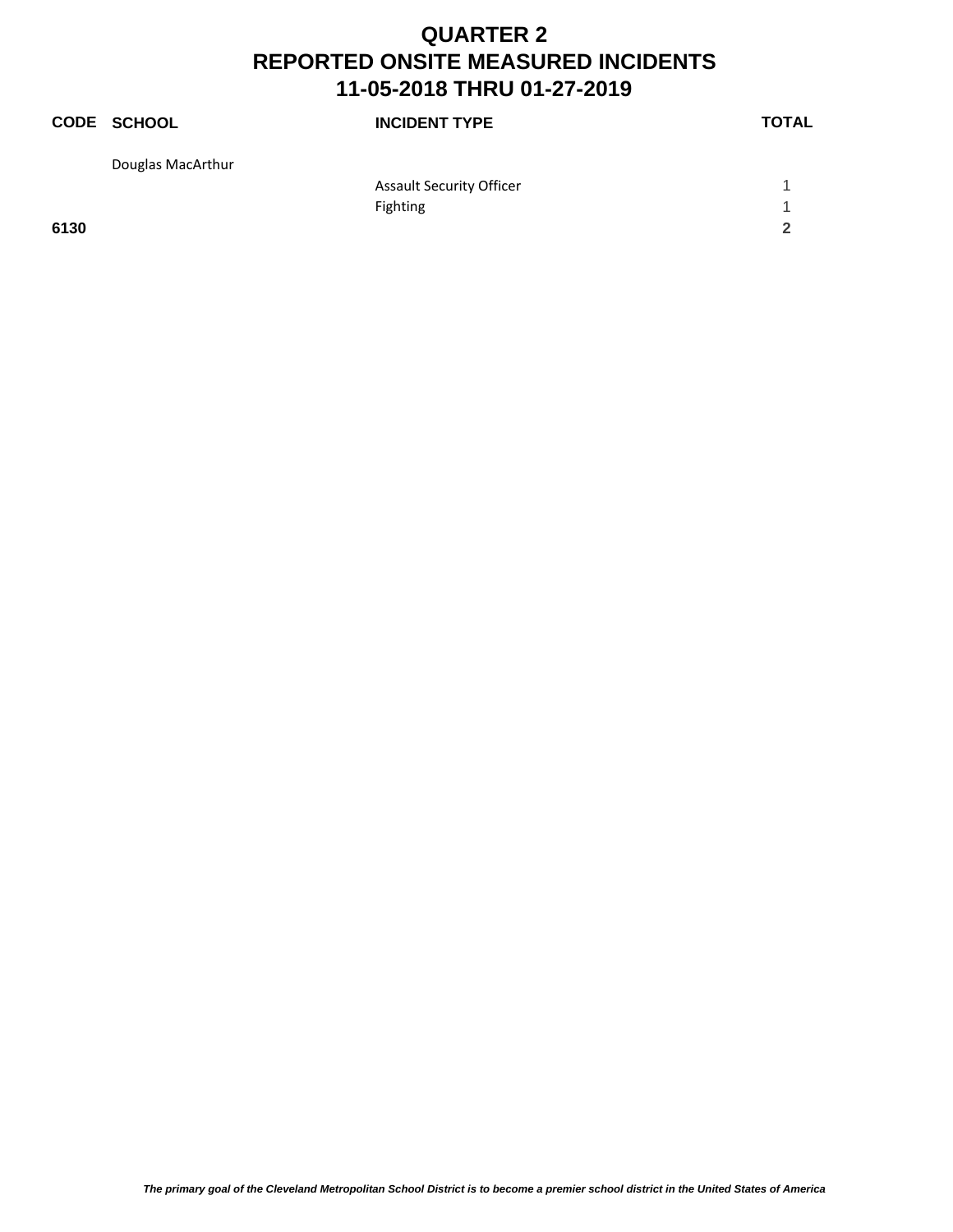|      | <b>CODE SCHOOL</b> | <b>INCIDENT TYPE</b>           | <b>TOTAL</b> |
|------|--------------------|--------------------------------|--------------|
|      | East Technical     |                                |              |
|      |                    | <b>Gross Sexual Imposition</b> |              |
|      |                    | Other Serious Incident         |              |
| 5161 |                    |                                |              |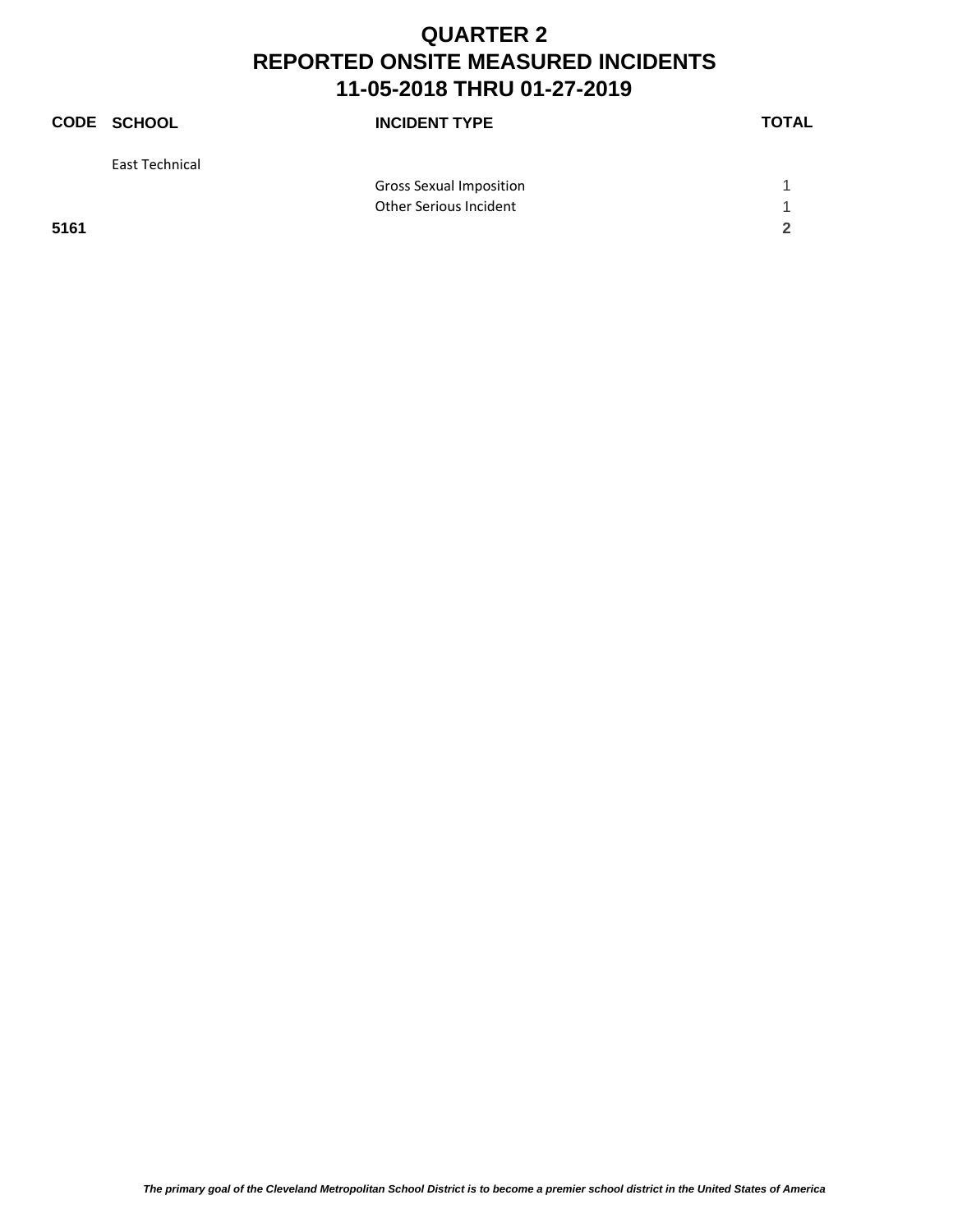|      | CODE SCHOOL | <b>INCIDENT TYPE</b>                  | <b>TOTAL</b> |
|------|-------------|---------------------------------------|--------------|
|      | Euclid Park |                                       |              |
|      |             | <b>Assault Security Officer</b>       |              |
|      |             | <b>Other Serious Incident</b>         |              |
|      |             | Possession/Use of Scheduled Narcotics |              |
|      |             | Sexual Imposition                     |              |
|      |             | Theft of Private Property             |              |
| 3168 |             |                                       | 5            |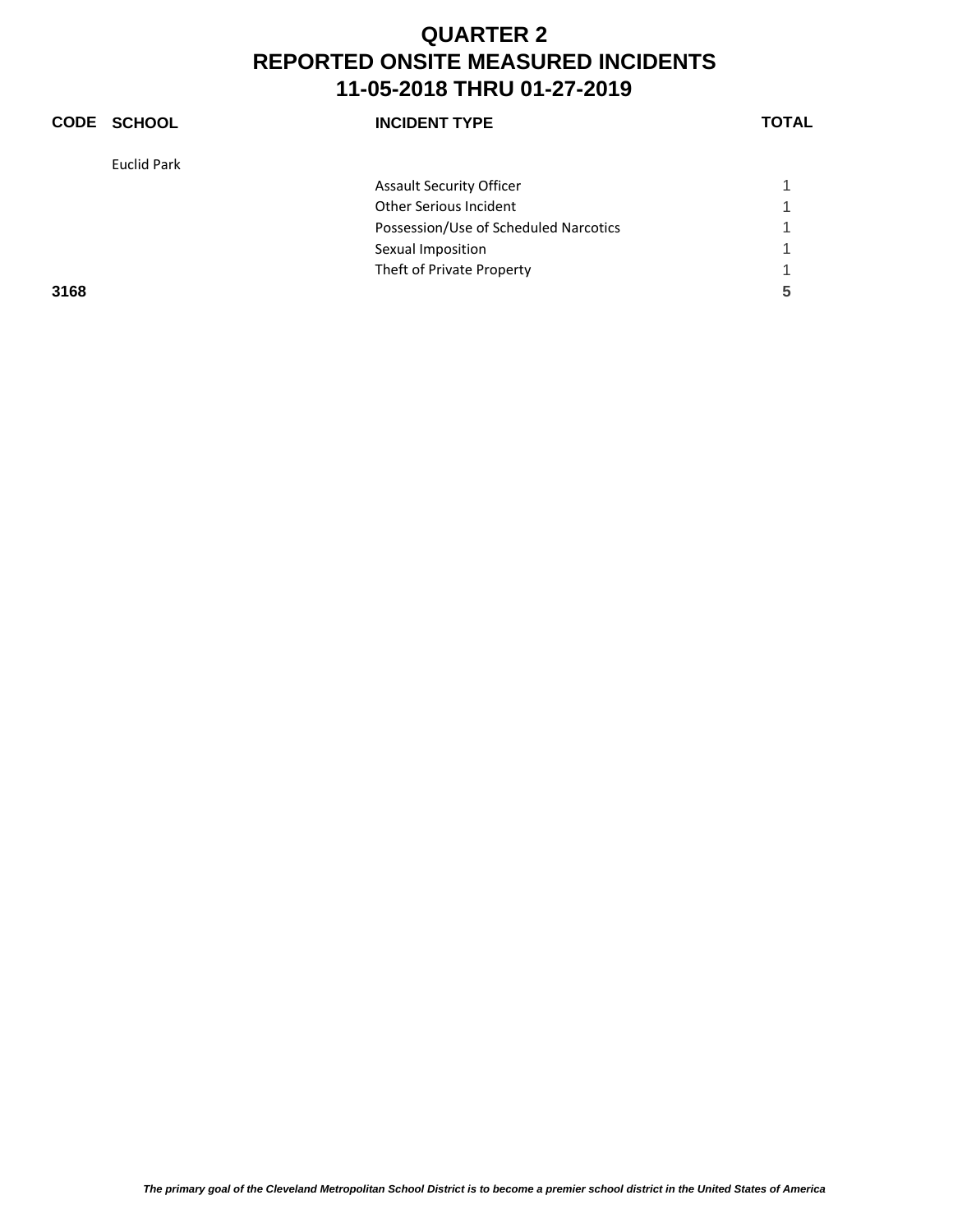## **CODE SCHOOL INCIDENT TYPE TOTAL** Facing History New Tech Assault Student 1 and 1 and 1 and 1 and 1 and 1 and 1 and 1 and 1 and 1 and 1 and 1 and 1 and 1 and 1 and 1 and 1 and 1 and 1 and 1 and 1 and 1 and 1 and 1 and 1 and 1 and 1 and 1 and 1 and 1 and 1 and 1 and 1 and 1 and 1 Assault Teacher 1999 and 1999 and 1999 and 1999 and 1999 and 1999 and 1999 and 1999 and 1999 and 1999 and 1999 Fighting 2 Possession/Use of Scheduled Narcotics 1 **2174 5**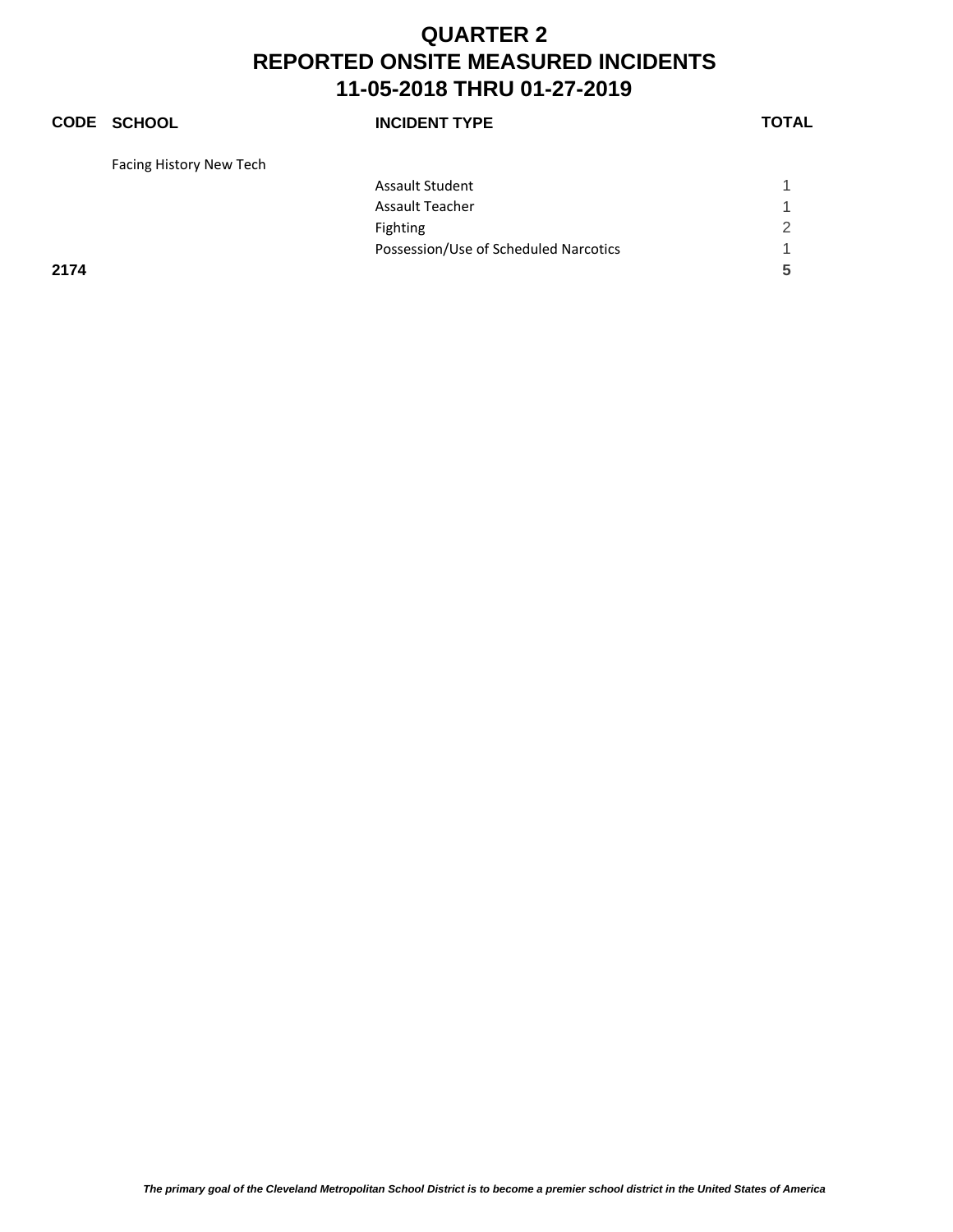#### **CODE SCHOOL INCIDENT TYPE TOTAL** Franklin D Roosevelt Fighting the contract of the contract of the contract of the contract of the contract of the contract of the contract of the contract of the contract of the contract of the contract of the contract of the contract of the c Other Serious Incident 2 Sexual Imposition 2 Theft of Private Property 1 Vandalism School Property 1 **4172 7**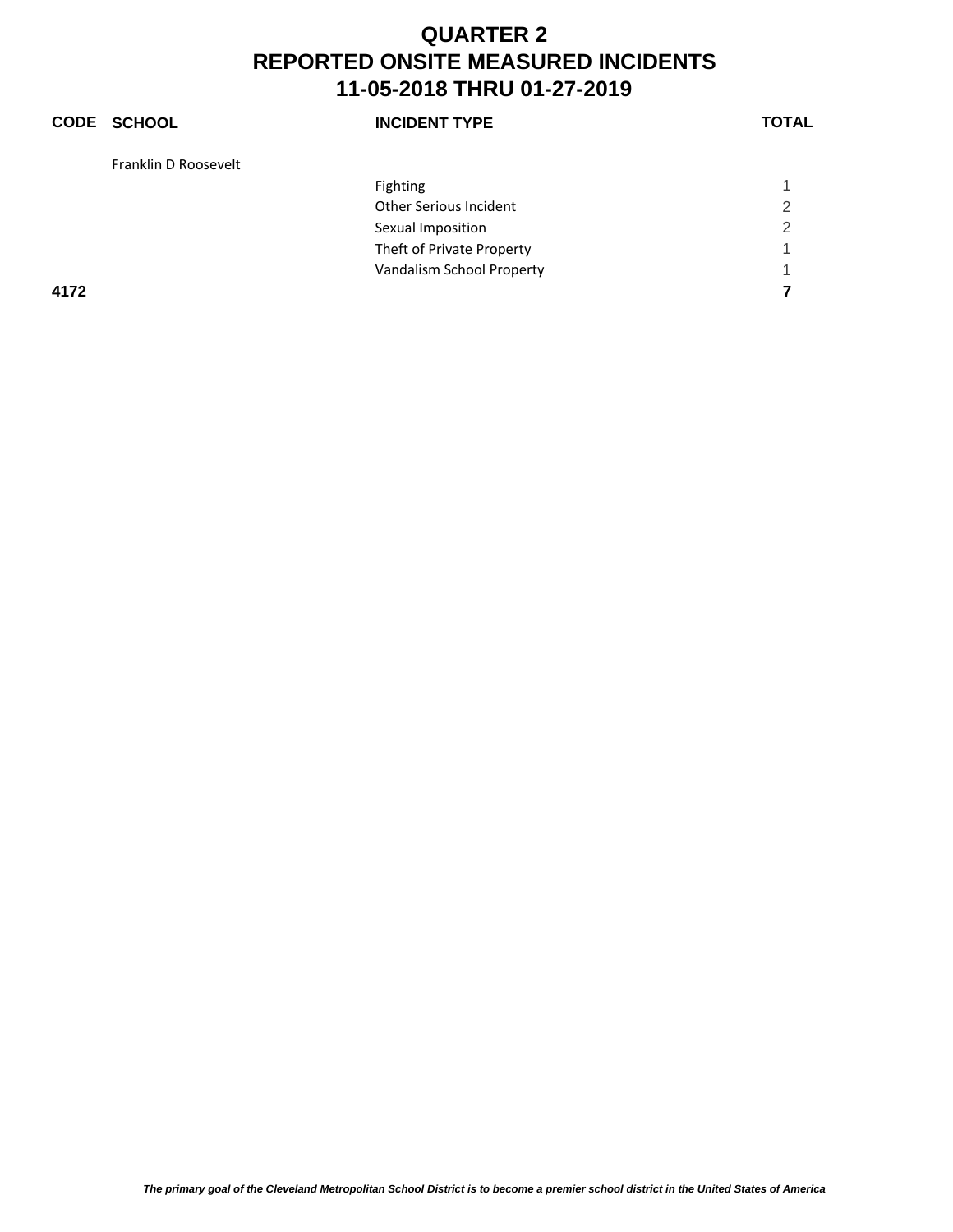|          | <b>INCIDENT TYPE</b> | <b>TOTAL</b>               |
|----------|----------------------|----------------------------|
| Garfield |                      |                            |
|          |                      |                            |
|          | <b>CODE SCHOOL</b>   | Vandalism Private Property |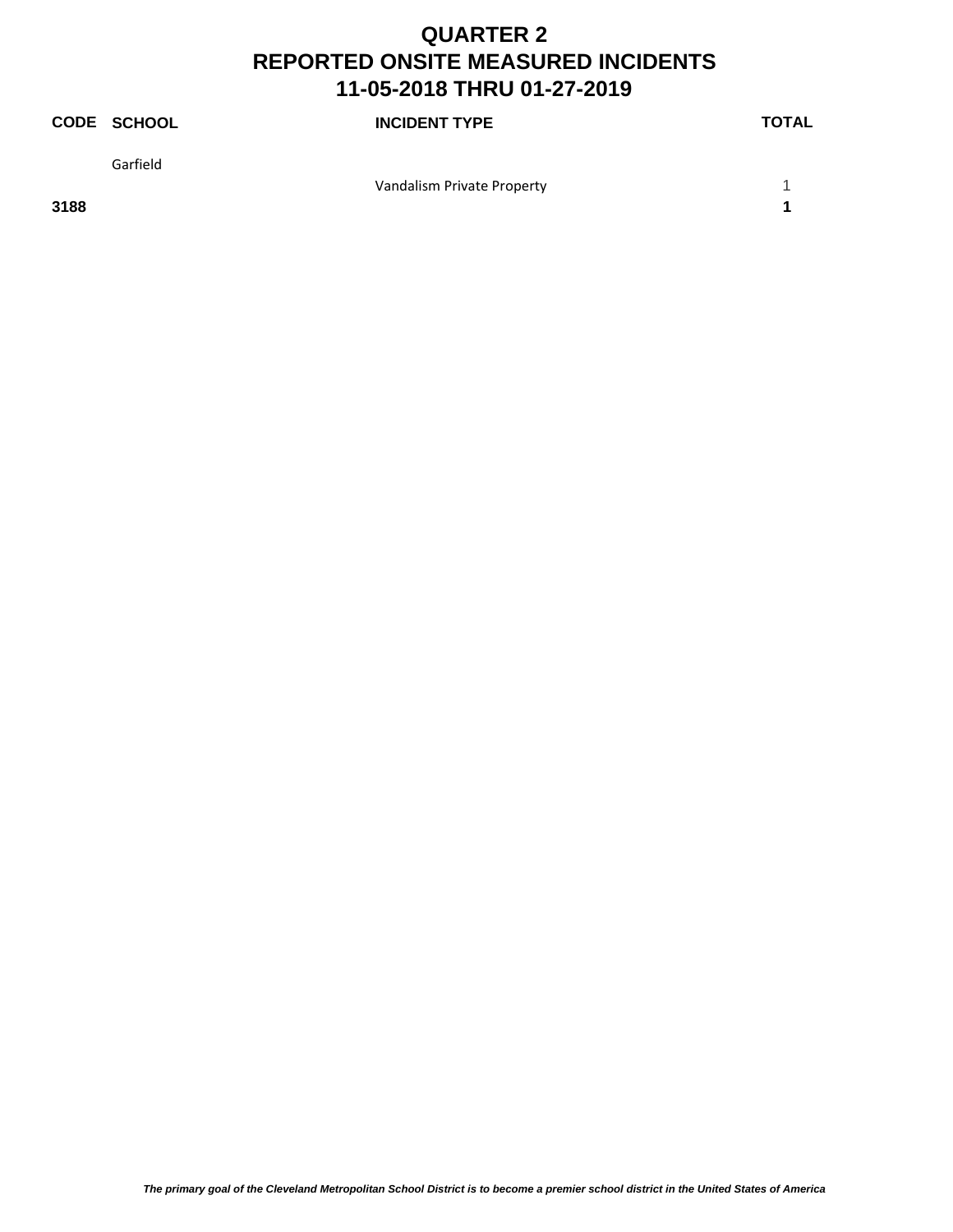|      | <b>CODE SCHOOL</b> | <b>INCIDENT TYPE</b>                  | <b>TOTAL</b> |
|------|--------------------|---------------------------------------|--------------|
|      | Garrett Morgan     |                                       |              |
|      |                    | Possession/Use of Scheduled Narcotics |              |
| 6802 |                    |                                       |              |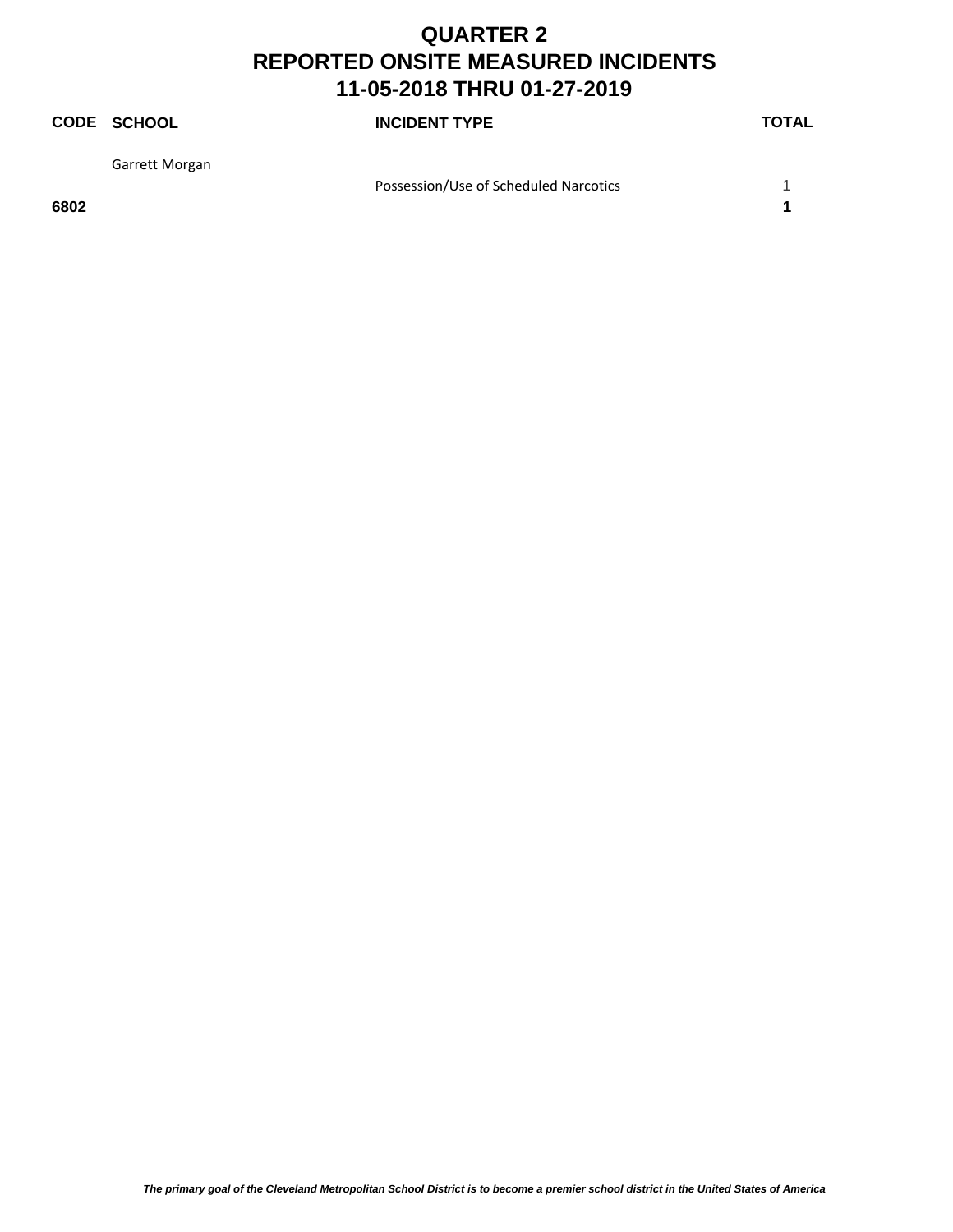|      | <b>CODE SCHOOL</b> | <b>INCIDENT TYPE</b>      | <b>TOTAL</b> |
|------|--------------------|---------------------------|--------------|
|      | Ginn Academy       |                           |              |
|      |                    | Sexual Imposition         |              |
|      |                    | Theft of Private Property | -1           |
|      |                    |                           | 2            |
| 6805 |                    |                           |              |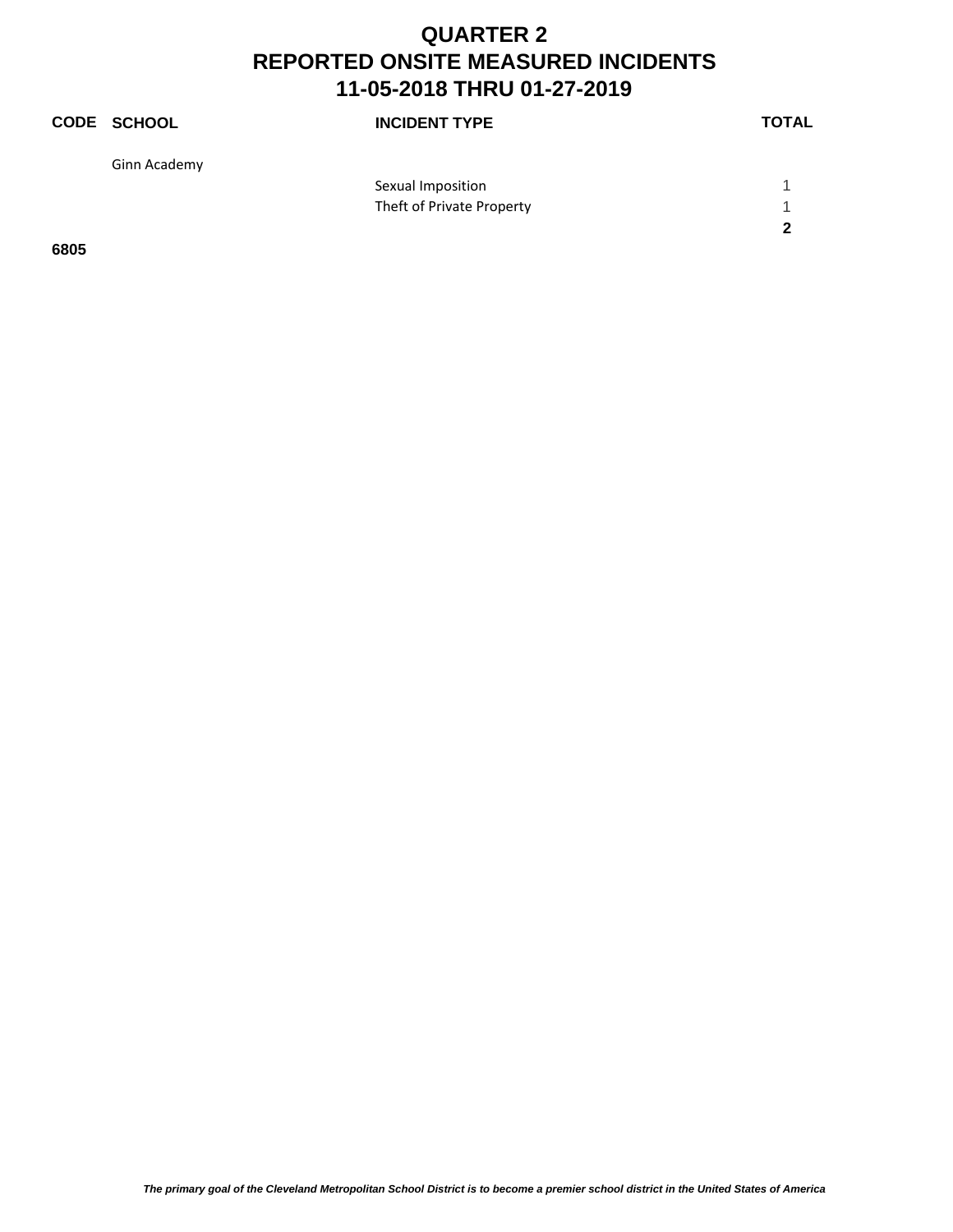|      | CODE SCHOOL | <b>INCIDENT TYPE</b>                  | <b>TOTAL</b> |
|------|-------------|---------------------------------------|--------------|
|      | Glenville   |                                       |              |
|      |             | <b>Criminal Trespassing</b>           |              |
|      |             | Fighting                              | 4            |
|      |             | Possession of Other Dangerous Weapon  | っ            |
|      |             | Possession/Use of Scheduled Narcotics |              |
|      |             | Theft of Private Property             |              |
| 5220 |             |                                       | 9            |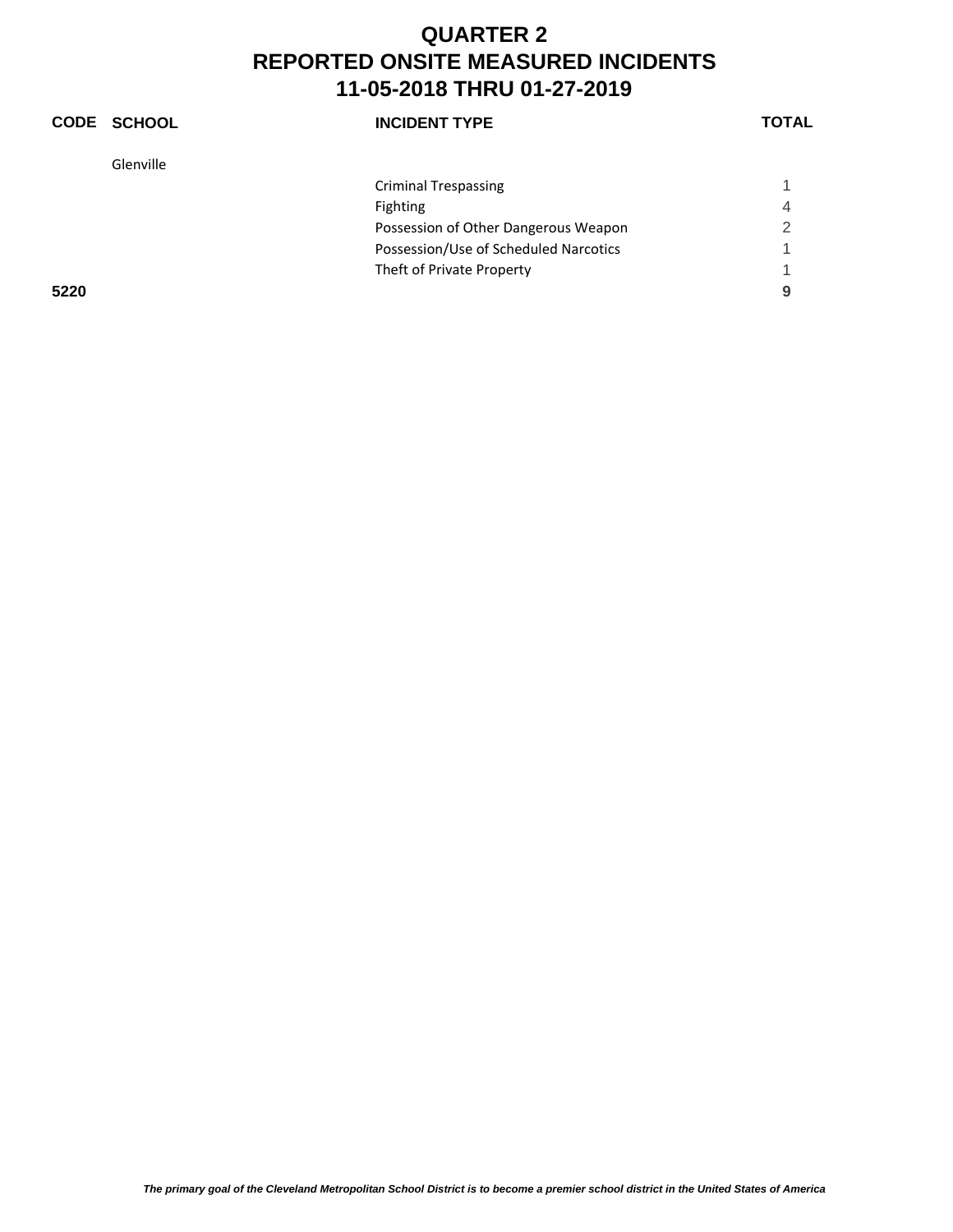|      | CODE SCHOOL      | <b>INCIDENT TYPE</b>            | <b>TOTAL</b> |
|------|------------------|---------------------------------|--------------|
|      | H Barbara Booker |                                 |              |
|      |                  | <b>Assault Security Officer</b> |              |
|      |                  | <b>Assault Student</b>          | 2            |
| 6224 |                  |                                 | 3            |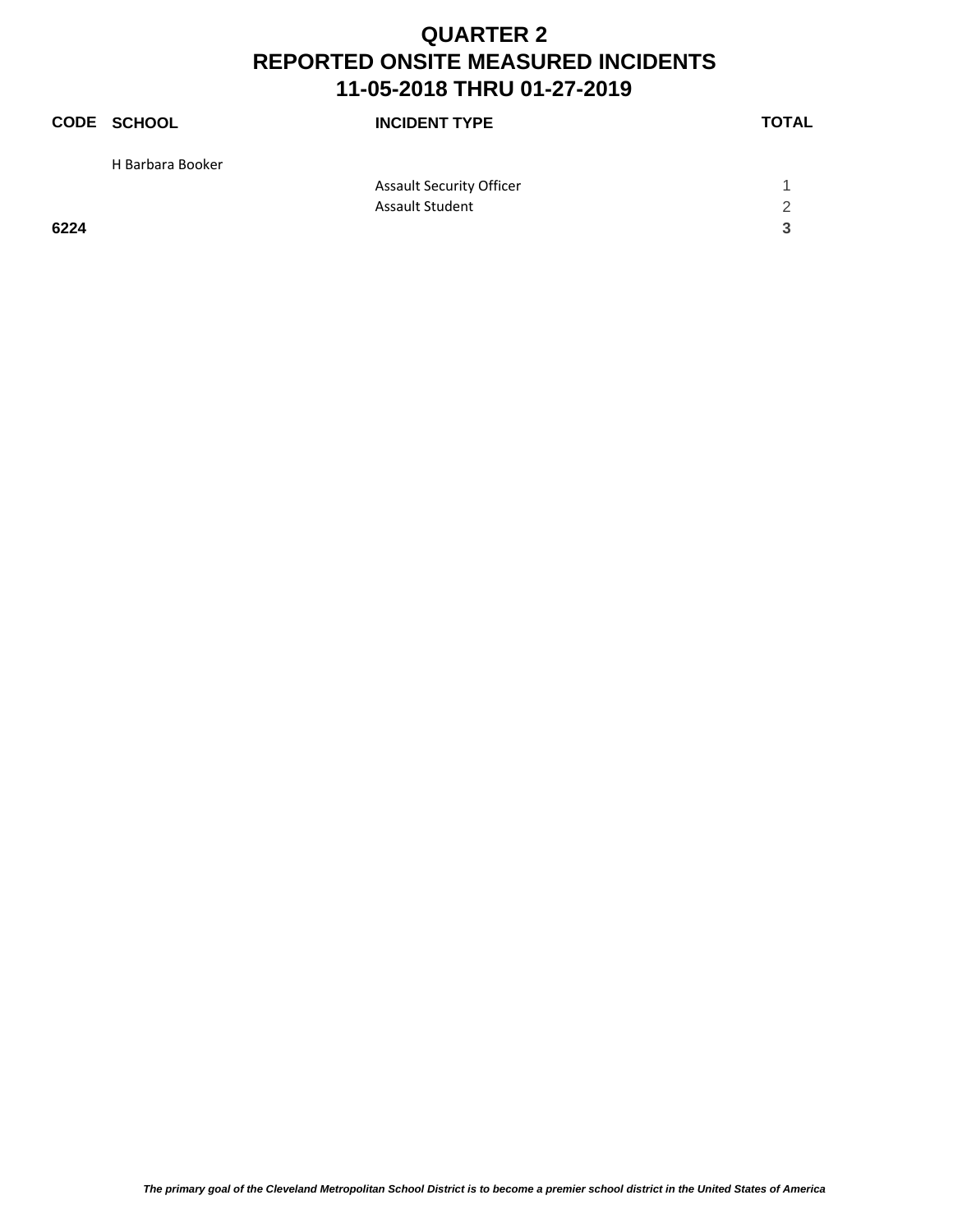|      | CODE SCHOOL           | <b>INCIDENT TYPE</b> | <b>TOTAL</b> |
|------|-----------------------|----------------------|--------------|
|      | <b>Hannah Gibbons</b> |                      |              |
|      |                       | Menacing             |              |
| 3229 |                       |                      |              |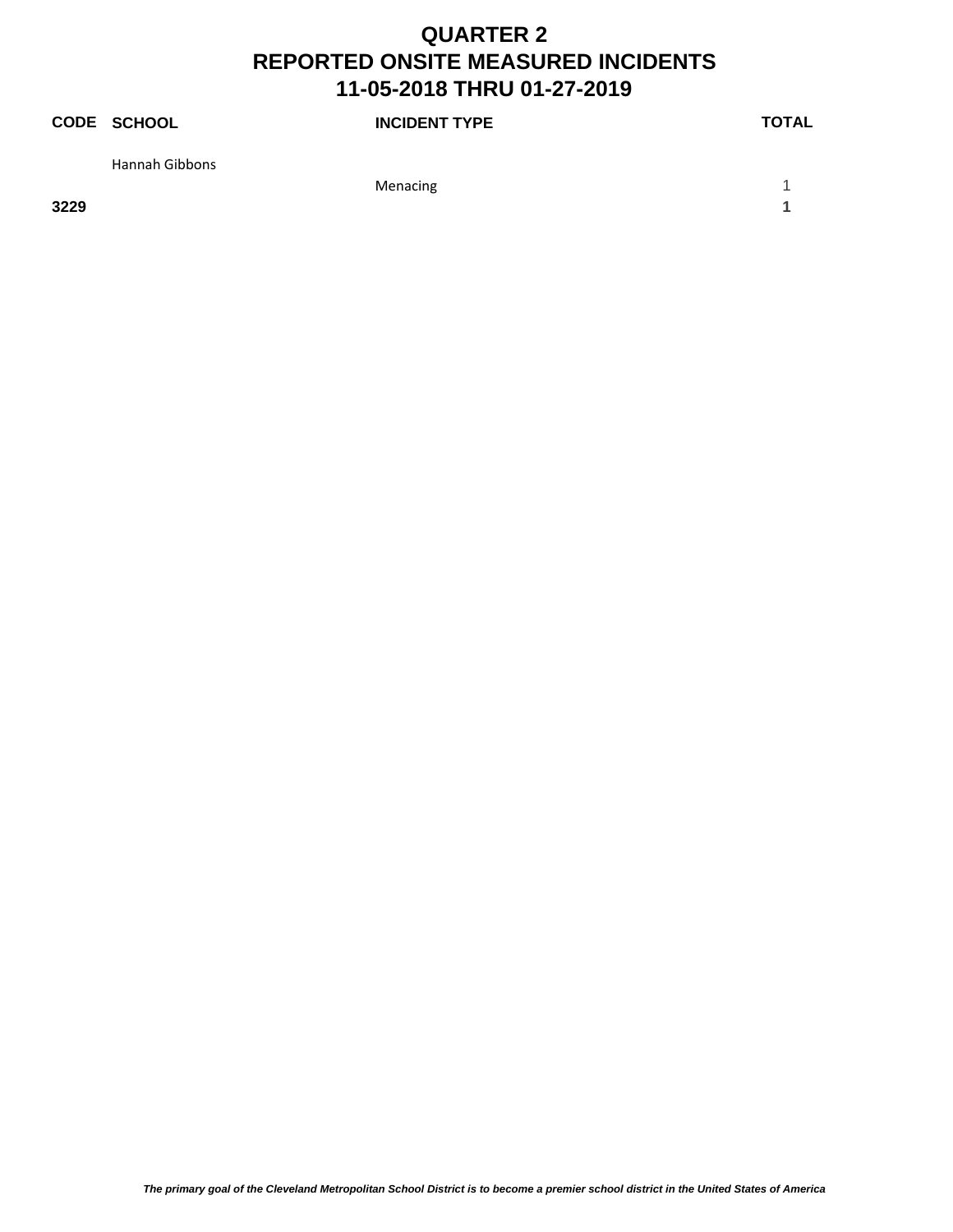|      | <b>CODE SCHOOL</b> | <b>INCIDENT TYPE</b>                  | <b>TOTAL</b> |
|------|--------------------|---------------------------------------|--------------|
|      | Harvey Rice        |                                       |              |
|      |                    | <b>Assault Security Officer</b>       |              |
|      |                    | Possession/Use of Scheduled Narcotics | 1            |
| 3140 |                    |                                       | $\mathbf{2}$ |
|      |                    |                                       |              |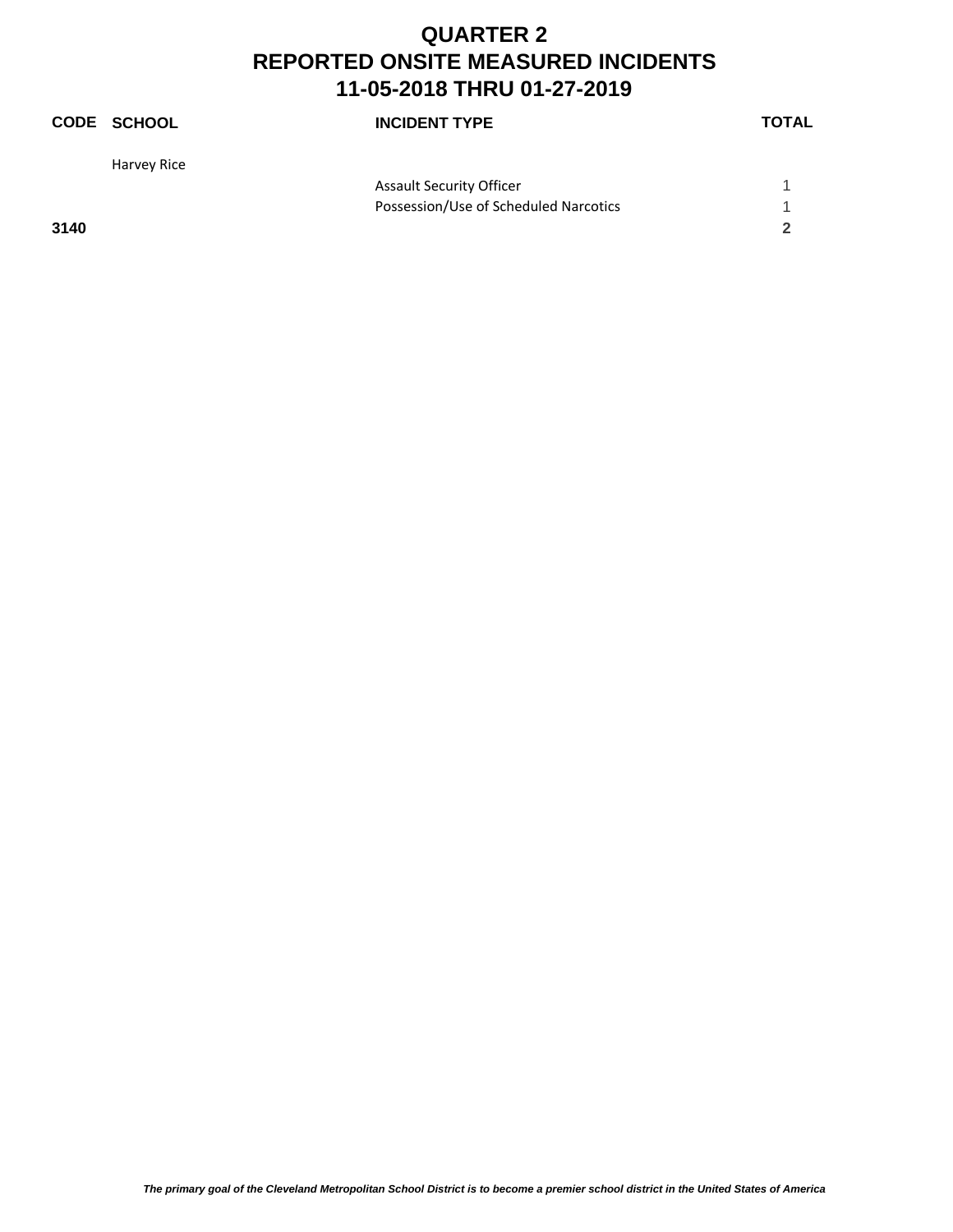|      | <b>CODE SCHOOL</b> | <b>INCIDENT TYPE</b>   | <b>TOTAL</b> |
|------|--------------------|------------------------|--------------|
|      | Iowa-Maple         |                        |              |
|      |                    | Other Serious Incident |              |
| 3270 |                    |                        |              |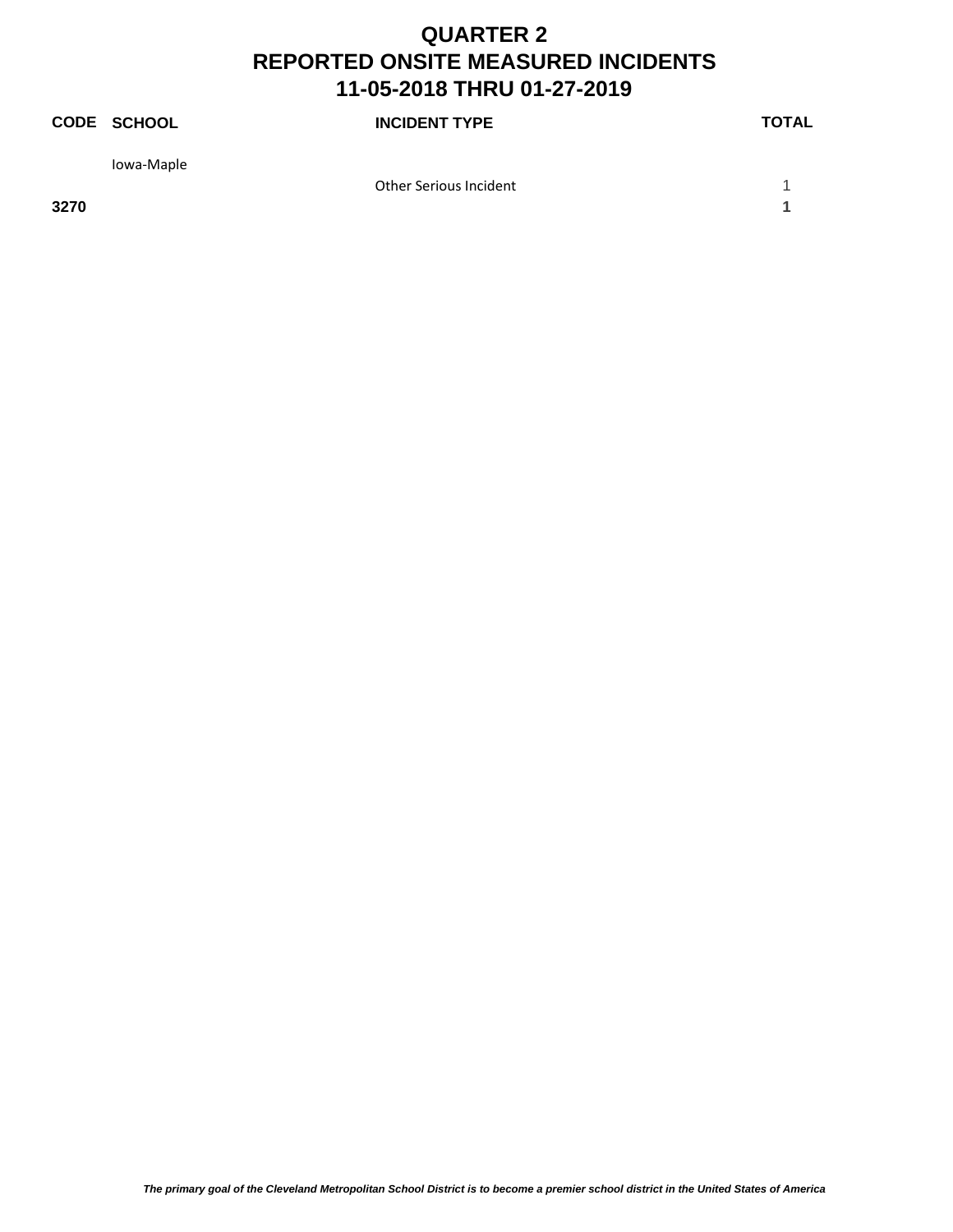#### **CODE SCHOOL INCIDENT TYPE TOTAL** James Ford Rhodes Assault Security Officer 1 1 2008 1 2008 1 2008 1 2008 1 2008 1 2008 1 2008 1 2008 1 2008 1 2008 1 2008 1 2008 1 2008 1 2008 1 2008 1 2008 1 2008 1 2008 1 2008 1 2008 1 2008 1 2008 1 2008 1 2008 1 2008 1 2008 1 2008 1 2008 Bullying the contract of the contract of the contract of the contract of the contract of the contract of the contract of the contract of the contract of the contract of the contract of the contract of the contract of the c Fighting the contract of the contract of the contract of the contract of the contract of the contract of the contract of the contract of the contract of the contract of the contract of the contract of the contract of the c Harassment 1 Possession of Knife 1 and 2008 and 2008 and 2008 and 2008 and 2008 and 2008 and 2008 and 2008 and 2008 and 200 Possession/Use of Scheduled Narcotics 3 Robbery 1 and 1 and 1 and 1 and 1 and 1 and 1 and 1 and 1 and 1 and 1 and 1 and 1 and 1 and 1 and 1 and 1 and 1 **5273 9**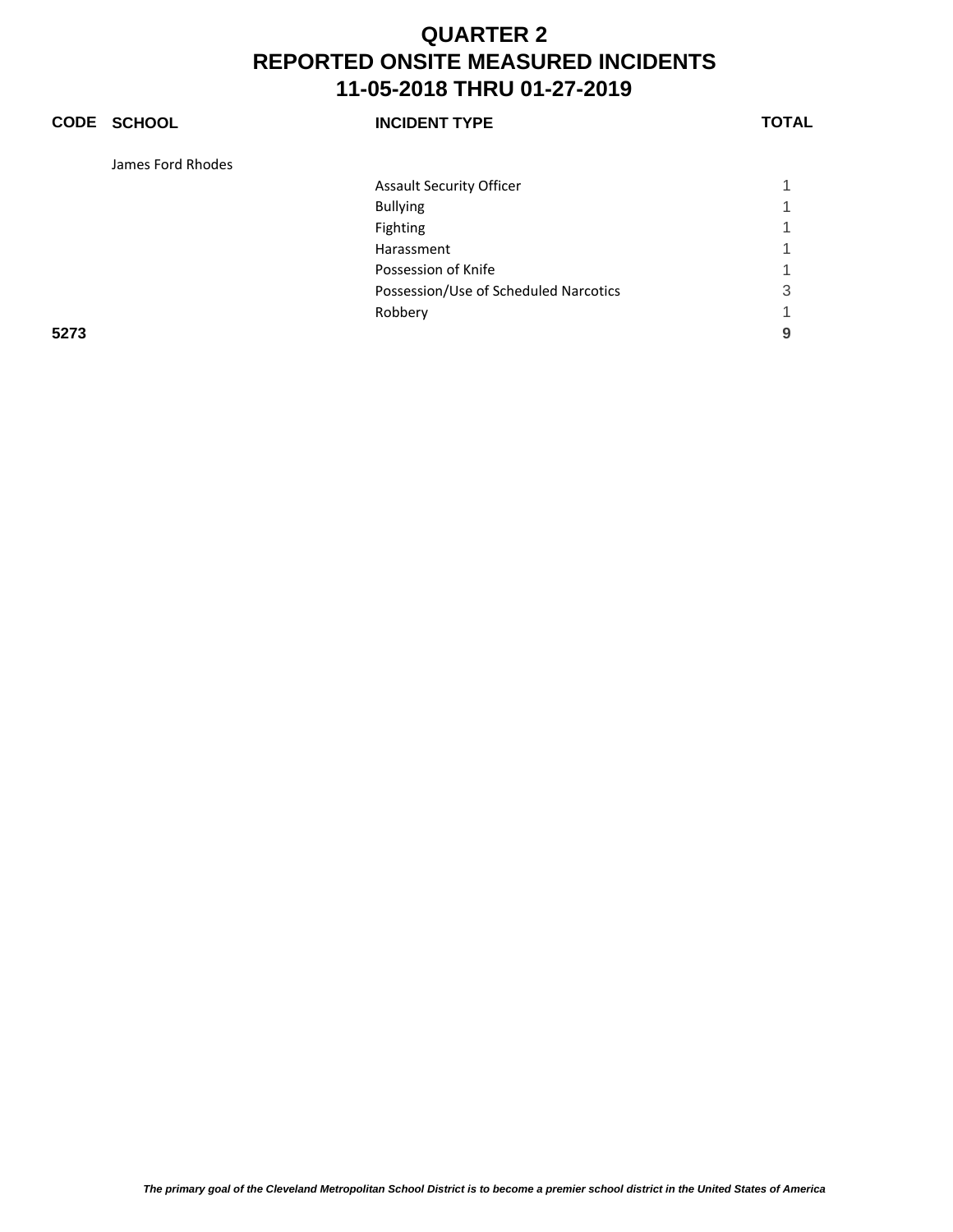|      | CODE SCHOOL | <b>INCIDENT TYPE</b>                 | TOTAL |
|------|-------------|--------------------------------------|-------|
|      | Jane Addams |                                      |       |
|      |             | Assault Staff (Adult)                |       |
|      |             | <b>Assault Student</b>               |       |
|      |             | <b>Assault Teacher</b>               |       |
|      |             | <b>Fighting</b>                      |       |
|      |             | Possession of Knife                  |       |
|      |             | Possession of Other Dangerous Weapon | 2     |
|      |             | Vandalism School Property            |       |
| 6275 |             |                                      | 8     |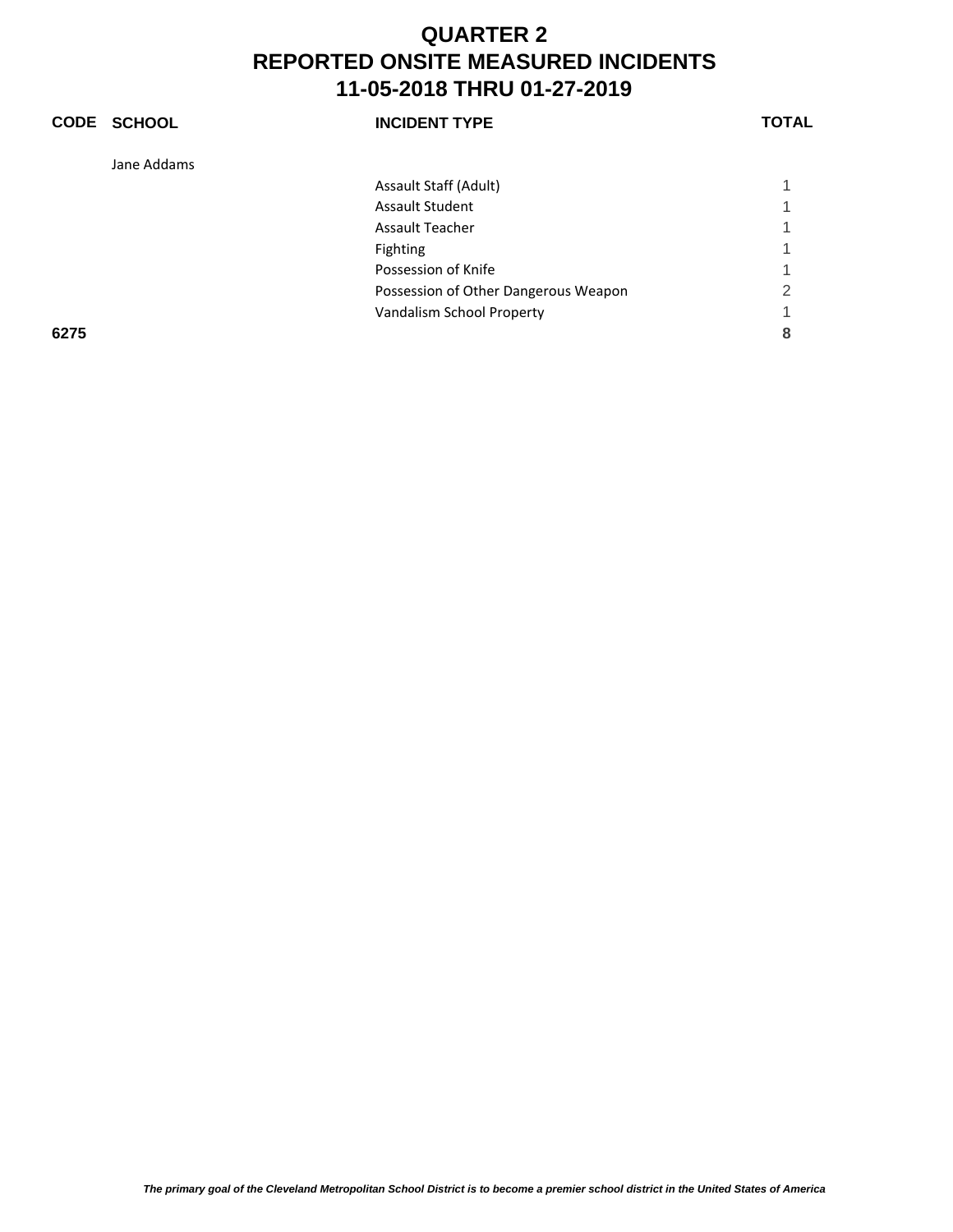|      | CODE SCHOOL        | <b>INCIDENT TYPE</b>   | <b>TOTAL</b> |
|------|--------------------|------------------------|--------------|
|      | JFK E3agle Academy |                        |              |
|      |                    | <b>Assault Student</b> |              |
|      |                    | Fighting               | 1            |
| 5211 |                    |                        | $\mathbf{2}$ |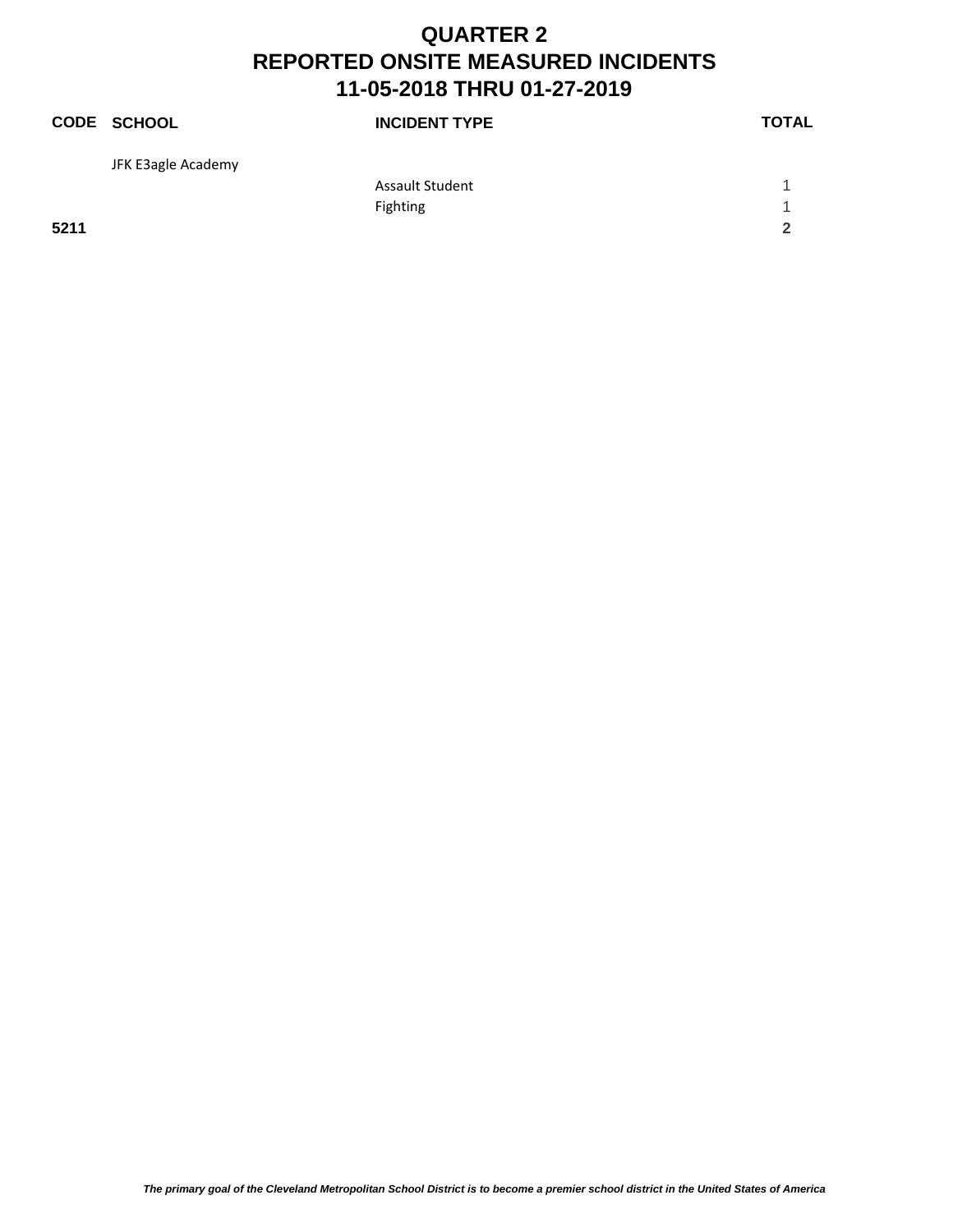|      | <b>CODE SCHOOL</b> | <b>INCIDENT TYPE</b>            | <b>TOTAL</b> |
|------|--------------------|---------------------------------|--------------|
|      | <b>JFK PACT</b>    |                                 |              |
|      |                    | <b>Assault Security Officer</b> |              |
|      |                    | Fighting                        | 2            |
|      |                    | <b>Other Serious Incident</b>   | 1            |
| 5210 |                    |                                 | 4            |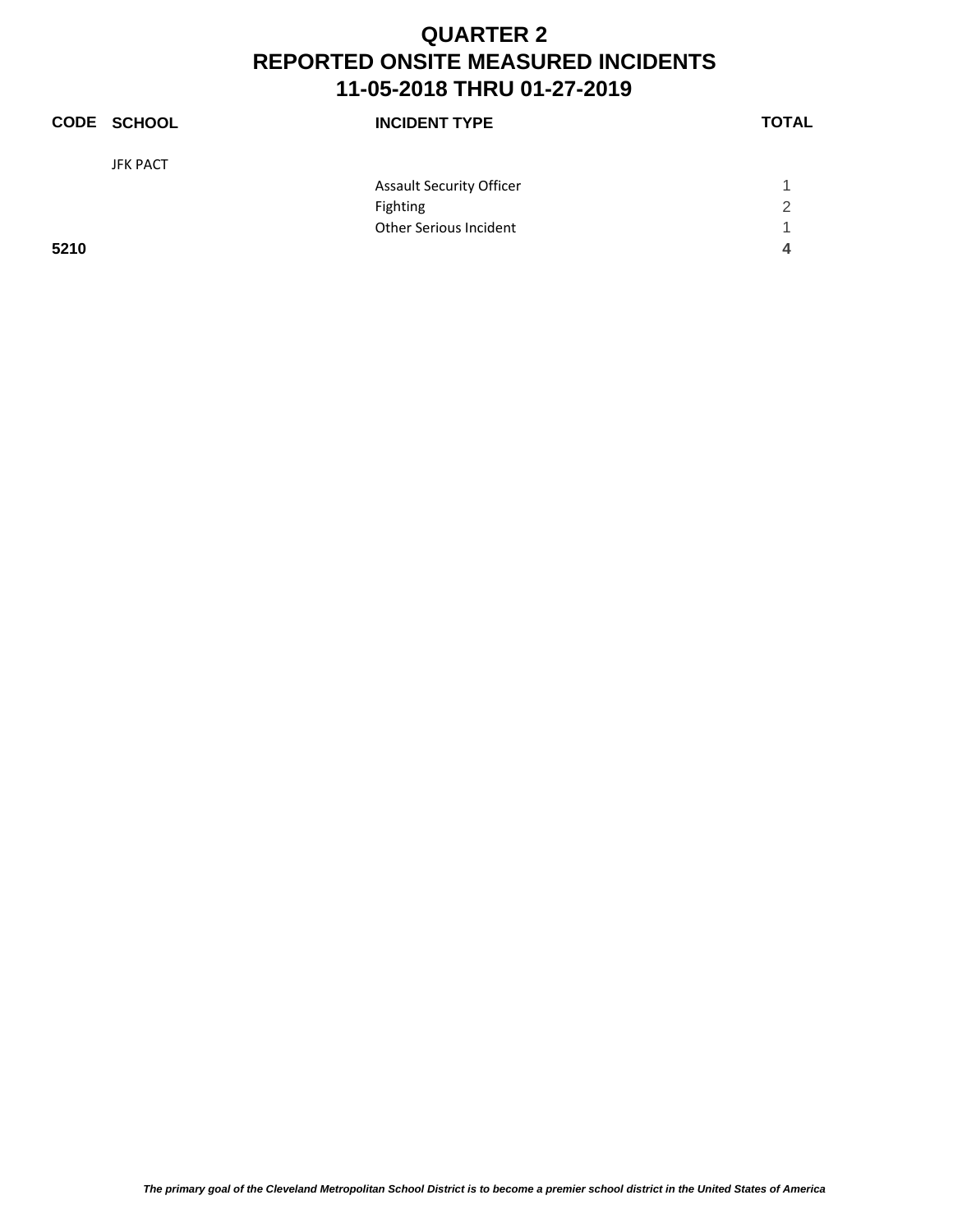|      | <b>CODE SCHOOL</b> | <b>INCIDENT TYPE</b>                  | <b>TOTAL</b> |
|------|--------------------|---------------------------------------|--------------|
|      | John Adams         |                                       |              |
|      |                    | <b>Assault Student</b>                | 3            |
|      |                    | <b>Fighting</b>                       | 1            |
|      |                    | Possession of Knife                   |              |
|      |                    | Possession/Use of Scheduled Narcotics | ◀            |
| 5276 |                    |                                       | 6            |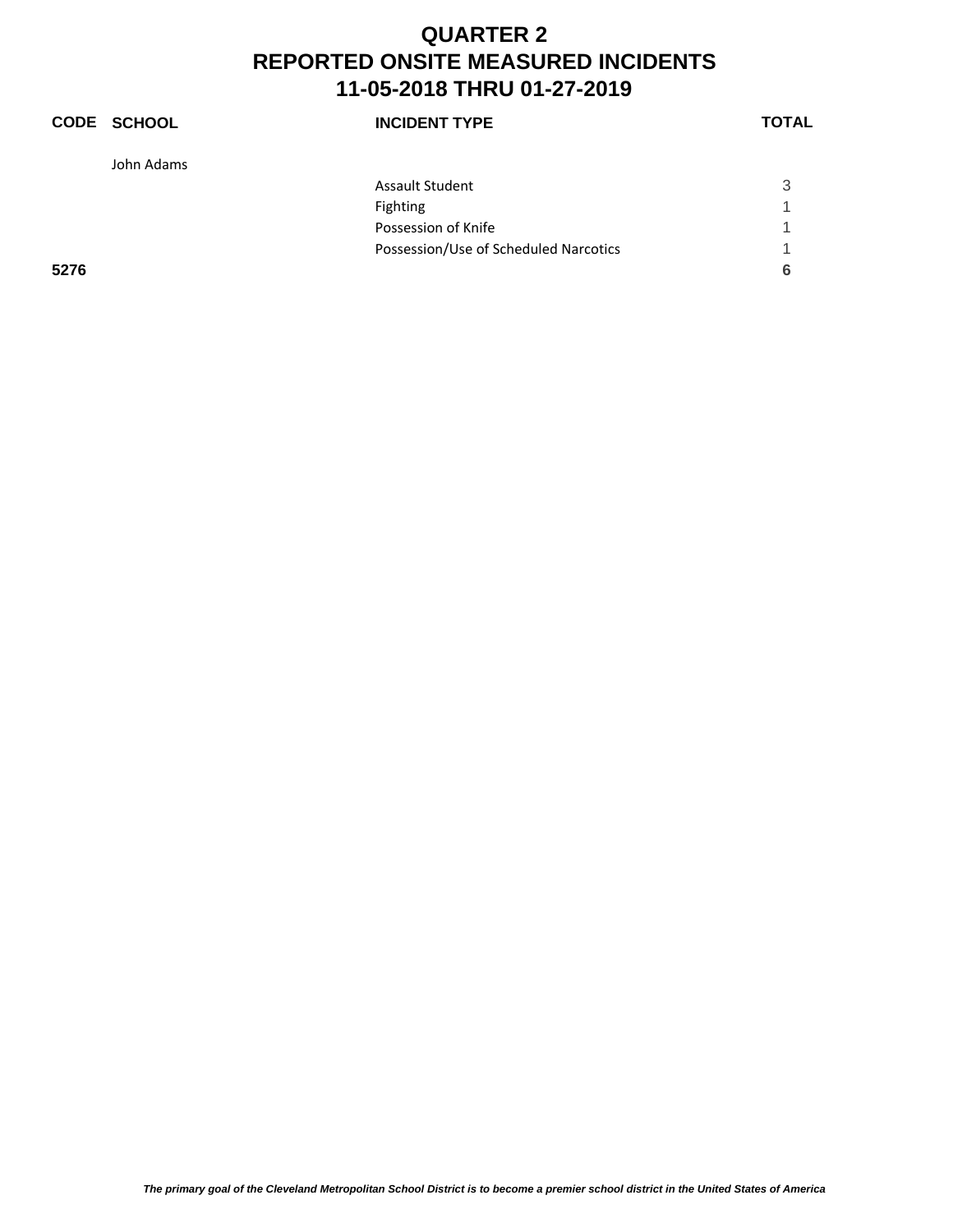#### **CODE SCHOOL INCIDENT TYPE TOTAL**

John Adams College & Career Academy

| 5268 |                                       |  |
|------|---------------------------------------|--|
|      | Sexual Imposition                     |  |
|      | Sexual Harassment                     |  |
|      | Possession/Use of Scheduled Narcotics |  |
|      | Other Serious Incident                |  |
|      | Assault Staff (Adult)                 |  |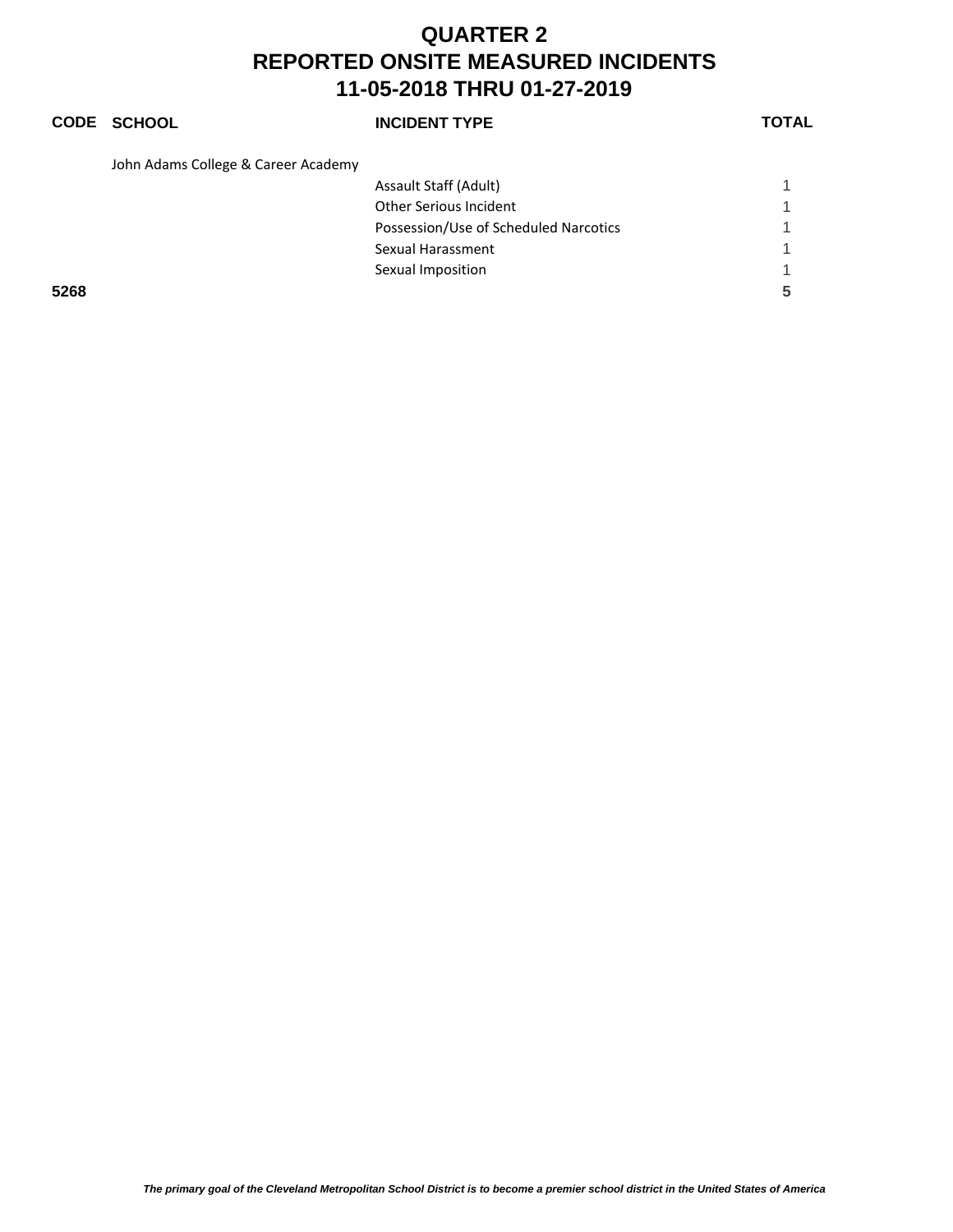|      | <b>CODE SCHOOL</b> | <b>INCIDENT TYPE</b>       | <b>TOTAL</b> |
|------|--------------------|----------------------------|--------------|
|      | John F Kennedy     |                            |              |
|      |                    | Vandalism Private Property |              |
| 5284 |                    |                            |              |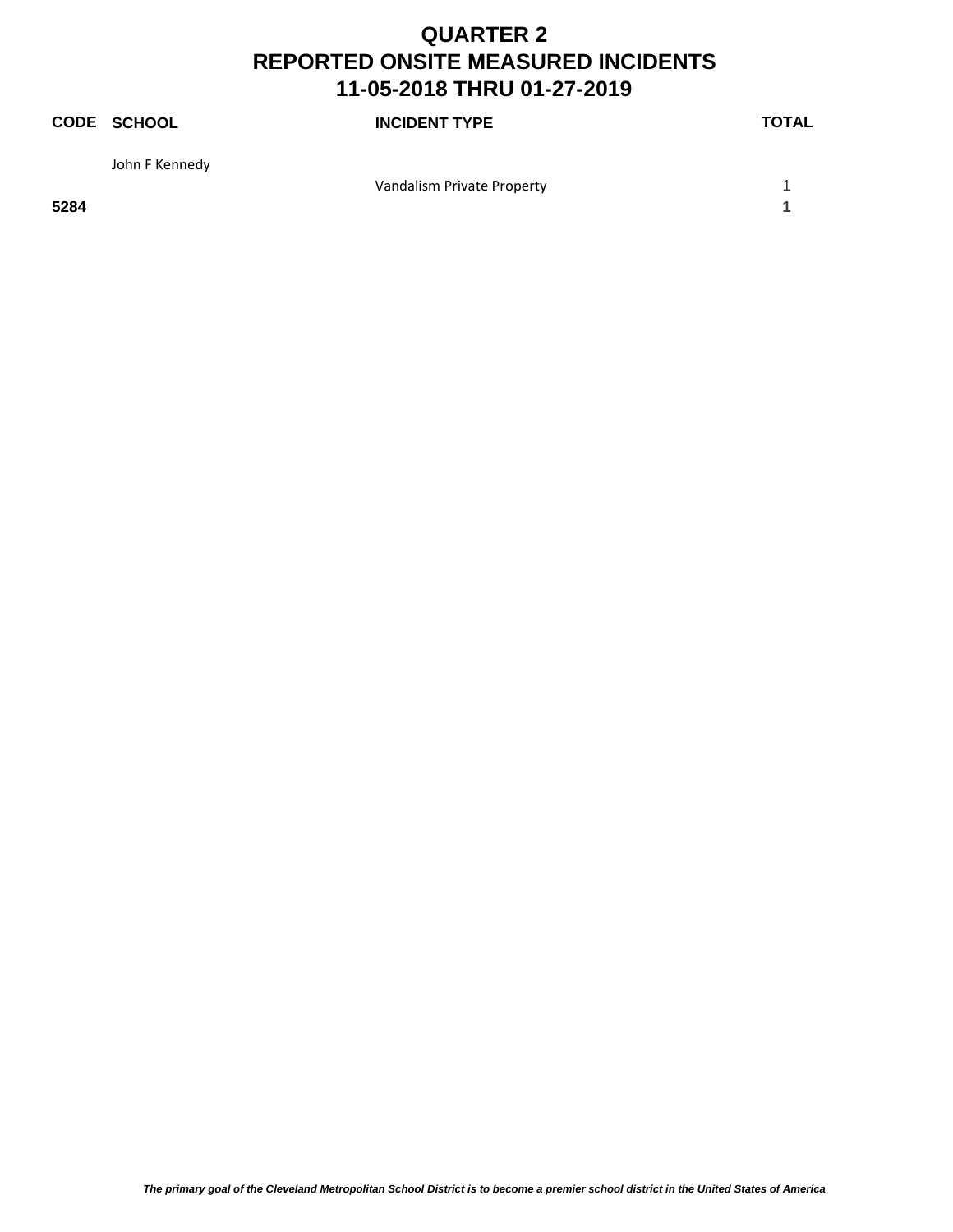## **CODE SCHOOL INCIDENT TYPE TOTAL** John Marshall School of Business Fighting the contract of the contract of the contract of the contract of the contract of the contract of the contract of the contract of the contract of the contract of the contract of the contract of the contract of the c

Possession of Knife 1 and 2008 and 2008 and 2008 and 2008 and 2008 and 2008 and 2008 and 2008 and 2008 and 200 Theft of Private Property 1 **5300 3**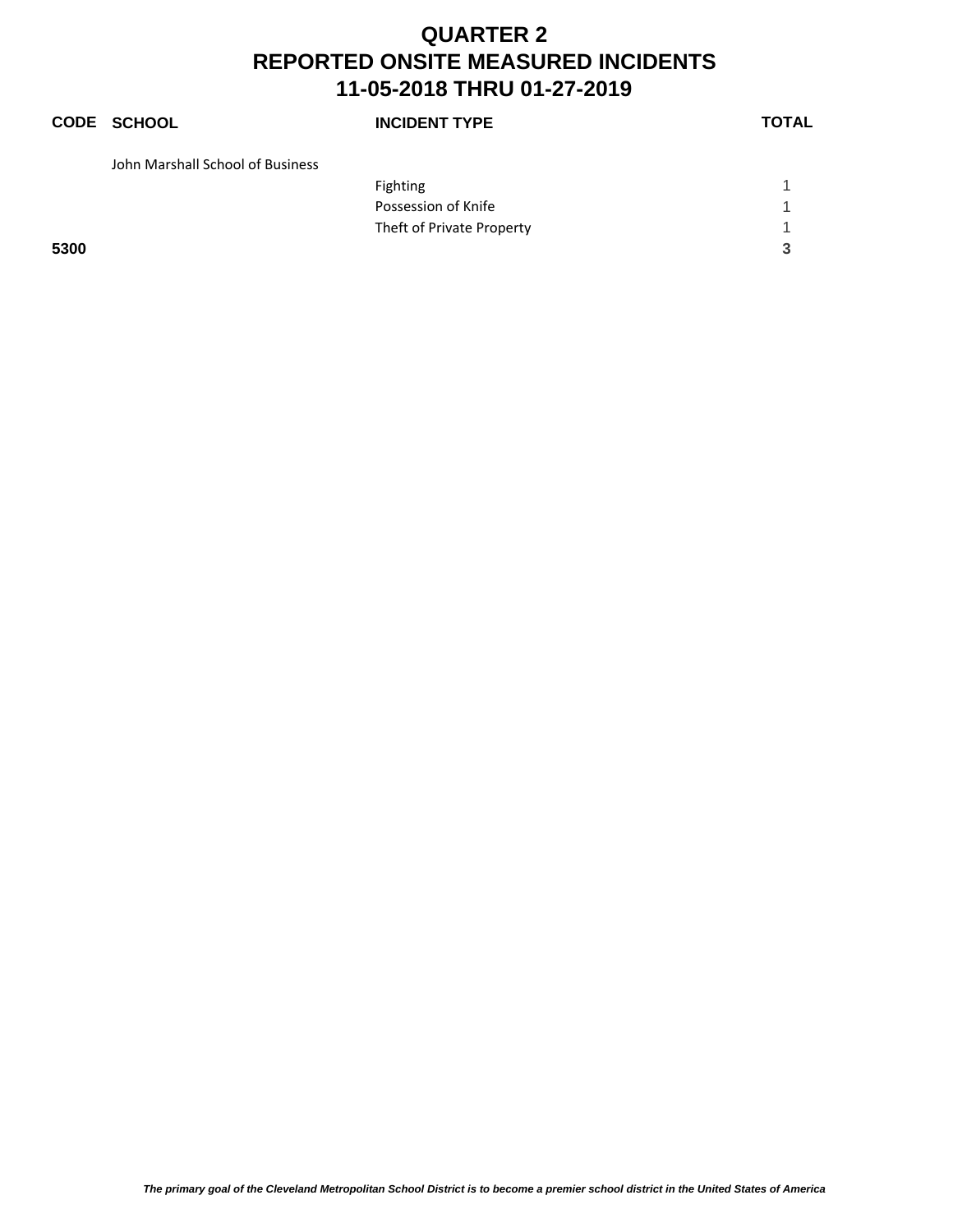|      | CODE SCHOOL                         | <b>INCIDENT TYPE</b>   | <b>TOTAL</b> |
|------|-------------------------------------|------------------------|--------------|
|      | John Marshall School of Engineering |                        |              |
|      |                                     | <b>Assault Student</b> |              |
|      |                                     | <b>Bullying</b>        |              |
| 5298 |                                     |                        | 2            |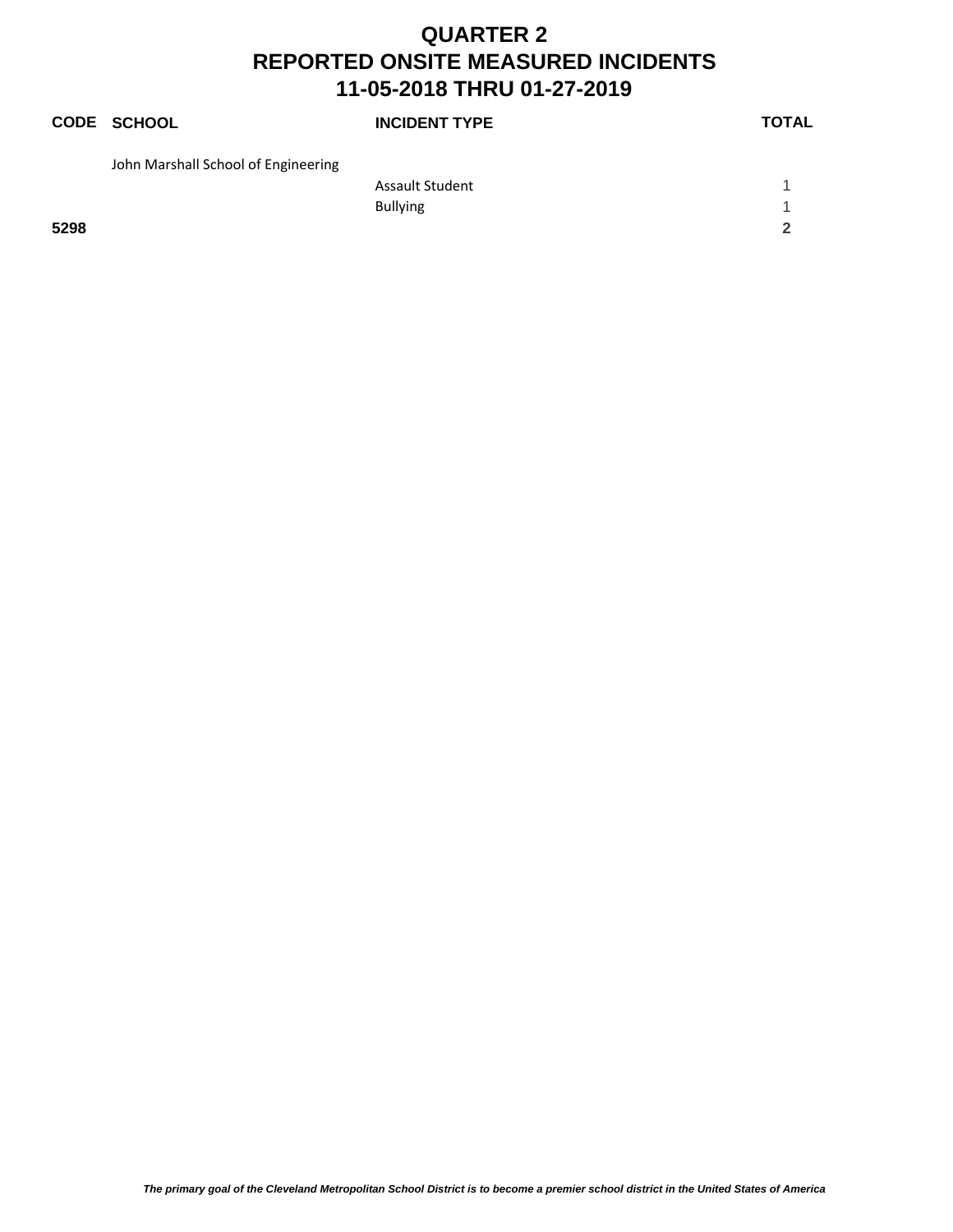# **CODE SCHOOL INCIDENT TYPE TOTAL**

| John Marshall School of Information |                                       |  |
|-------------------------------------|---------------------------------------|--|
|                                     | <b>Assault Student</b>                |  |
|                                     | Assault Teacher                       |  |
|                                     | Possession/Use of Scheduled Narcotics |  |
| 5299                                |                                       |  |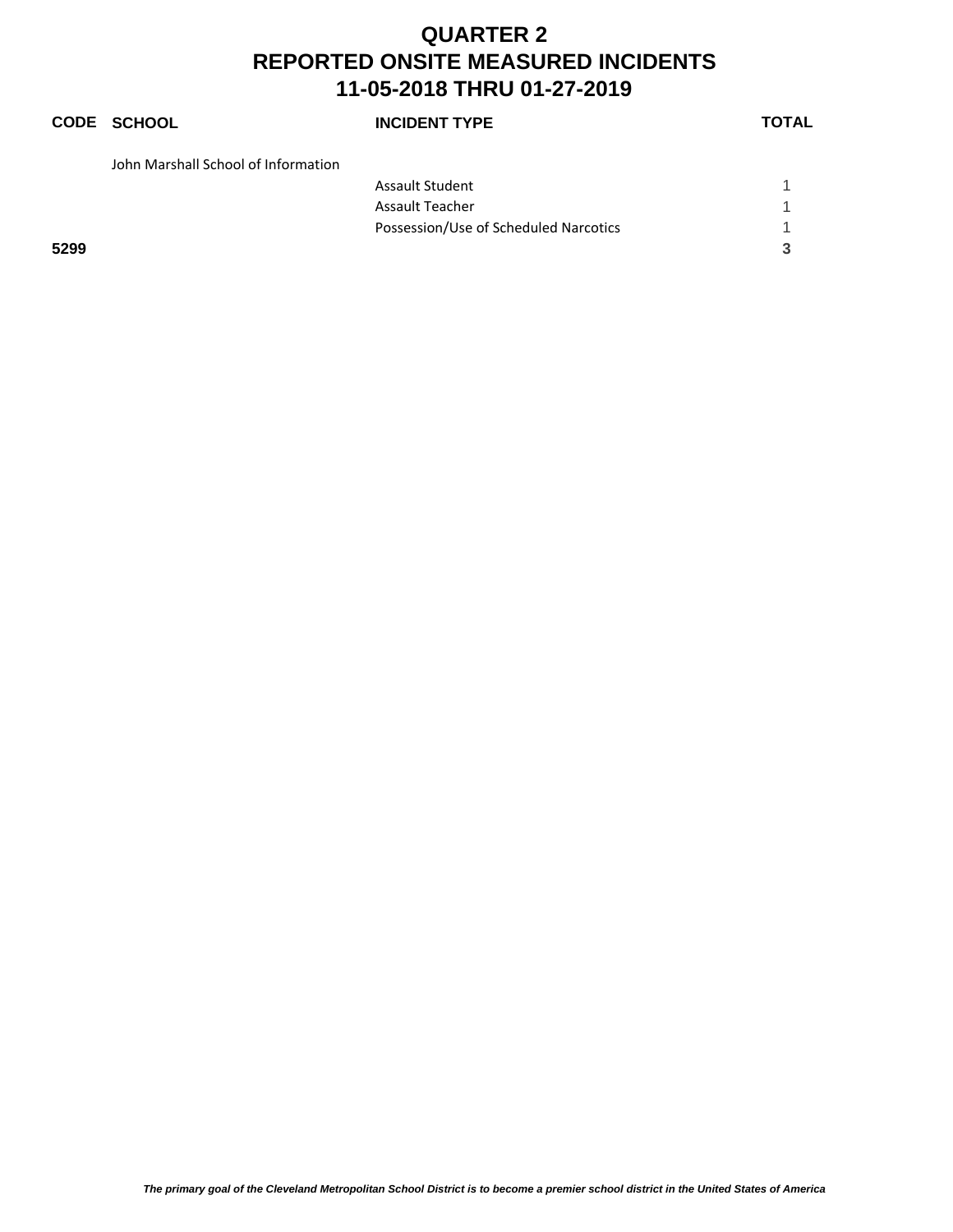|      | <b>CODE SCHOOL</b> | <b>INCIDENT TYPE</b>   | <b>TOTAL</b> |
|------|--------------------|------------------------|--------------|
|      | Joseph M Gallagher |                        |              |
|      |                    | Assault Staff (Adult)  |              |
|      |                    | <b>Assault Student</b> | 6            |
|      |                    | <b>Assault Teacher</b> | 1            |
|      |                    | Other Serious Incident | 1            |
|      |                    | Sexual Imposition      | 2            |
| 4279 |                    |                        | 11           |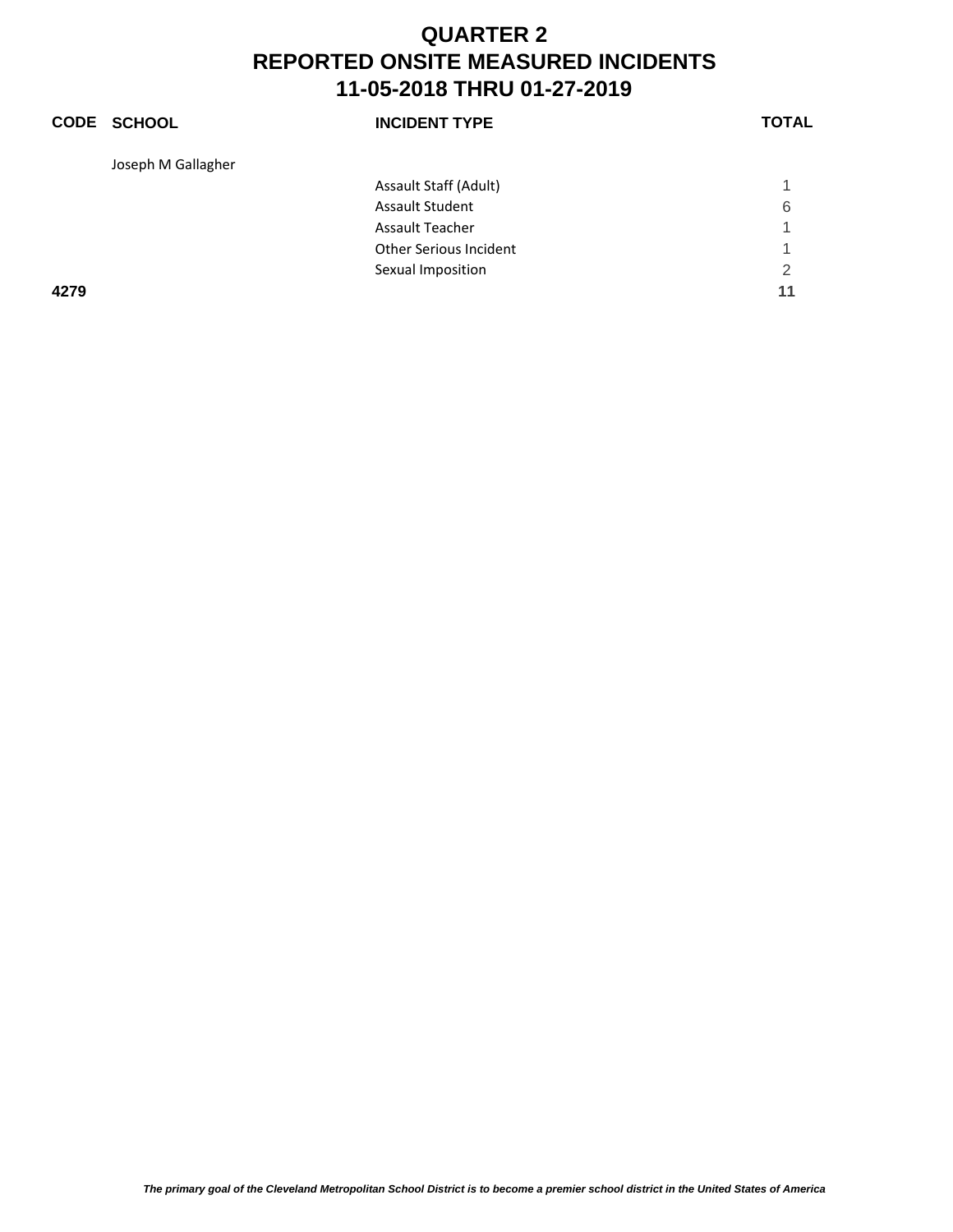|      | <b>CODE SCHOOL</b> | <b>INCIDENT TYPE</b>   | <b>TOTAL</b> |
|------|--------------------|------------------------|--------------|
|      | Kenneth W Clement  |                        |              |
|      |                    | <b>Assault Student</b> |              |
|      |                    | Possession of Knife    |              |
|      |                    | Sexual Harassment      | 1            |
| 6297 |                    |                        | 3            |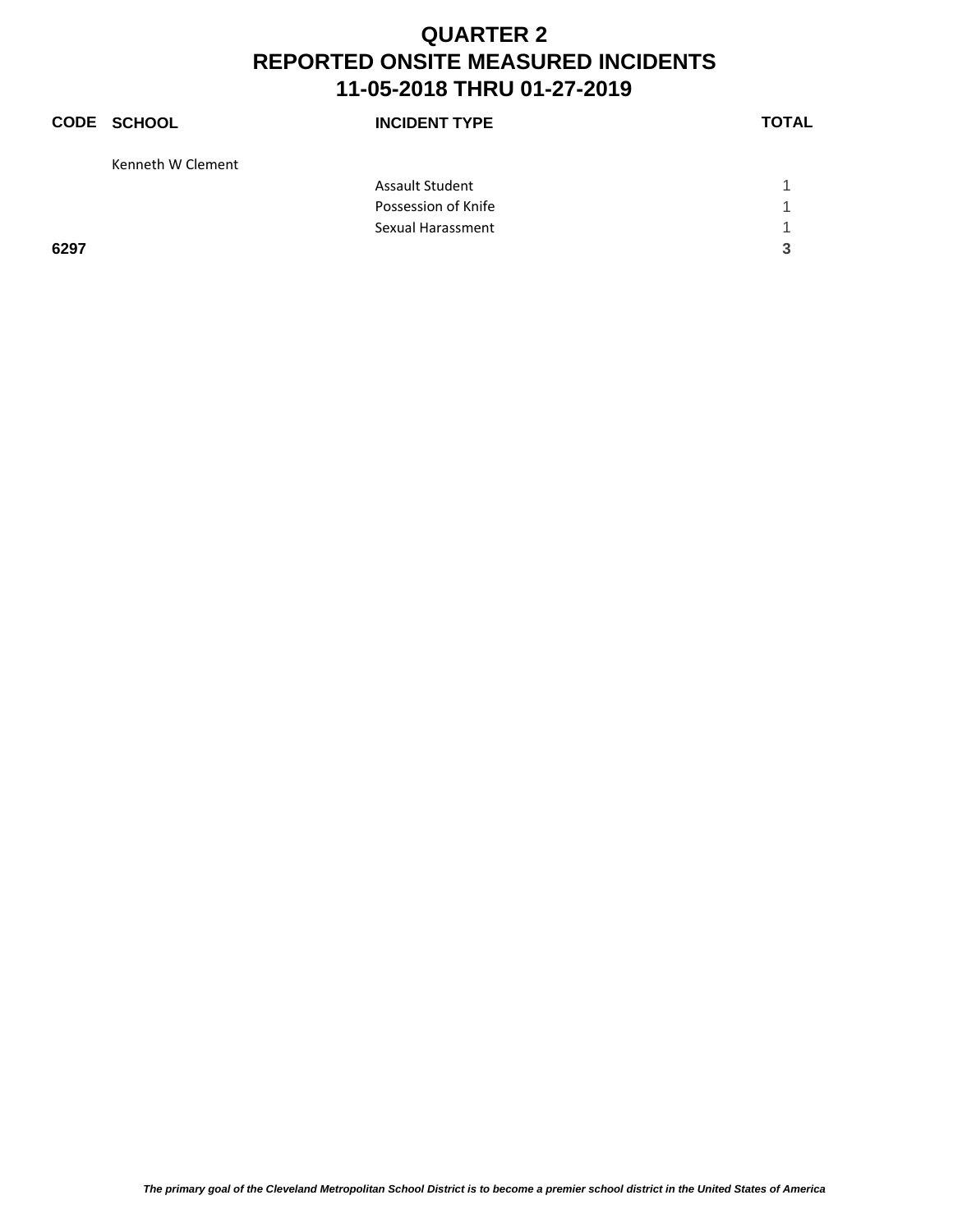|      | CODE SCHOOL  | <b>INCIDENT TYPE</b>                  | <b>TOTAL</b> |
|------|--------------|---------------------------------------|--------------|
|      | Lincoln-West |                                       |              |
|      |              | <b>Other Criminal Activity</b>        |              |
|      |              | Possession of Other Dangerous Weapon  |              |
|      |              | Possession/Use of Scheduled Narcotics | 1            |
| 5330 |              |                                       | 3            |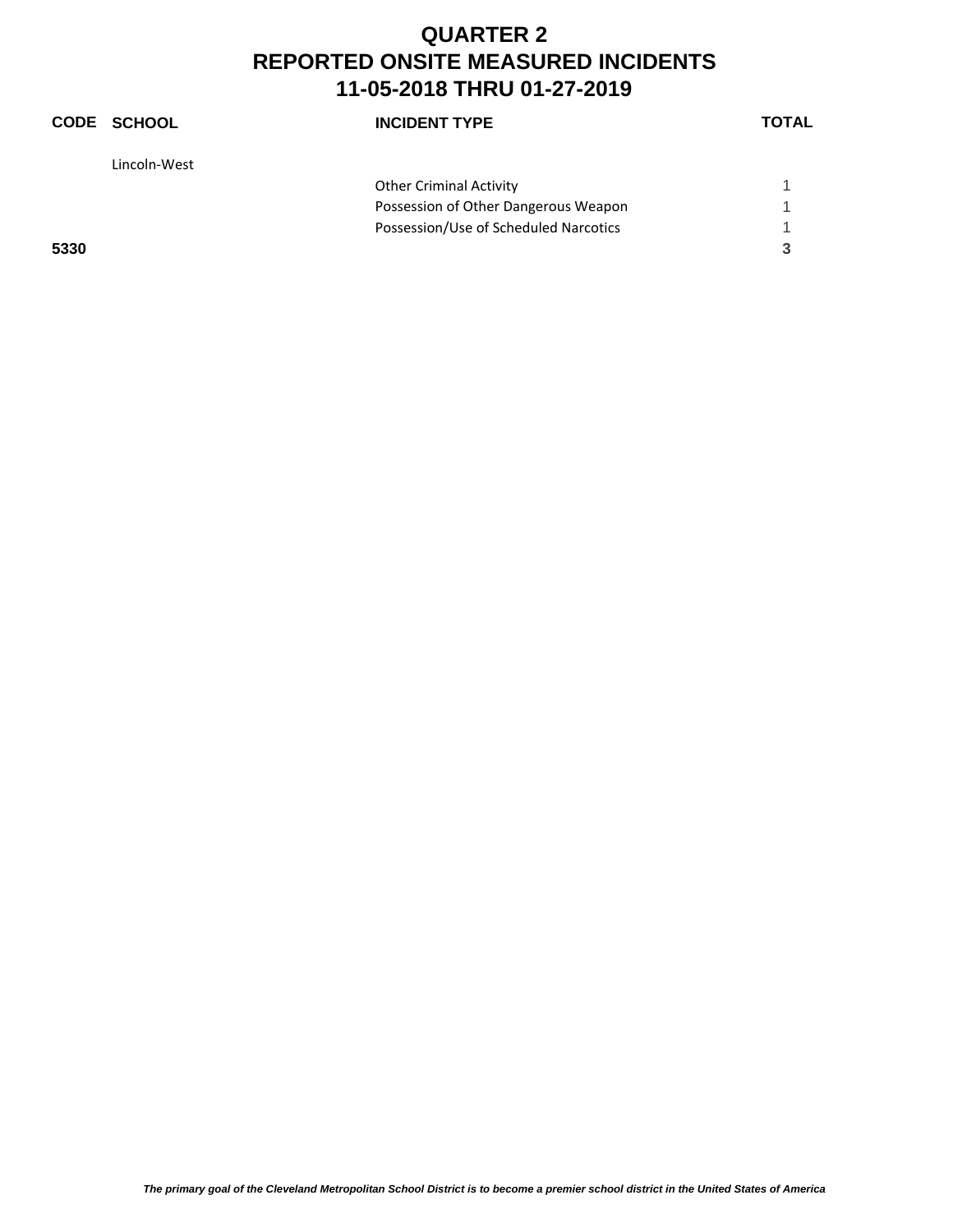#### **CODE SCHOOL INCIDENT TYPE TOTAL** Lincoln‐West Global Studies Assault Student 1 and 1 and 1 and 1 and 1 and 1 and 1 and 1 and 1 and 1 and 1 and 1 and 1 and 1 and 1 and 1 and 1 and 1 and 1 and 1 and 1 and 1 and 1 and 1 and 1 and 1 and 1 and 1 and 1 and 1 and 1 and 1 and 1 and 1 and 1 Other Serious Incident 1 Possession of Other Dangerous Weapon 1 Theft of Private Property 2 **6333 5**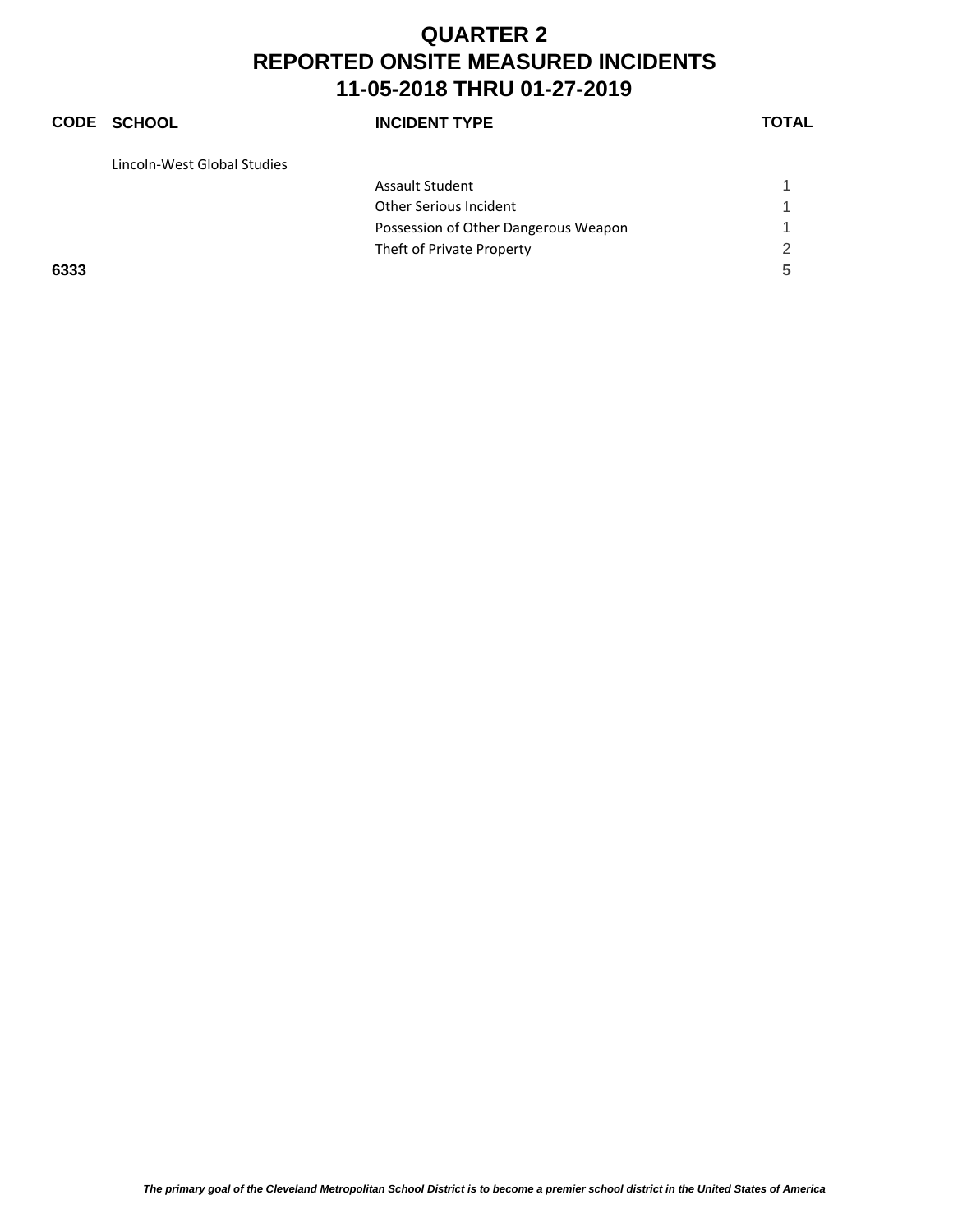### **CODE SCHOOL INCIDENT TYPE TOTAL** Lincoln‐West Science & Health Menacing 2 Other Serious Incident 1 Possession of Other Dangerous Weapon 2 **6334 5**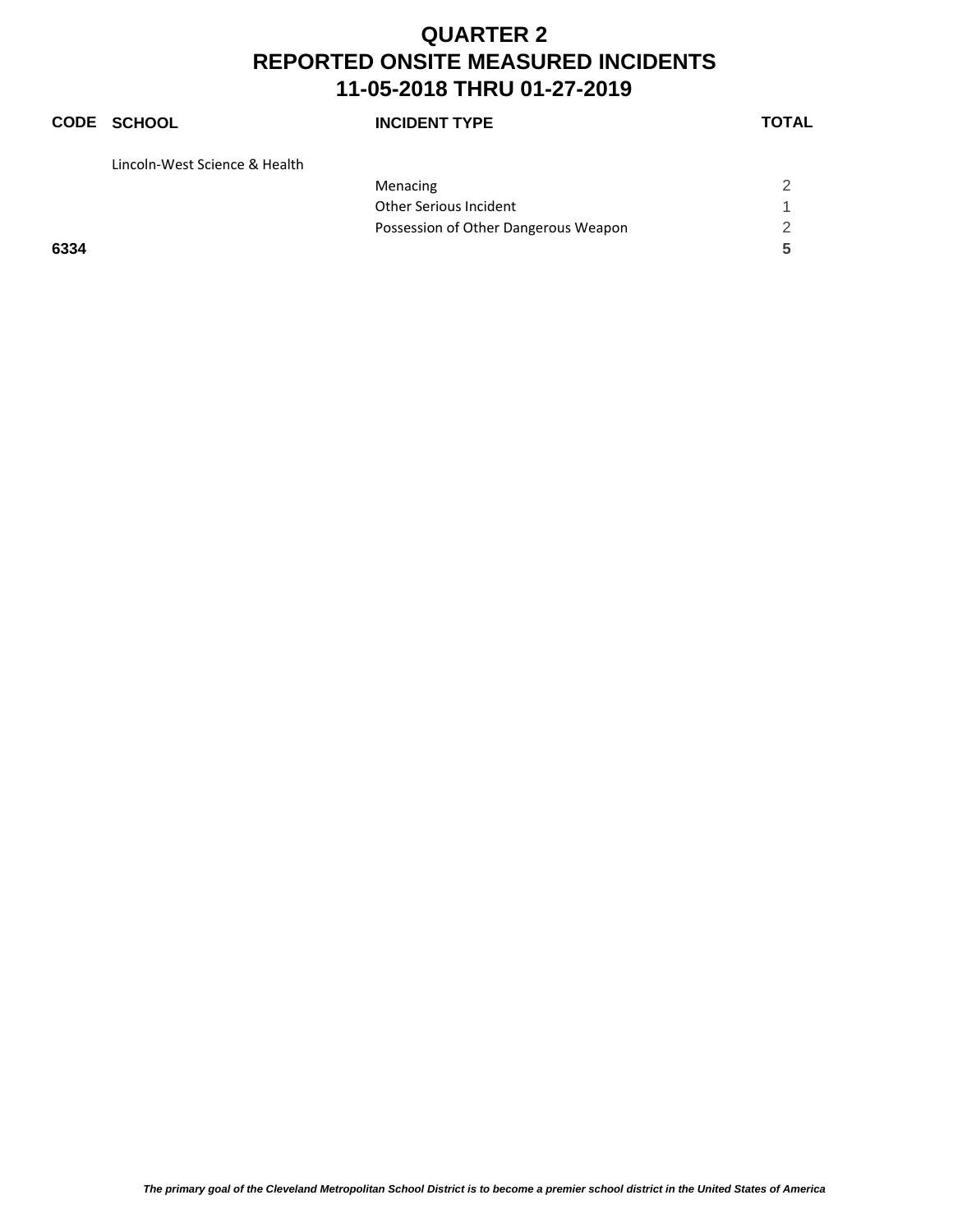|      | CODE SCHOOL   | <b>INCIDENT TYPE</b>   | <b>TOTAL</b> |
|------|---------------|------------------------|--------------|
|      | Louis Agassiz |                        |              |
|      |               | <b>Assault Student</b> |              |
|      |               | <b>Bullying</b>        | и            |
| 3338 |               |                        | 2            |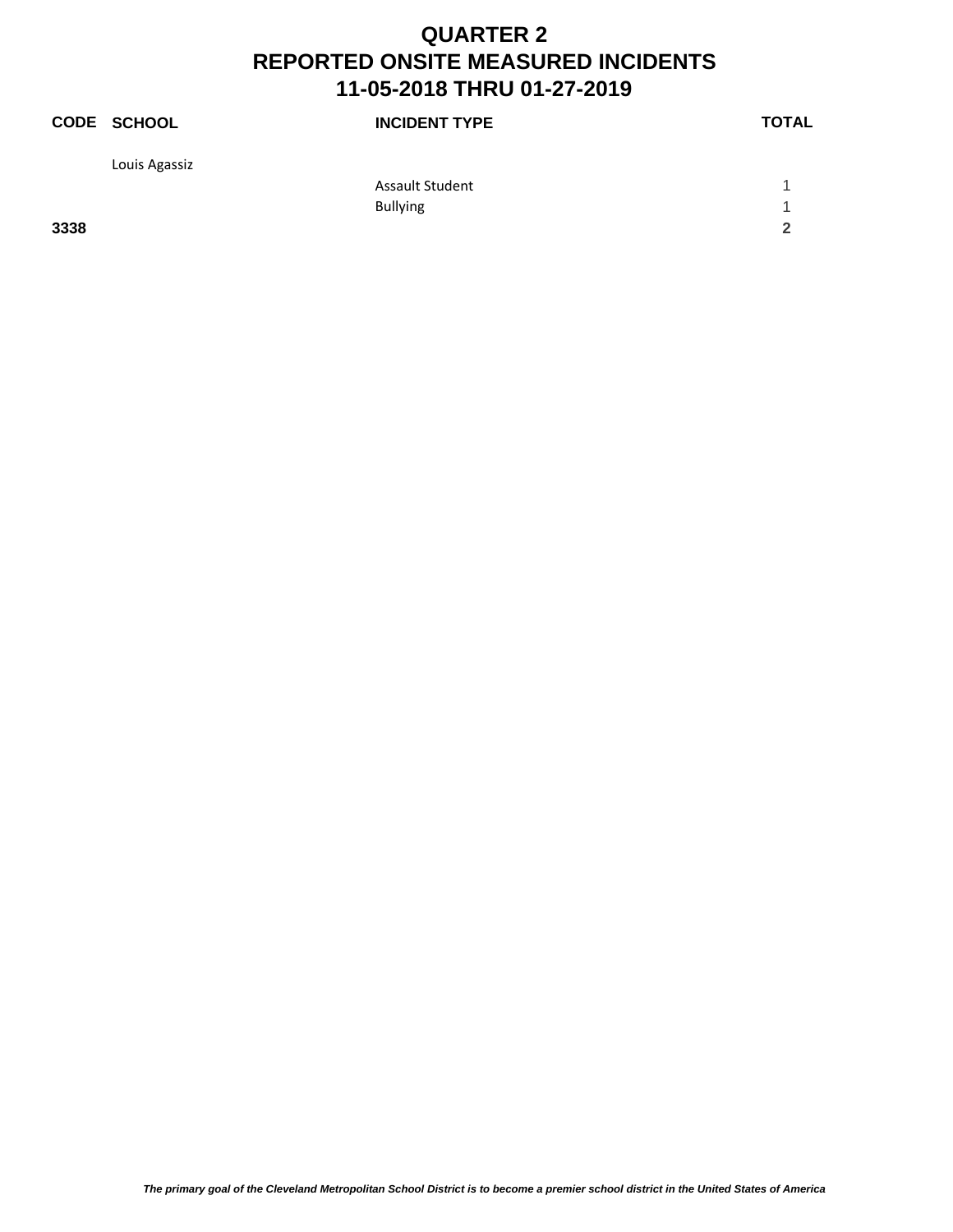#### **CODE SCHOOL INCIDENT TYPE TOTAL**

Luis Munoz Marin / Lincoln

|      | Assault Student                       |   |
|------|---------------------------------------|---|
|      | <b>Assault Teacher</b>                |   |
|      | Possession of Other Dangerous Weapon  |   |
|      | Possession/Use of Scheduled Narcotics |   |
|      | Sexual Harassment                     |   |
|      | Sexual Imposition                     | 2 |
|      | Vandalism Private Property            | 2 |
|      | Vandalism School Property             | 2 |
| 4328 |                                       |   |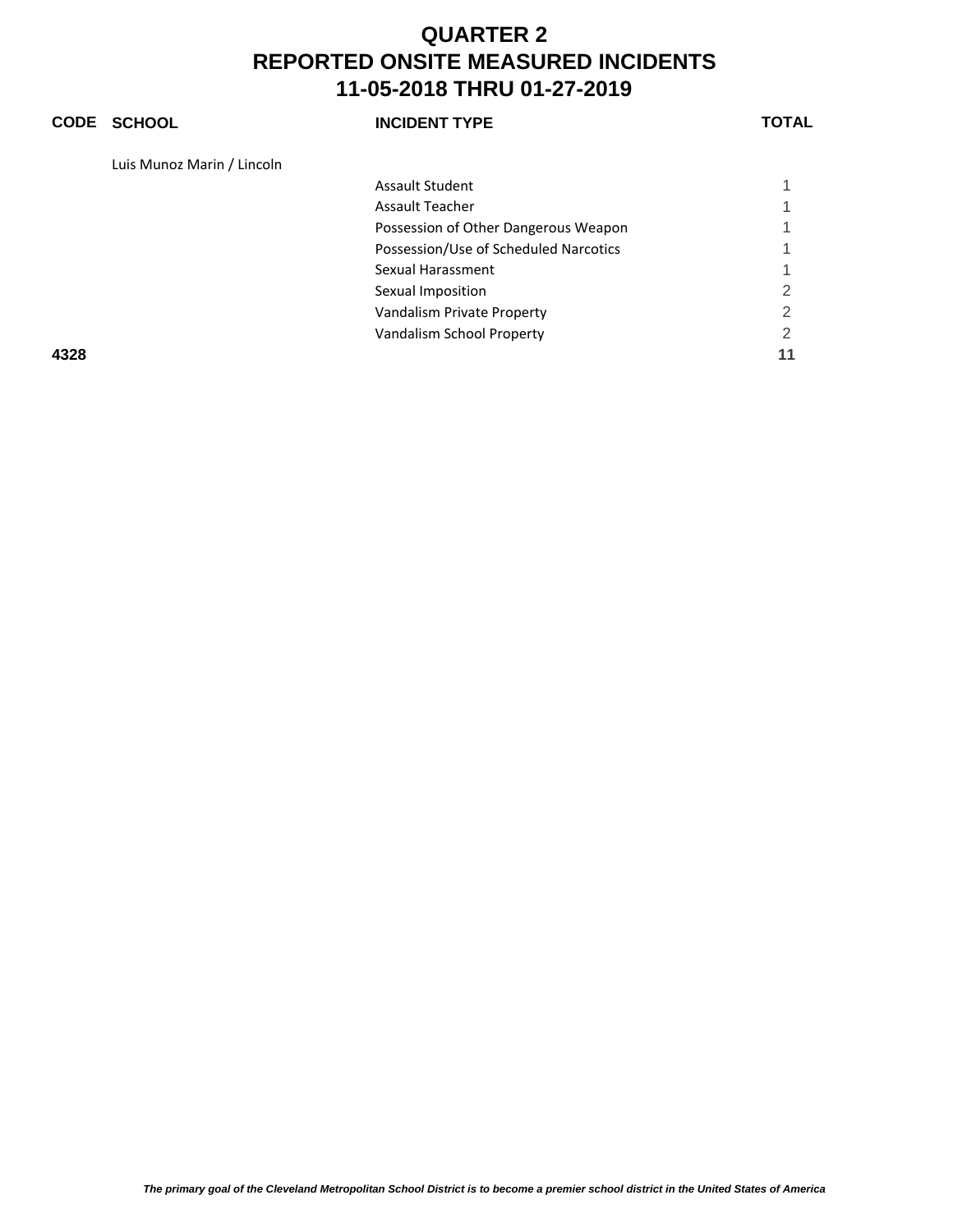|      | CODE SCHOOL             | <b>INCIDENT TYPE</b>   | <b>TOTAL</b> |
|------|-------------------------|------------------------|--------------|
|      | <b>Marion C Seltzer</b> |                        |              |
|      |                         | <b>Assault Teacher</b> |              |
|      |                         | Harassment             |              |
| 3353 |                         |                        | 2            |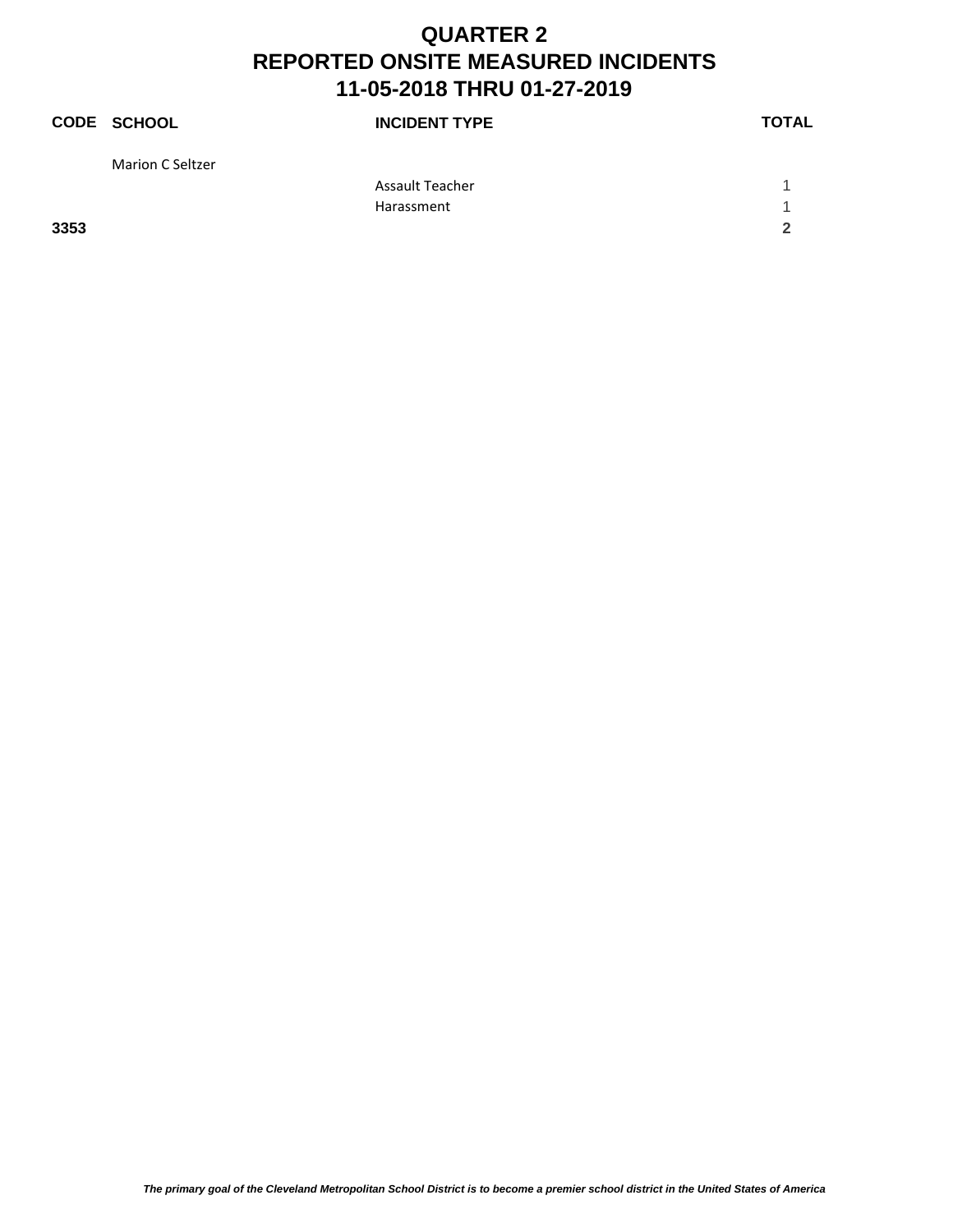|      | <b>CODE SCHOOL</b> | <b>INCIDENT TYPE</b>          | <b>TOTAL</b>   |
|------|--------------------|-------------------------------|----------------|
|      | Marion-Sterling    |                               |                |
|      |                    | Assault Student               | $\overline{2}$ |
|      |                    | <b>Assault Teacher</b>        | $\mathfrak{p}$ |
|      |                    | Menacing                      | 1              |
|      |                    | <b>Other Serious Incident</b> | 4              |
|      |                    | Sexual Imposition             | 1              |
| 3354 |                    |                               | 10             |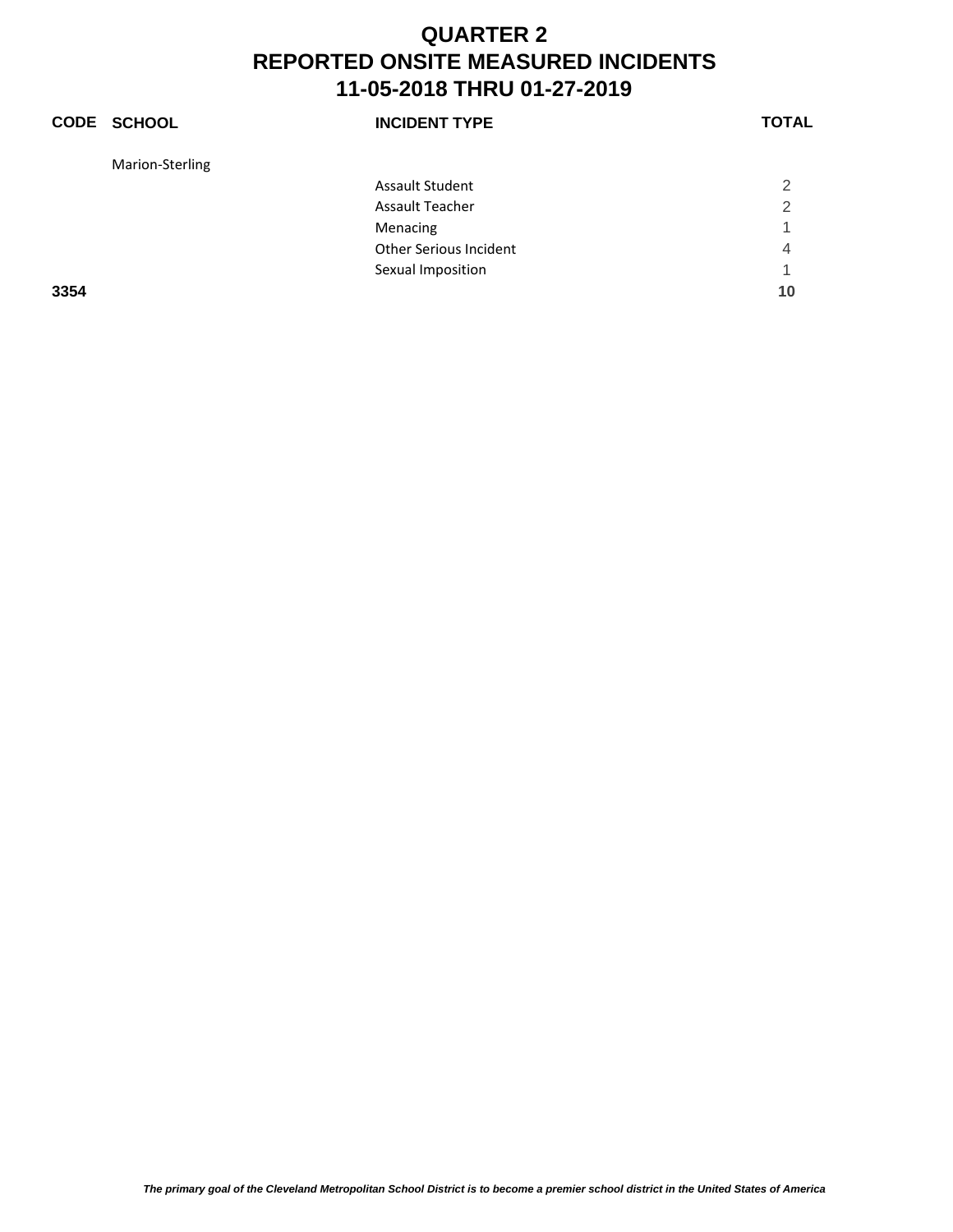Possession/Use of Scheduled Narcotics 1

#### **CODE SCHOOL INCIDENT TYPE TOTAL** Martin Luther King Jr‐High Assault CMSD Police Officer 1 Assault Security Officer 1 1 2022 1 2022 1 2022 1 2022 1 2022 1 2022 1 2022 1 2022 1 2022 1 2022 1 2022 1 2022 1 2022 1 2022 1 2022 1 2022 1 2022 1 2022 1 2022 1 2022 1 2022 1 2022 1 2022 1 2022 1 2022 1 2022 1 2022 1 2022 Fighting 3 Possession of Other Dangerous Weapon 4 Possession/Use of Alcohol 1

**3804 11**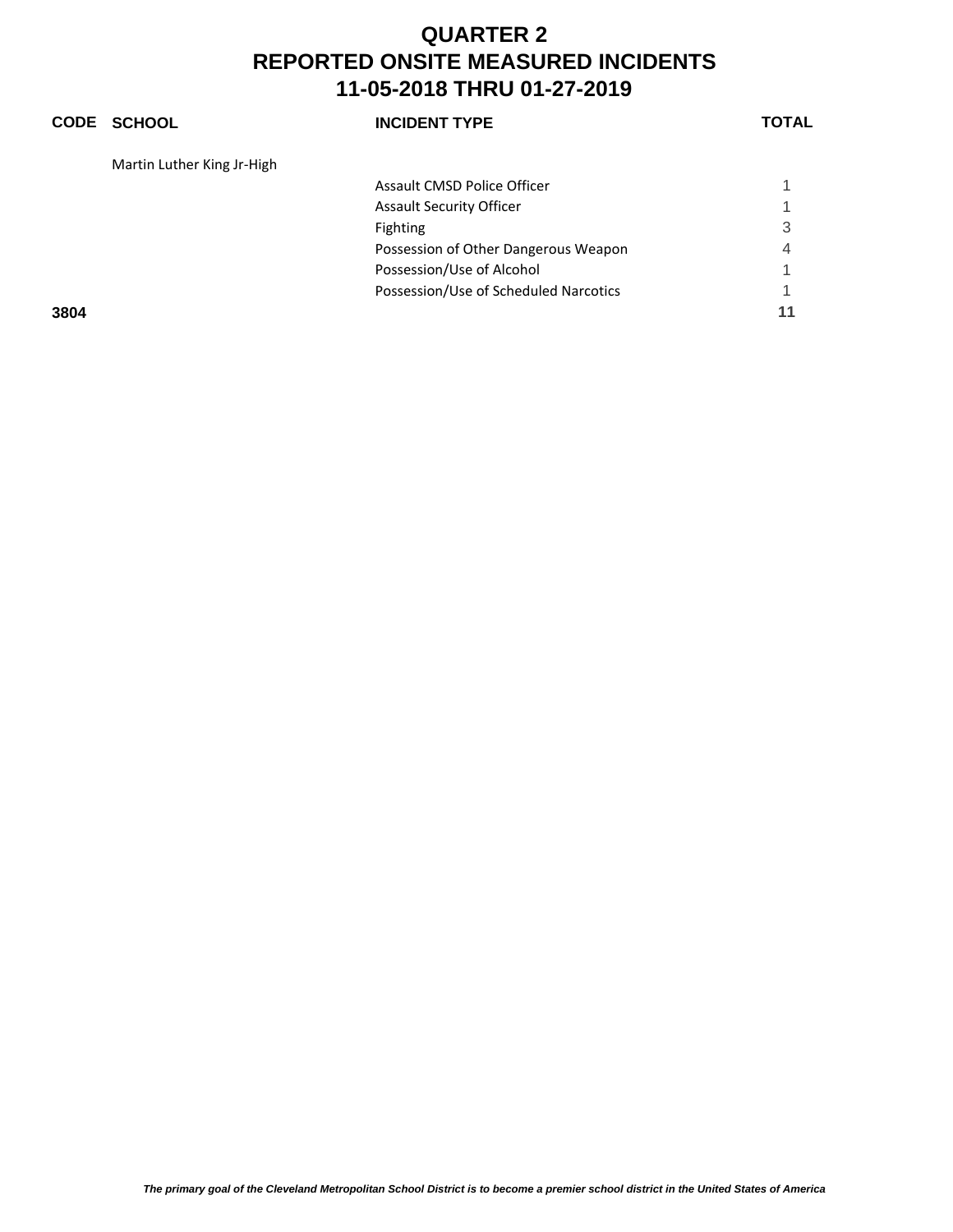|      | <b>CODE SCHOOL</b> | <b>INCIDENT TYPE</b>            | <b>TOTAL</b> |
|------|--------------------|---------------------------------|--------------|
|      | Mary B Martin      |                                 |              |
|      |                    | Harassment                      |              |
|      |                    | Sexual Harassment               | 1            |
|      |                    | Sexual Imposition               | 1            |
|      |                    | Theft of CMSD Computer Property | 1            |
| 4347 |                    |                                 | 4            |
|      |                    |                                 |              |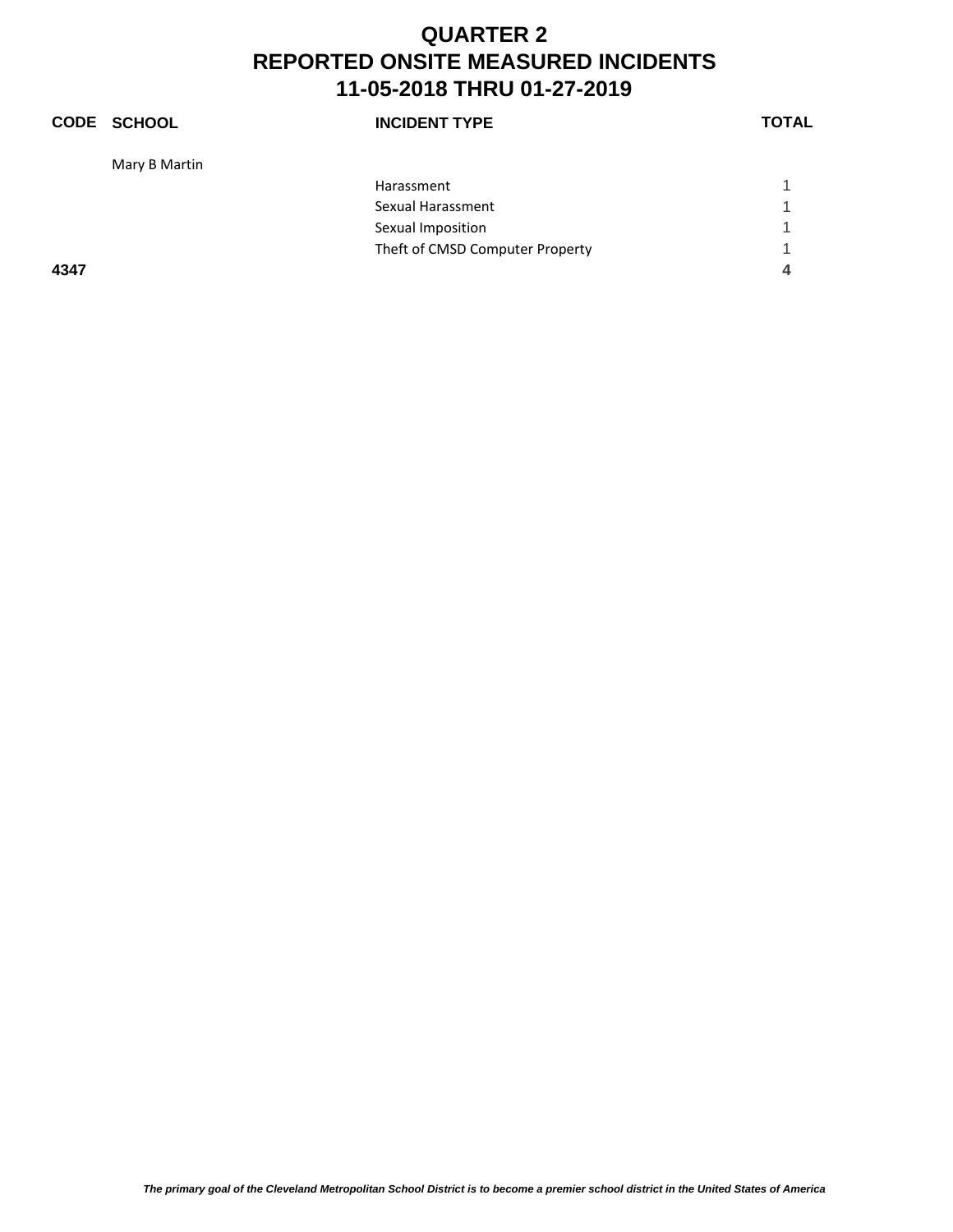|      | <b>CODE SCHOOL</b> | <b>INCIDENT TYPE</b>         | <b>TOTAL</b>   |
|------|--------------------|------------------------------|----------------|
|      | Mary M Bethune     |                              |                |
|      |                    | <b>Assault Student</b>       |                |
|      |                    | <b>Breaking and Entering</b> | 2              |
|      |                    | <b>Bullying</b>              |                |
|      |                    | Other Serious Incident       | 1              |
|      |                    | Sexual Imposition            | $\overline{2}$ |
| 3350 |                    |                              |                |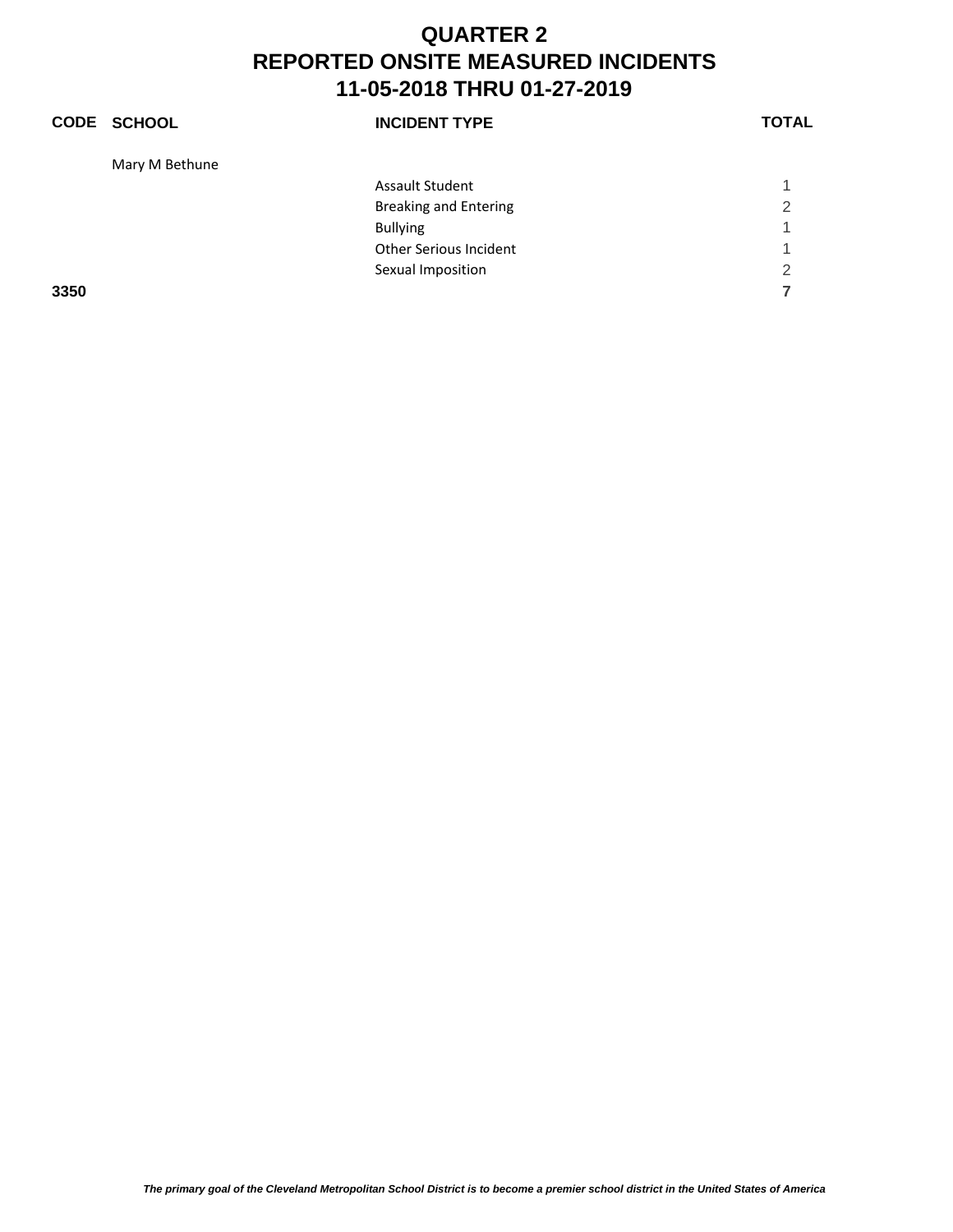#### **CODE SCHOOL INCIDENT TYPE TOTAL** Max S Hayes Vocational Assault Student 3 Fighting the contract of the contract of the contract of the contract of the contract of the contract of the contract of the contract of the contract of the contract of the contract of the contract of the contract of the c Other Serious Incident 1 Possession/Use of Alcohol 1 Possession/Use of Scheduled Narcotics 2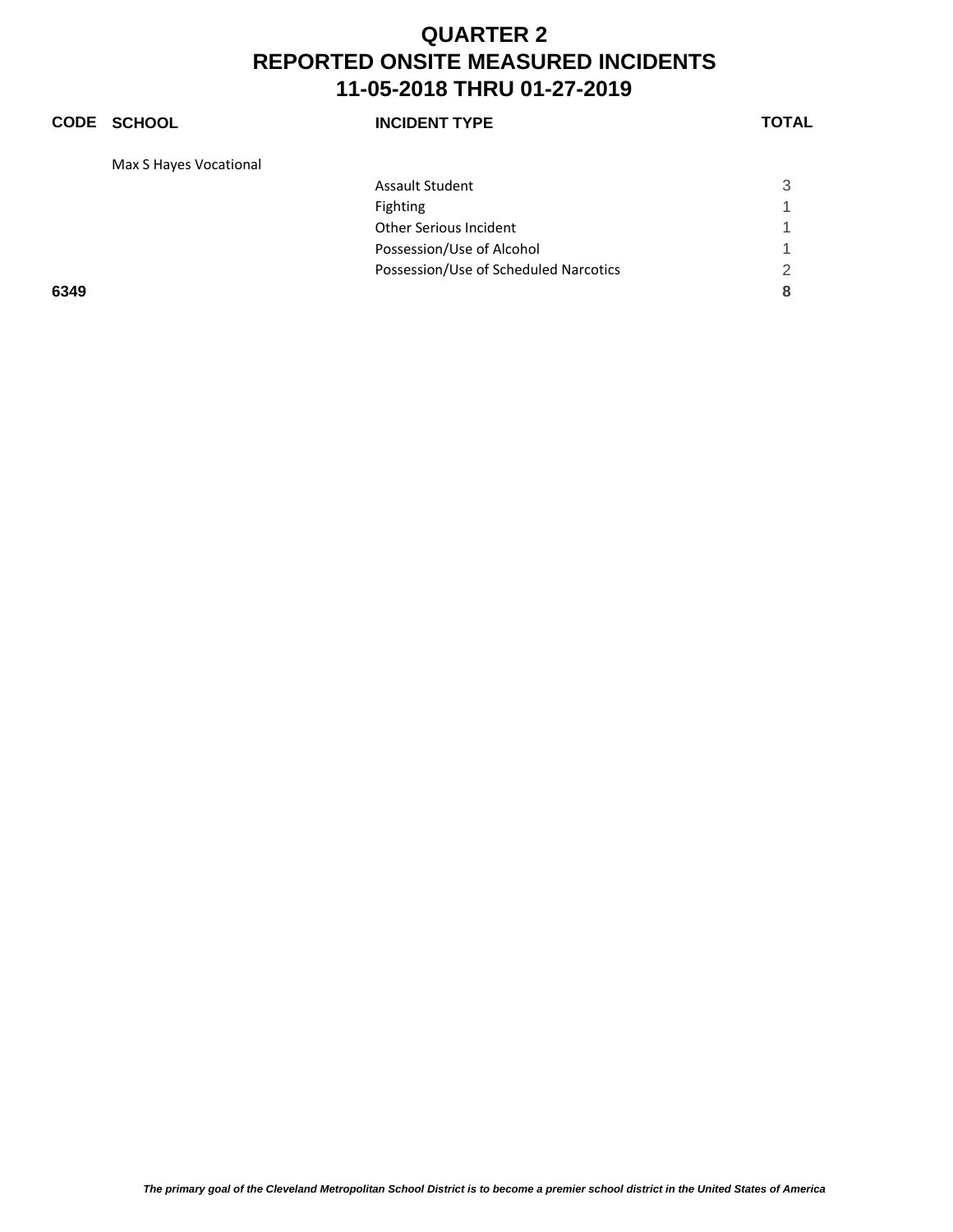|      | <b>CODE SCHOOL</b> | <b>INCIDENT TYPE</b>   | <b>TOTAL</b> |
|------|--------------------|------------------------|--------------|
|      | Memorial           |                        |              |
|      |                    | <b>Assault Student</b> |              |
| 3027 |                    |                        |              |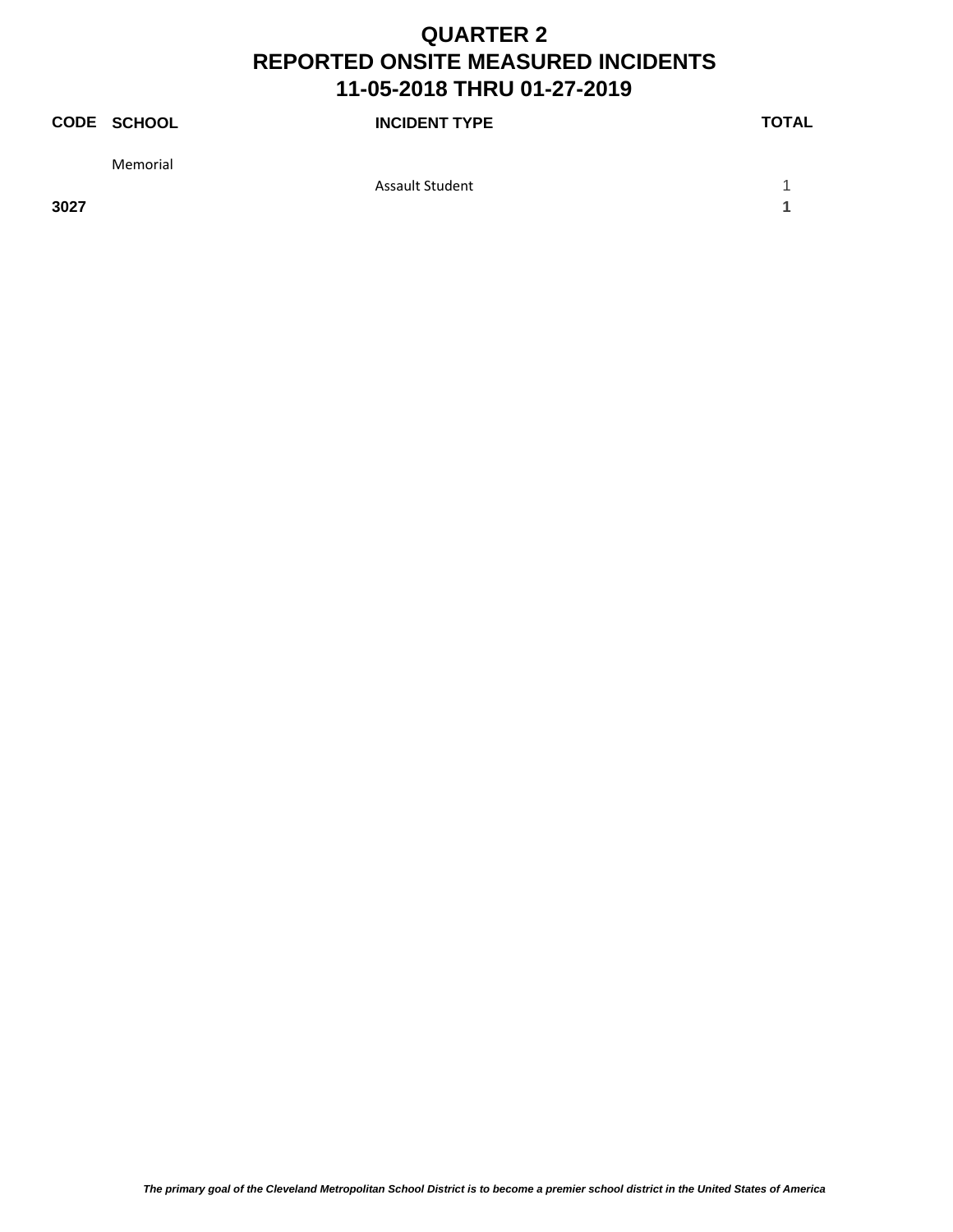|      | <b>CODE SCHOOL</b> | <b>INCIDENT TYPE</b>                  | <b>TOTAL</b> |
|------|--------------------|---------------------------------------|--------------|
|      | MC2 STEM @ CSU     |                                       |              |
|      |                    | <b>Assault Student</b>                |              |
|      |                    | Possession/Use of Scheduled Narcotics |              |
| 5136 |                    |                                       | 2            |
|      |                    |                                       |              |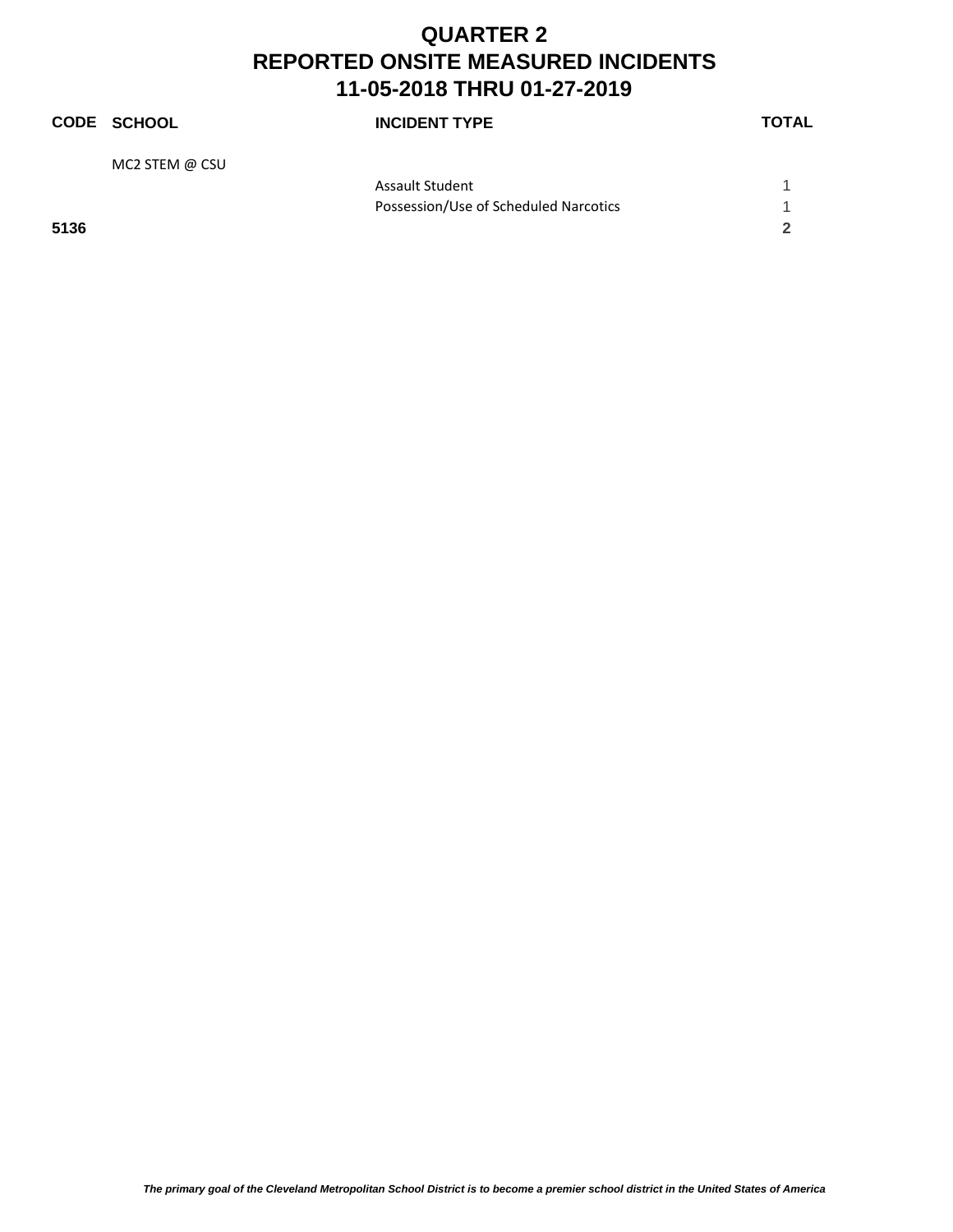# **CODE SCHOOL INCIDENT TYPE TOTAL**

MC2 STEM @ Great Lakes Science Center

|      | Possession/Use of Alcohol             |  |
|------|---------------------------------------|--|
|      | Possession/Use of Scheduled Narcotics |  |
| 5035 |                                       |  |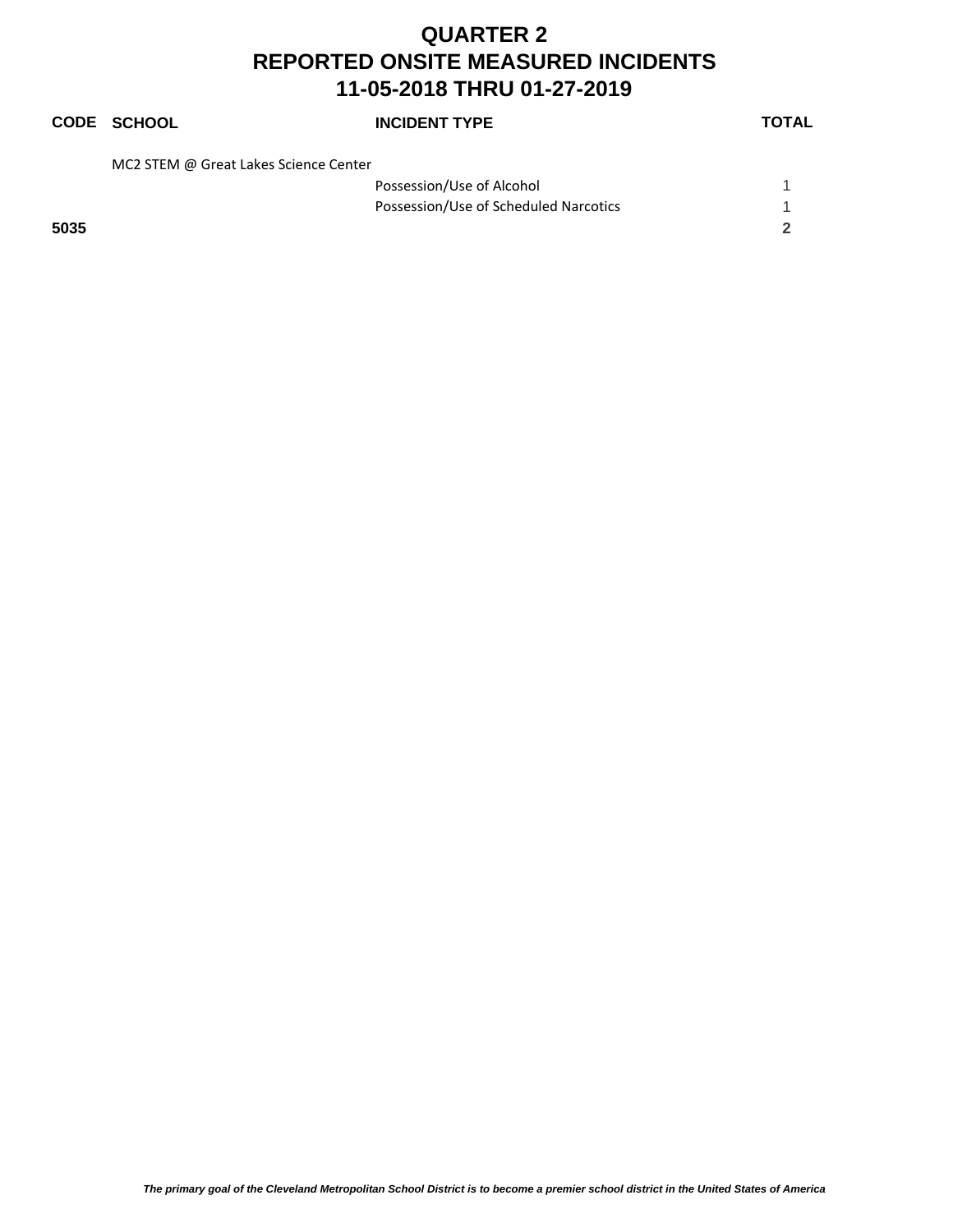|      | CODE SCHOOL      | <b>INCIDENT TYPE</b> | <b>TOTAL</b> |
|------|------------------|----------------------|--------------|
|      | Miles Elementary |                      |              |
|      |                  | Assault Student      |              |
|      |                  | Fighting             | 3            |
| 3368 |                  |                      | 4            |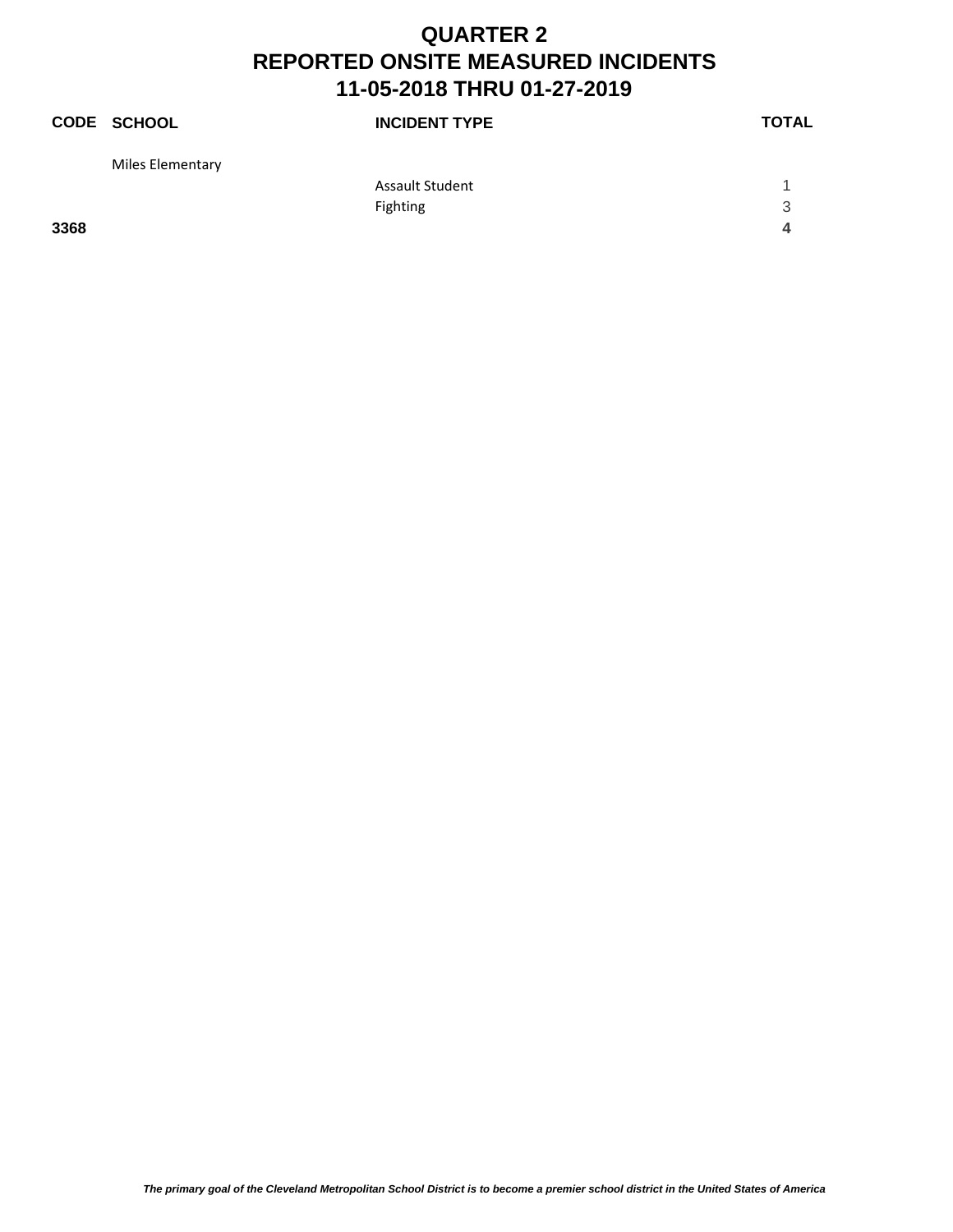|      | <b>CODE SCHOOL</b> | <b>INCIDENT TYPE</b>      | <b>TOTAL</b> |
|------|--------------------|---------------------------|--------------|
|      | Miles Park         |                           |              |
|      |                    | Assault Staff (Adult)     | 1            |
|      |                    | <b>Assault Student</b>    | -1           |
|      |                    | Fighting                  | 1            |
|      |                    | Menacing                  | 1            |
|      |                    | Theft of Private Property | 2            |
| 3372 |                    |                           | 6            |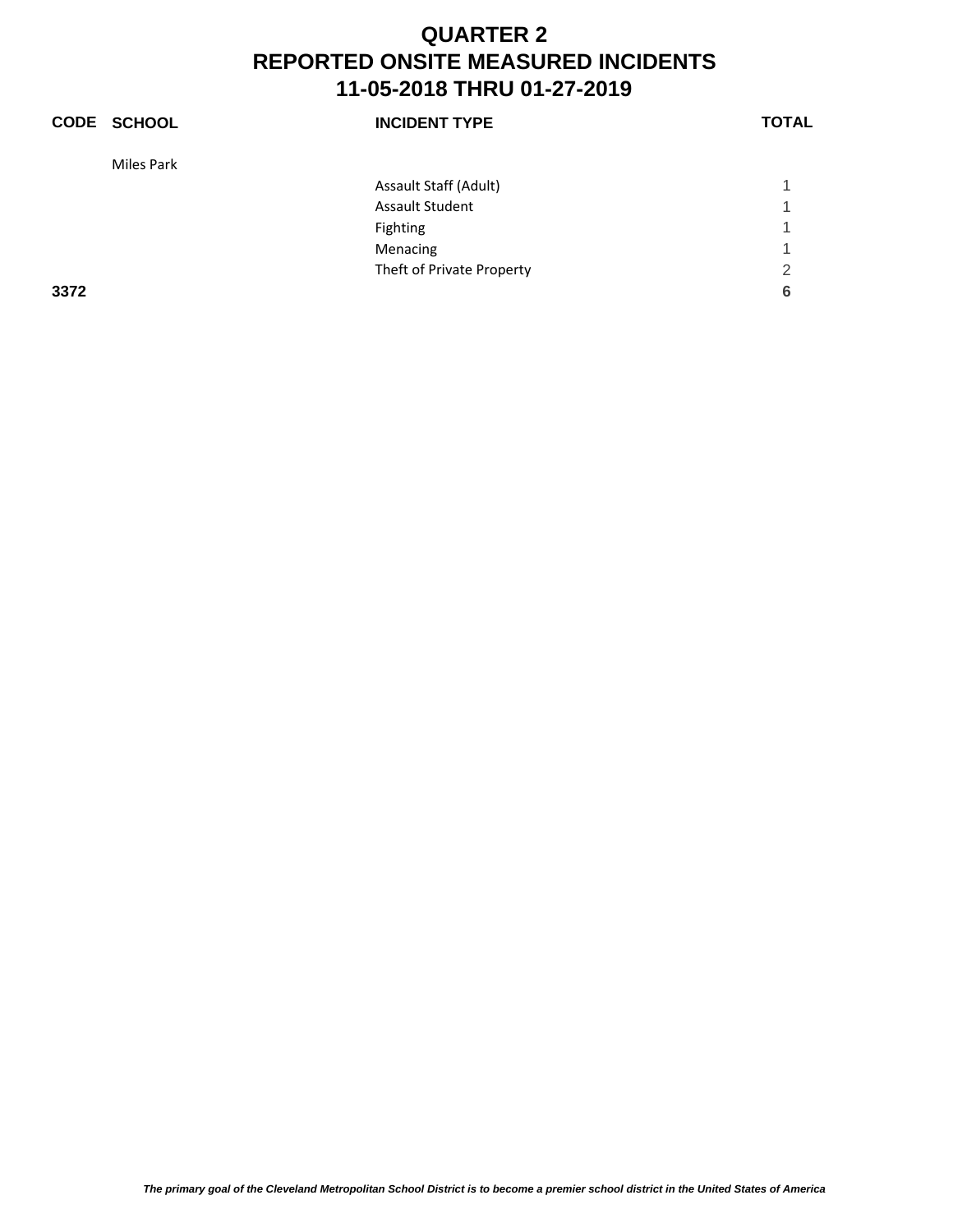|      | <b>CODE SCHOOL</b> | <b>INCIDENT TYPE</b>                  | <b>TOTAL</b> |
|------|--------------------|---------------------------------------|--------------|
|      | Mound              |                                       |              |
|      |                    | Other Serious Incident                |              |
|      |                    | Possession/Use of Scheduled Narcotics | 1            |
| 3396 |                    |                                       | 2            |
|      |                    |                                       |              |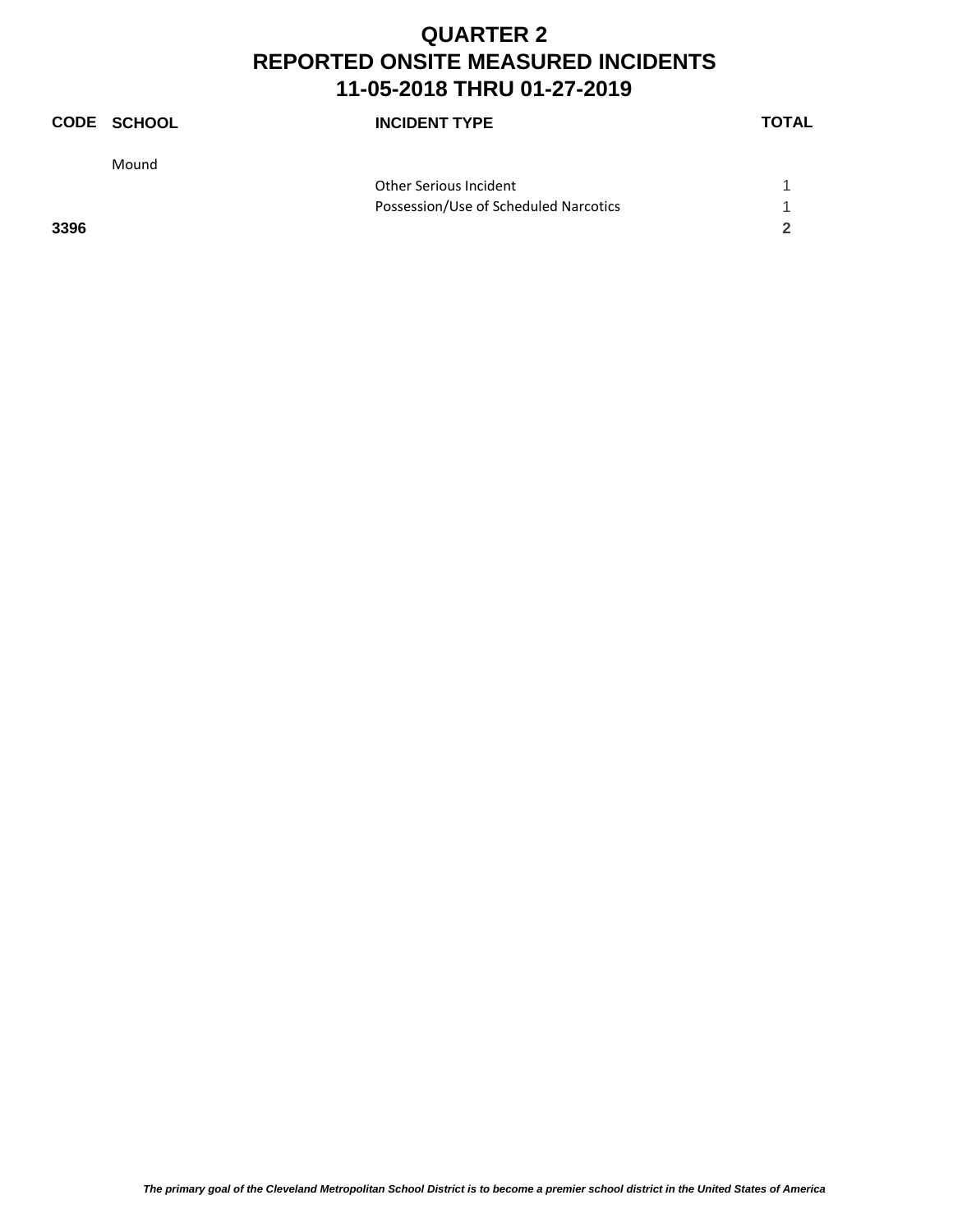|      | <b>CODE SCHOOL</b> | <b>INCIDENT TYPE</b>                  | <b>TOTAL</b> |
|------|--------------------|---------------------------------------|--------------|
|      | Nathan Hale        |                                       |              |
|      |                    | <b>Assault Teacher</b>                |              |
|      |                    | Fighting                              | 1            |
|      |                    | Possession/Use of Scheduled Narcotics | 1            |
| 4411 |                    |                                       | 3            |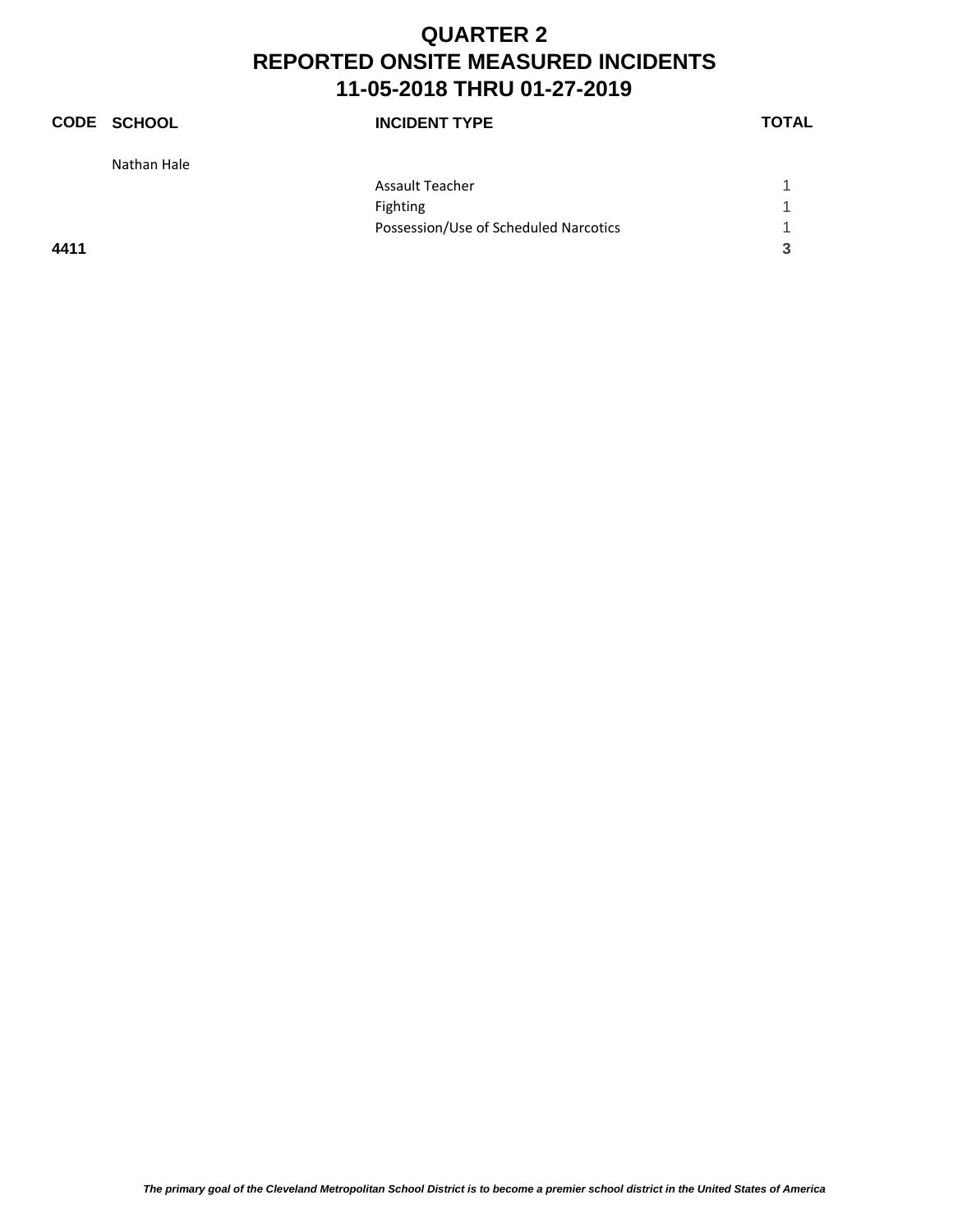#### **CODE SCHOOL INCIDENT TYPE TOTAL** New Tech Collinwood Fighting 6 Possession of Knife 1 and 1 and 1 and 1 and 1 and 1 and 1 and 1 and 1 and 1 and 1 and 1 and 1 and 1 and 1 and 1 Possession of Other Dangerous Weapon 1 Possession/Use of Scheduled Narcotics 1 Theft of CMSD Computer Property 1 **2117 10**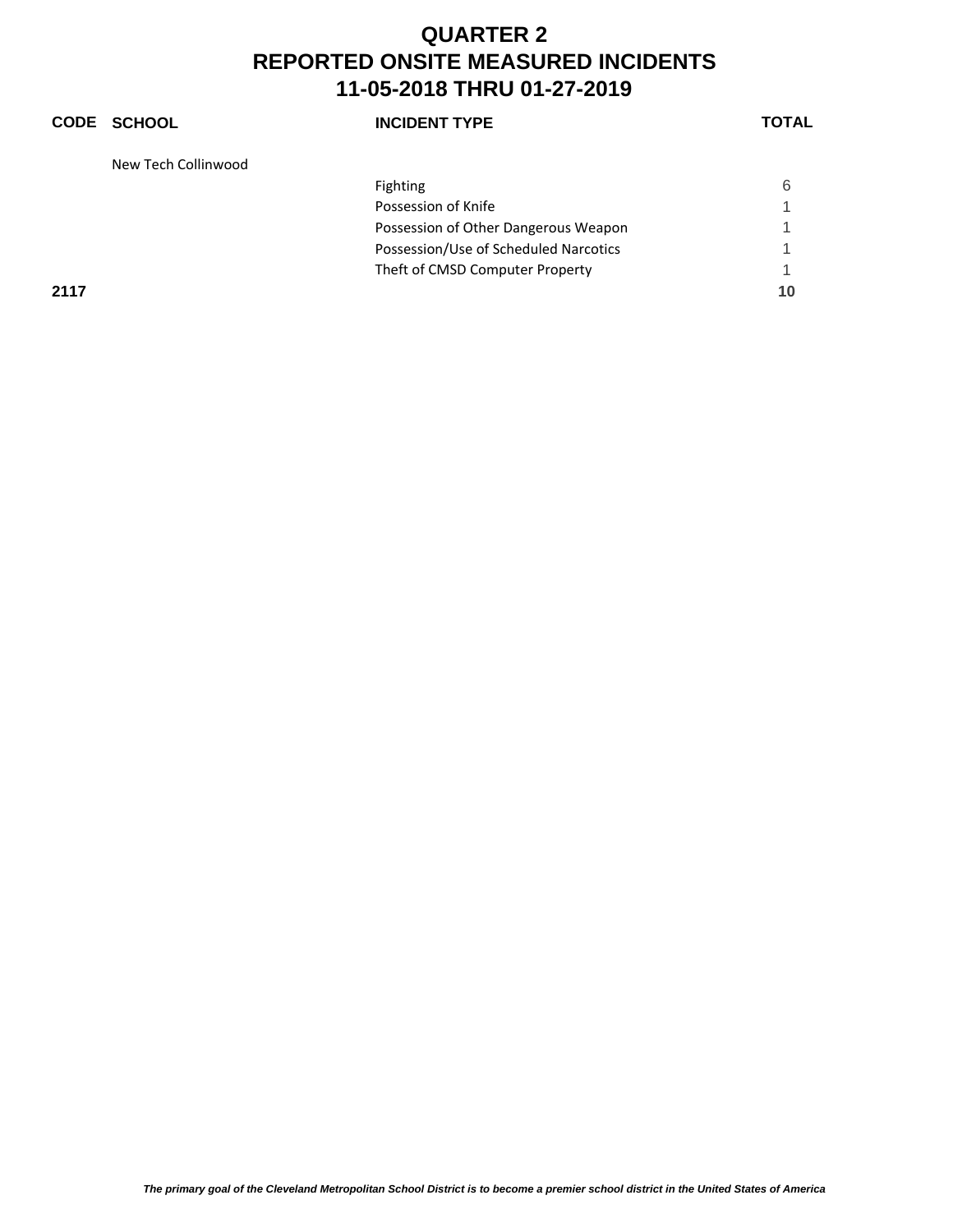|      | <b>CODE SCHOOL</b> | <b>INCIDENT TYPE</b>       | <b>TOTAL</b> |
|------|--------------------|----------------------------|--------------|
|      | New Tech East      |                            |              |
|      |                    | Vandalism Private Property |              |
| 5040 |                    |                            |              |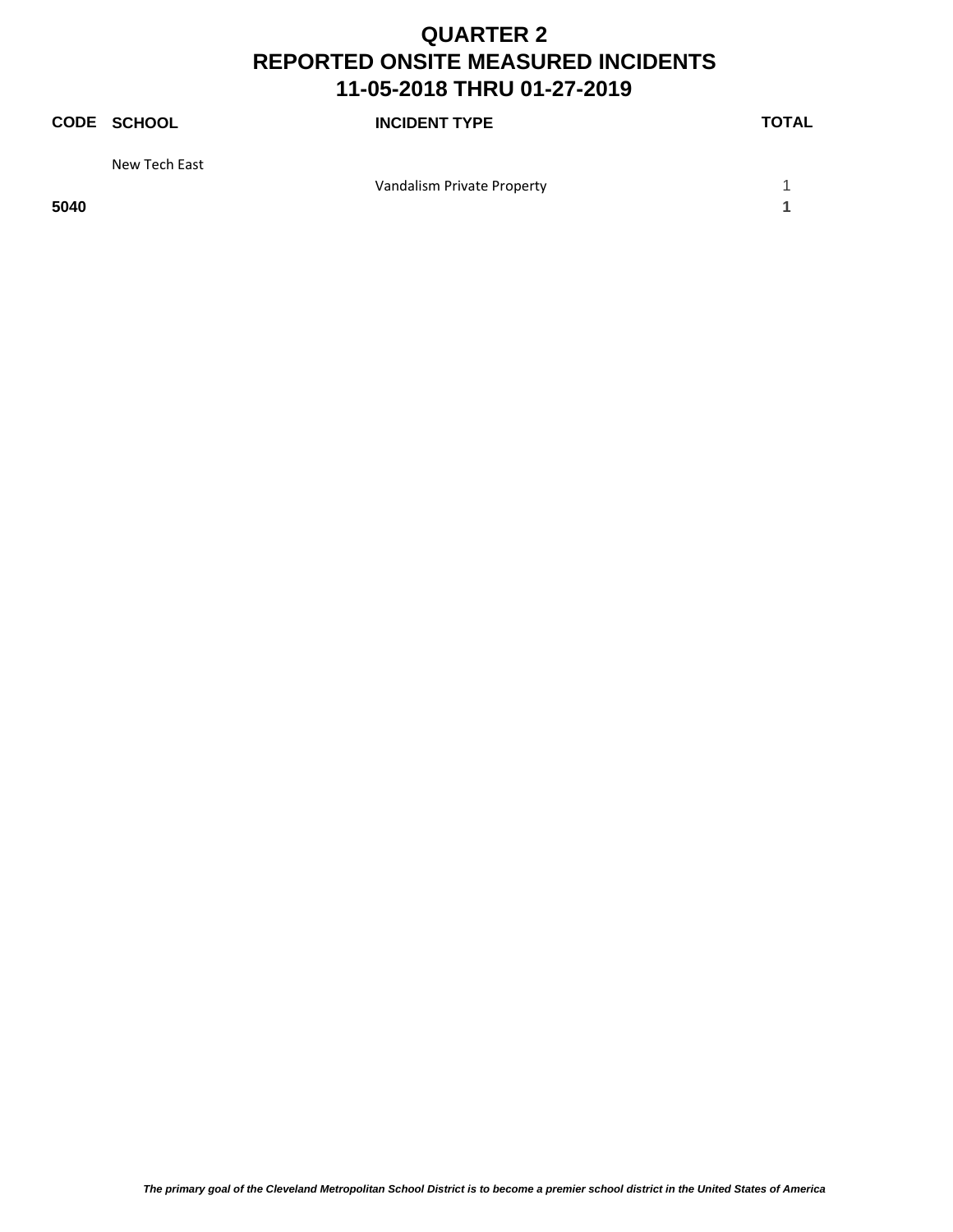|      | <b>CODE SCHOOL</b>                | <b>INCIDENT TYPE</b> | <b>TOTAL</b> |
|------|-----------------------------------|----------------------|--------------|
|      | Newton D Baker School of the Arts |                      |              |
|      |                                   | Assault Teacher      |              |
| 6415 |                                   |                      |              |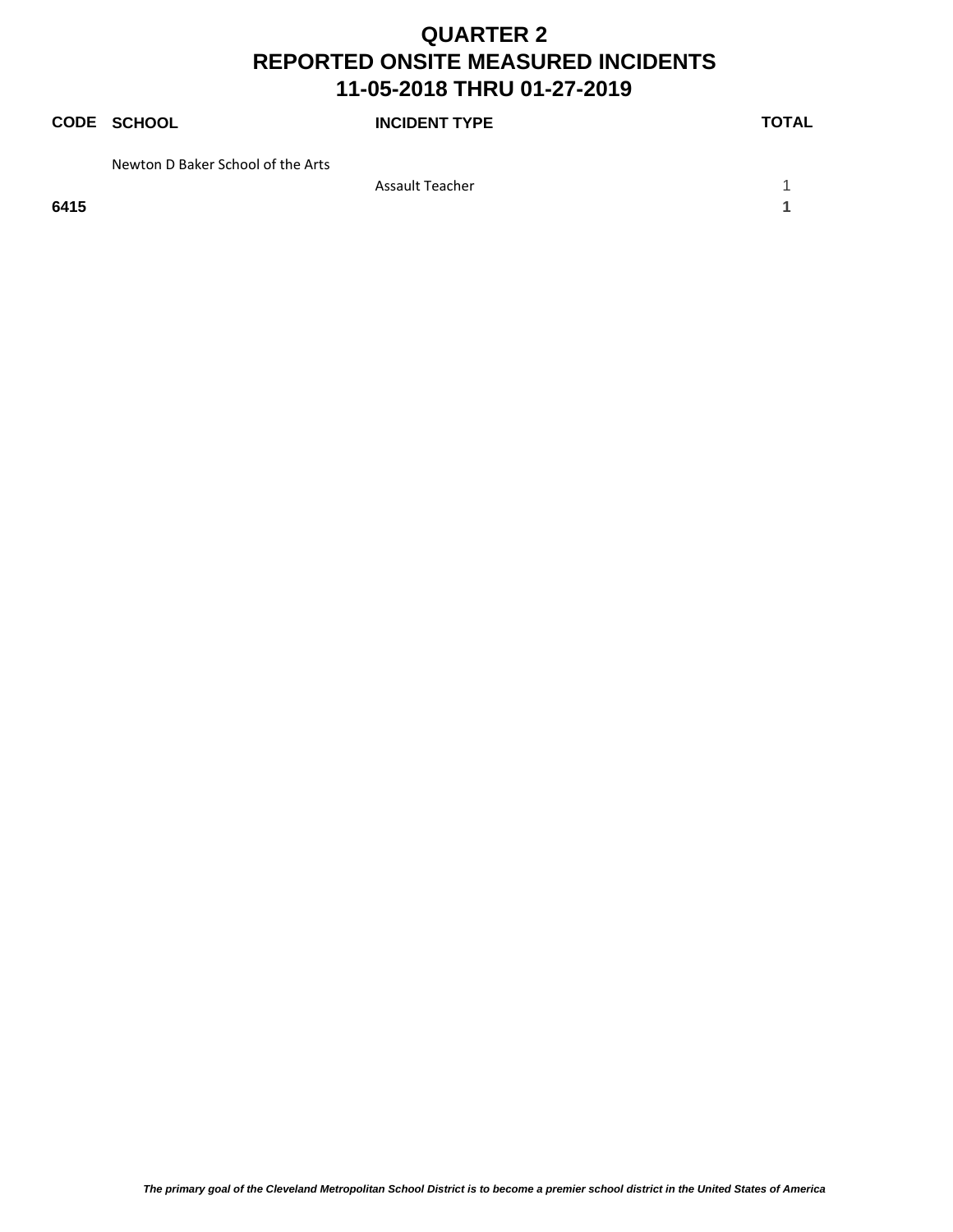#### **CODE SCHOOL INCIDENT TYPE TOTAL** Oliver Hazard Perry Assault Student 1 and 1 and 1 and 1 and 1 and 1 and 1 and 1 and 1 and 1 and 1 and 1 and 1 and 1 and 1 and 1 and 1 and 1 and 1 and 1 and 1 and 1 and 1 and 1 and 1 and 1 and 1 and 1 and 1 and 1 and 1 and 1 and 1 and 1 and 1 Assault Teacher 2012 Possession of Other Dangerous Weapon 1 Theft of Private Property 2 **3428 6**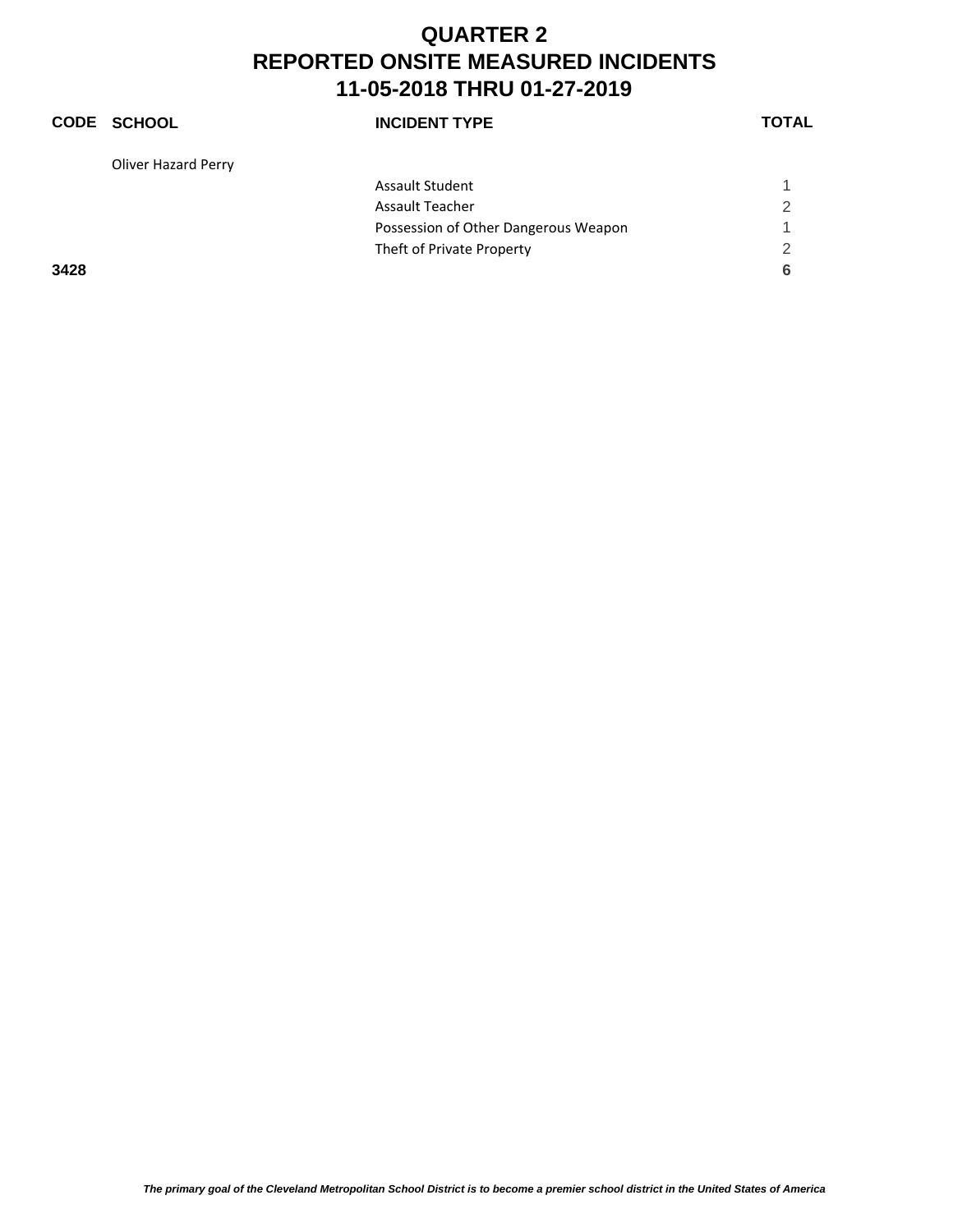|      | <b>CODE SCHOOL</b>        | <b>INCIDENT TYPE</b>          | <b>TOTAL</b> |
|------|---------------------------|-------------------------------|--------------|
|      | Orchard School of Science |                               |              |
|      |                           | Assault Staff (Adult)         |              |
|      |                           | <b>Assault Student</b>        | 2            |
|      |                           | <b>Assault Teacher</b>        |              |
|      |                           | Harassment                    |              |
|      |                           | Menacing                      |              |
|      |                           | <b>Other Serious Incident</b> |              |
| 6436 |                           |                               |              |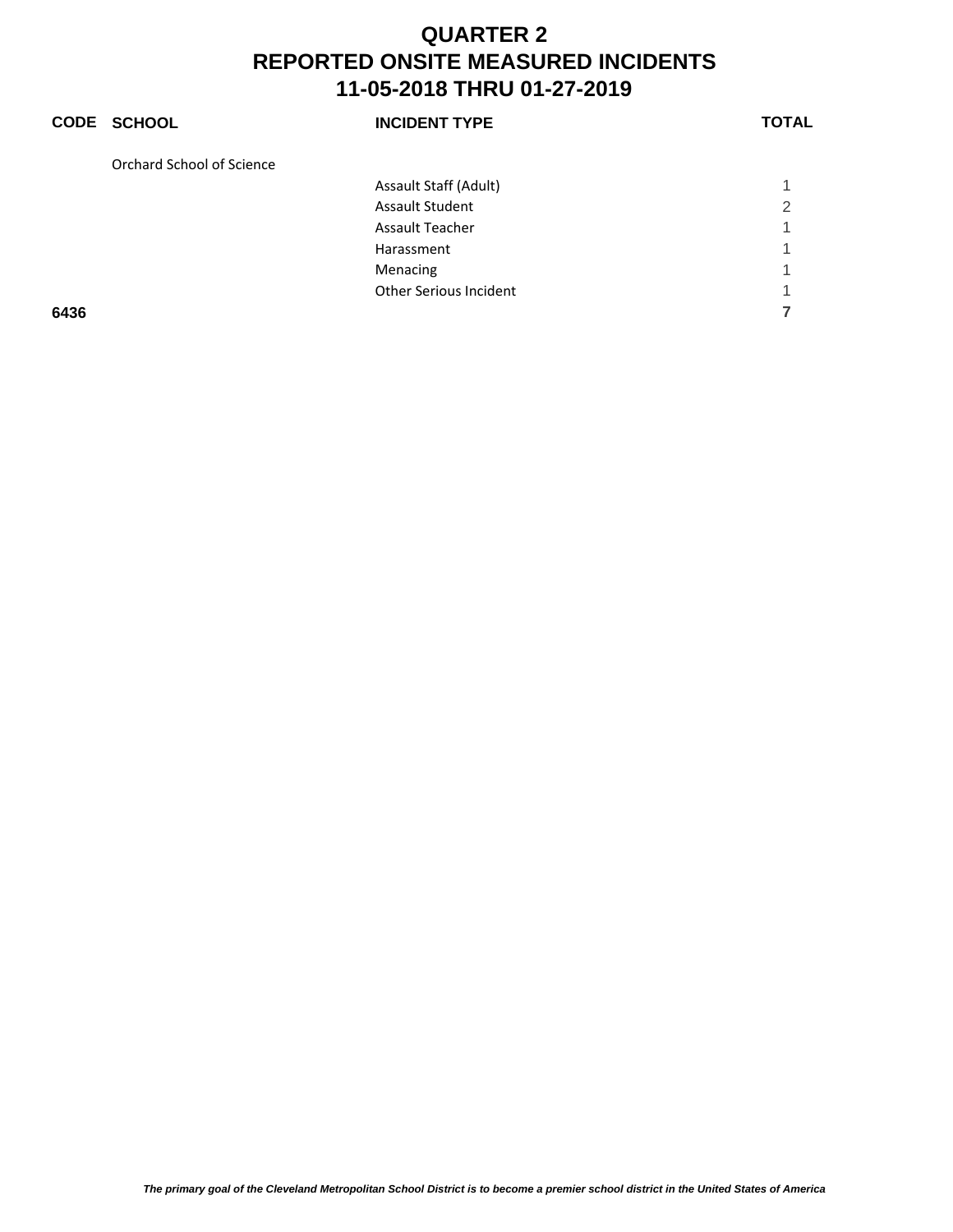|      | CODE SCHOOL   | <b>INCIDENT TYPE</b> | <b>TOTAL</b> |
|------|---------------|----------------------|--------------|
|      | Paul L Dunbar |                      |              |
|      |               | Possession of Knife  |              |
| 3451 |               |                      |              |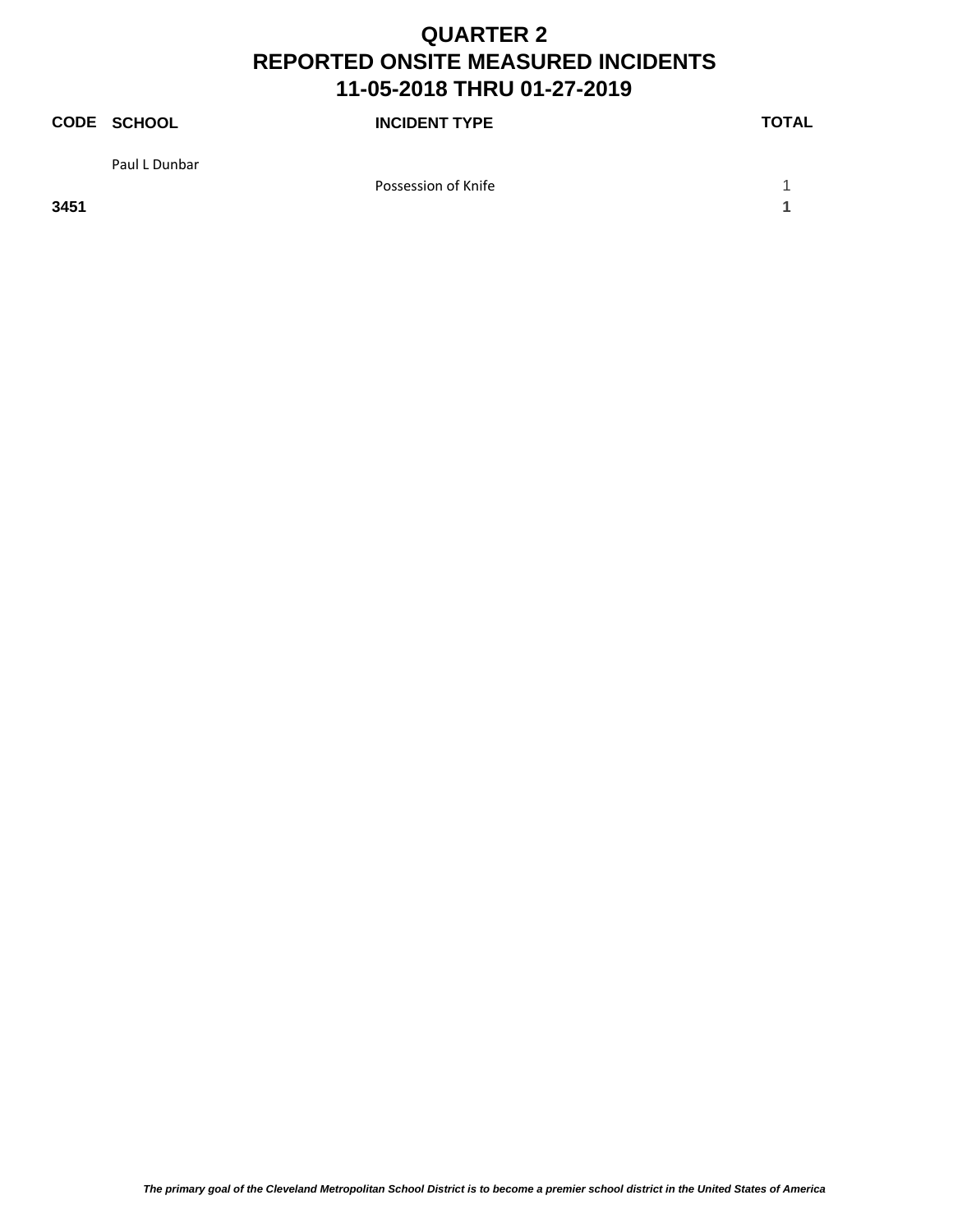|      | <b>CODE SCHOOL</b>                | <b>INCIDENT TYPE</b>   | <b>TOTAL</b> |
|------|-----------------------------------|------------------------|--------------|
|      | Rhodes College and Career Academy |                        |              |
|      |                                   | Other Serious Incident |              |
| 5245 |                                   |                        |              |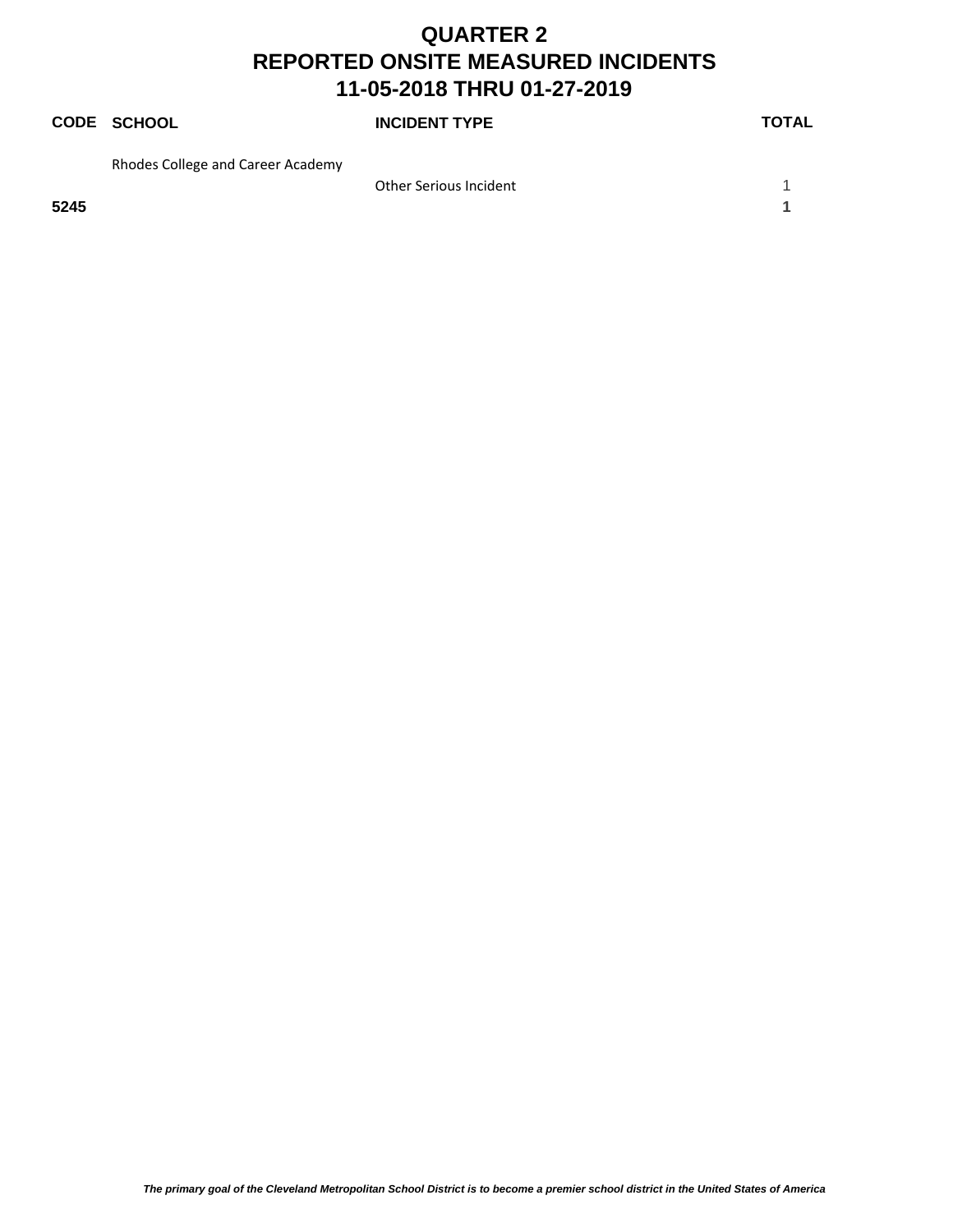## **CODE SCHOOL INCIDENT TYPE TOTAL**

| <b>Rhodes School of Environmental Studies</b> |  |
|-----------------------------------------------|--|

|      | <b>Fighting</b>                       |  |
|------|---------------------------------------|--|
|      | Possession/Use of Scheduled Narcotics |  |
| 5243 |                                       |  |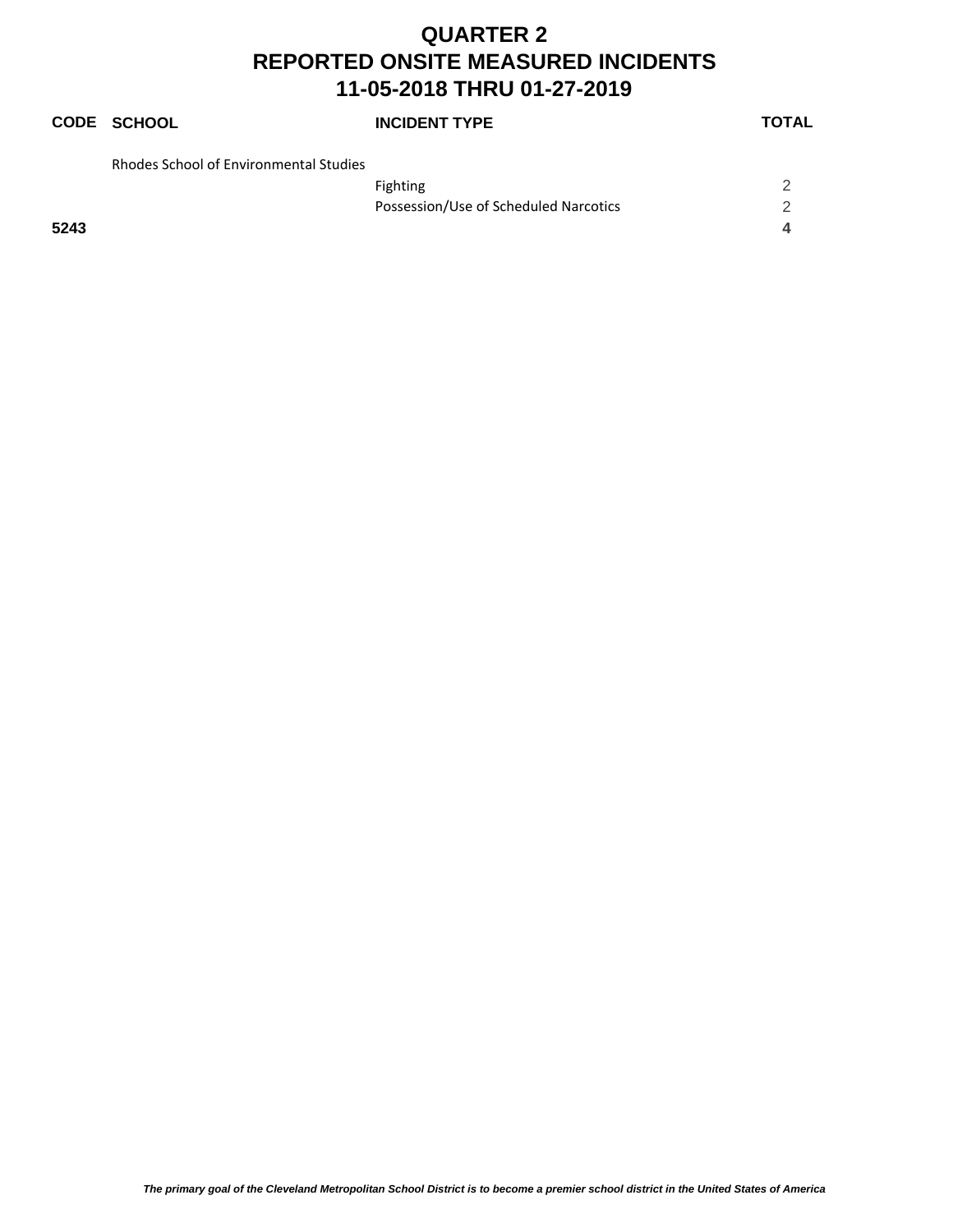|      | <b>CODE SCHOOL</b> | <b>INCIDENT TYPE</b>      | <b>TOTAL</b> |
|------|--------------------|---------------------------|--------------|
|      | Riverside          |                           |              |
|      |                    | Sexual Imposition         |              |
|      |                    | Theft of Private Property |              |
| 3485 |                    |                           | $\mathbf{c}$ |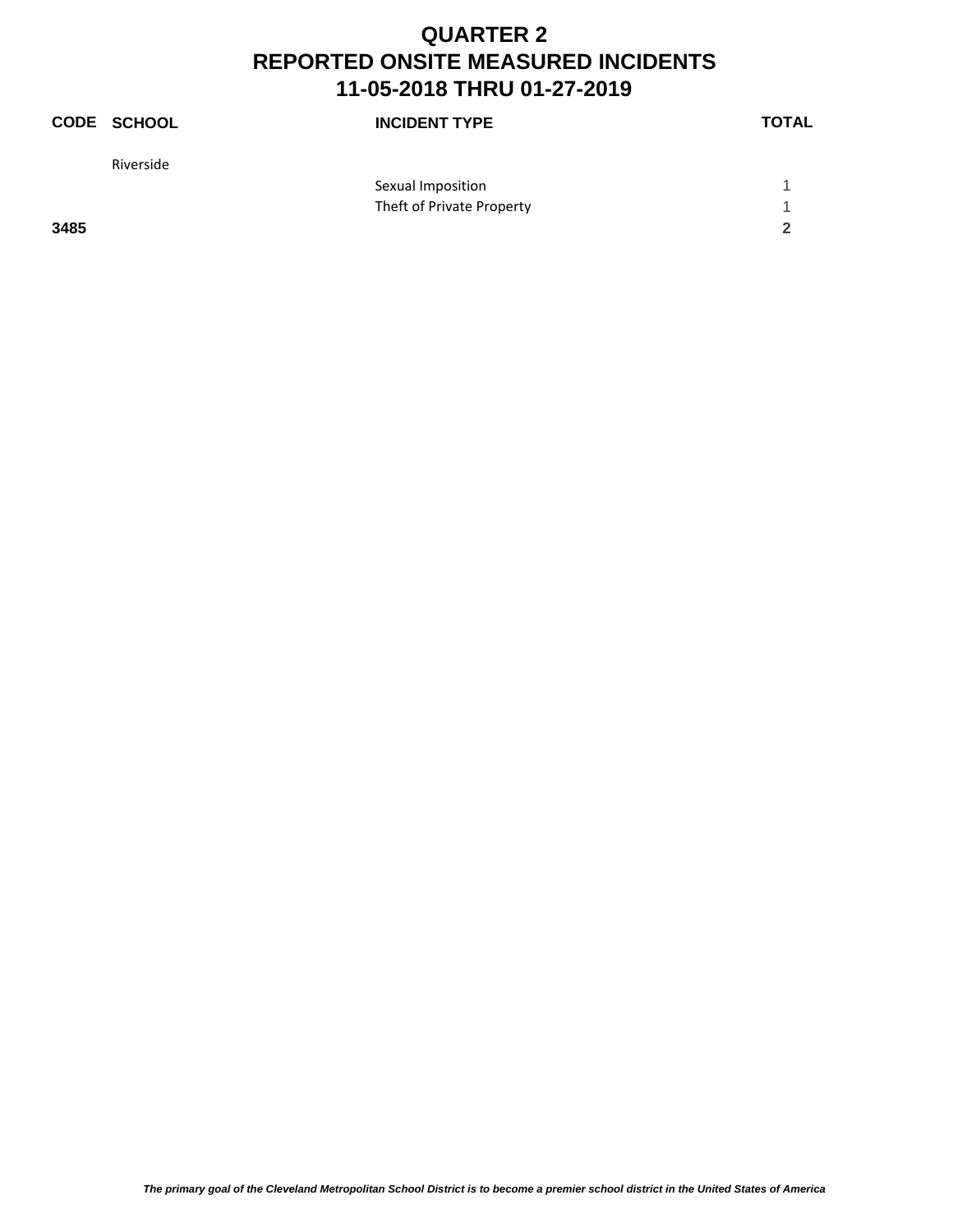|      | <b>CODE SCHOOL</b> | <b>INCIDENT TYPE</b>            | <b>TOTAL</b> |
|------|--------------------|---------------------------------|--------------|
|      | Robert H Jamison   |                                 |              |
|      |                    | <b>Assault Security Officer</b> |              |
|      |                    | <b>Assault Student</b>          | 2            |
| 6482 |                    |                                 | 3            |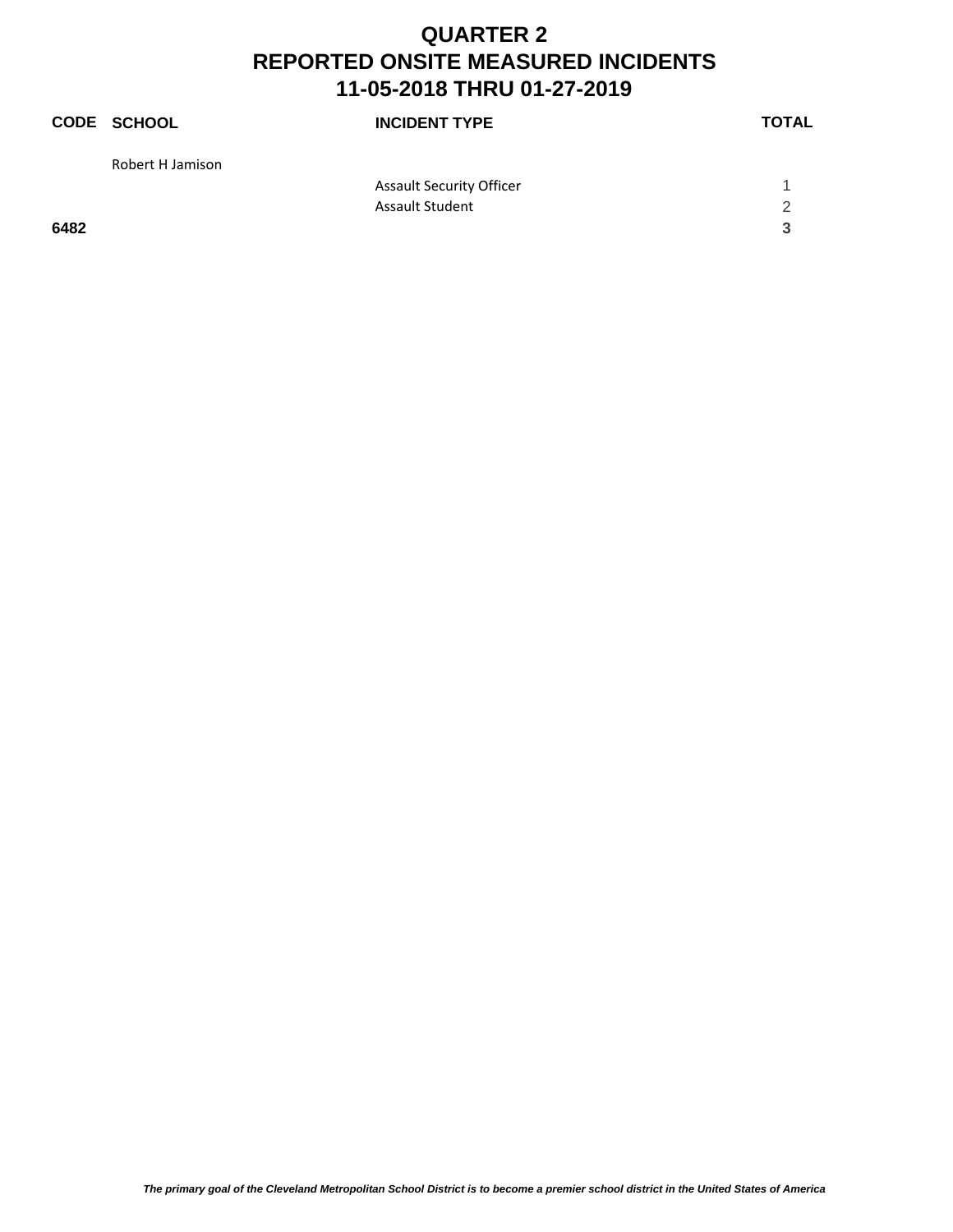|      | <b>CODE SCHOOL</b> | <b>INCIDENT TYPE</b>           | <b>TOTAL</b> |
|------|--------------------|--------------------------------|--------------|
|      | Robinson G Jones   |                                |              |
|      |                    | <b>Gross Sexual Imposition</b> |              |
|      |                    | <b>Other Serious Incident</b>  |              |
|      |                    | Sexual Harassment              | -1           |
| 6487 |                    |                                | 3            |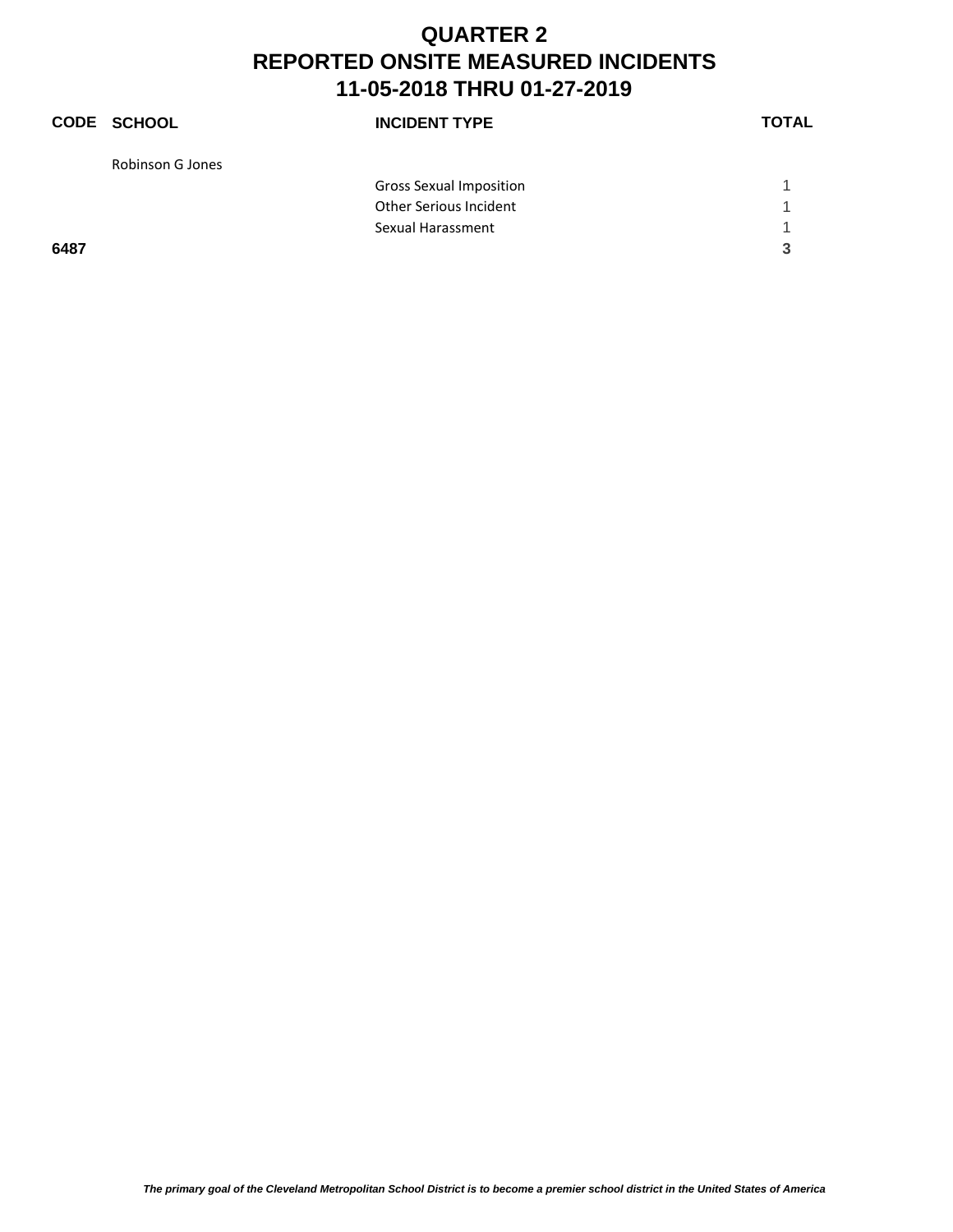|      | <b>CODE SCHOOL</b> | <b>INCIDENT TYPE</b>            | <b>TOTAL</b> |
|------|--------------------|---------------------------------|--------------|
|      | Scranton           |                                 |              |
|      |                    | <b>Assault Security Officer</b> |              |
|      |                    | Menacing                        | 1            |
|      |                    | Possession of Knife             | 1            |
|      |                    | Vandalism Private Property      | ◀            |
| 3500 |                    |                                 | 4            |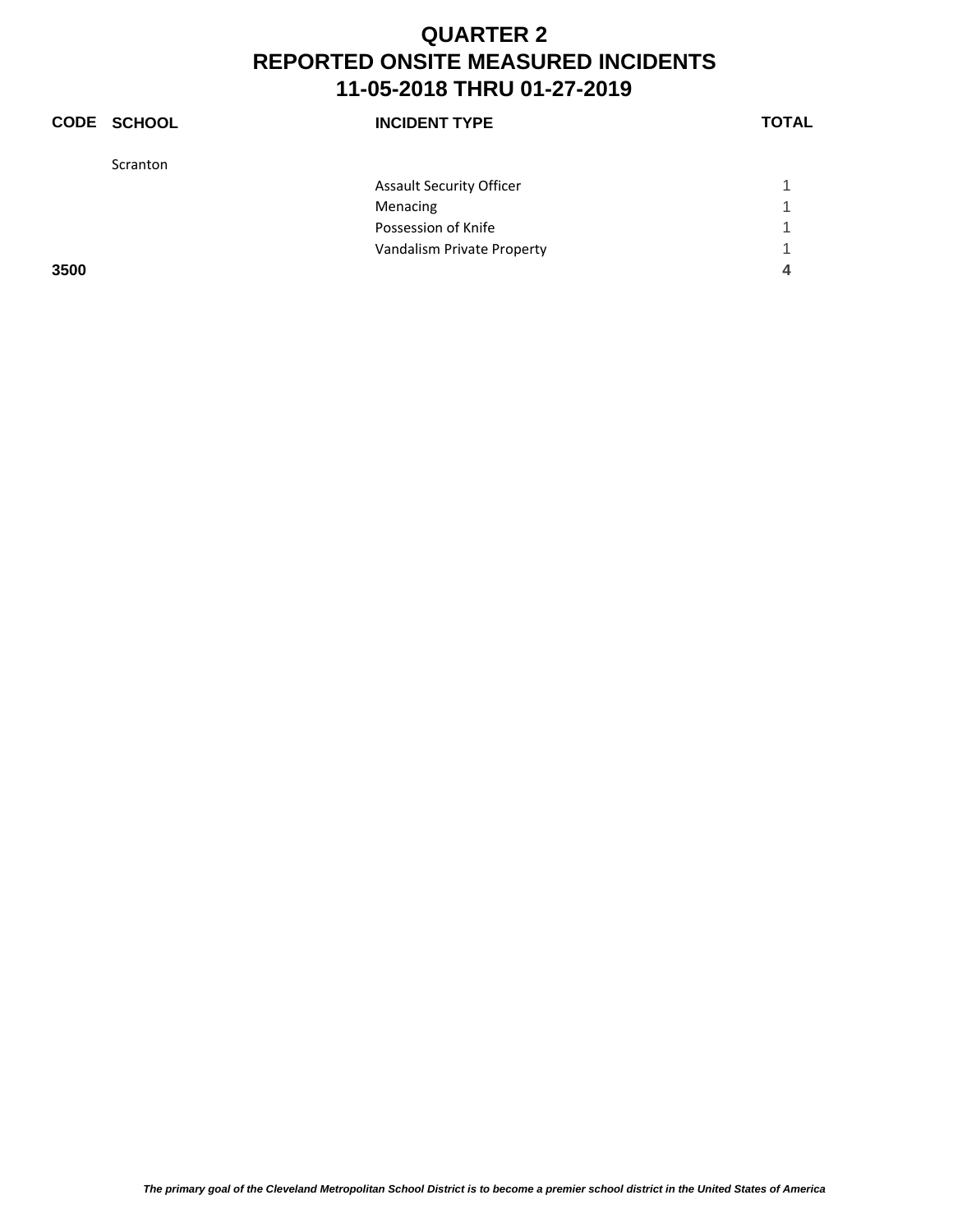|      | <b>CODE SCHOOL</b> | <b>INCIDENT TYPE</b>                  | <b>TOTAL</b> |
|------|--------------------|---------------------------------------|--------------|
|      | Sunbeam            |                                       |              |
|      |                    | <b>Assault Student</b>                |              |
|      |                    | Fighting                              |              |
|      |                    | Possession/Use of Scheduled Narcotics |              |
|      |                    | Theft of Private Property             | 1            |
| 3532 |                    |                                       | 4            |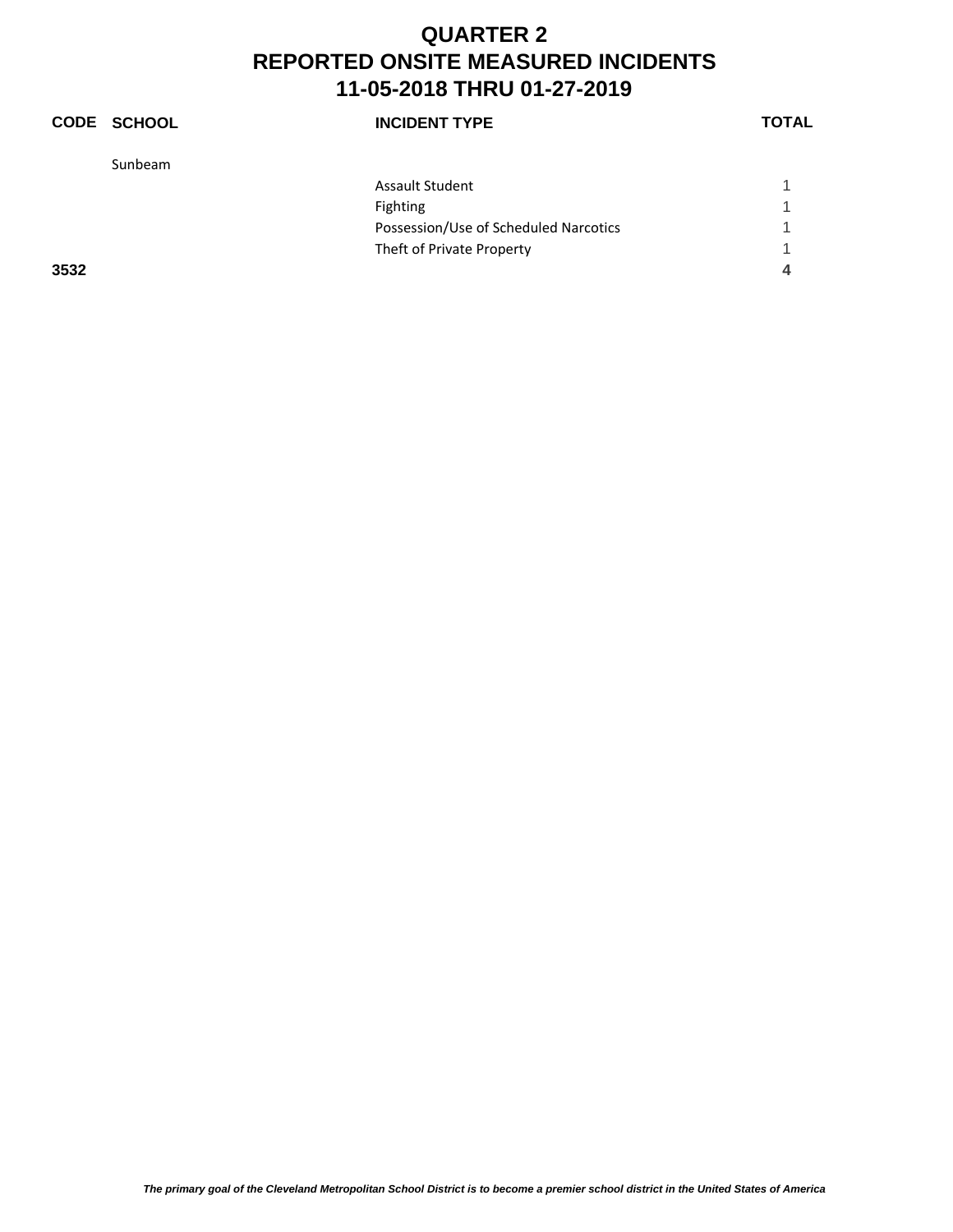|      | <b>CODE SCHOOL</b>          | <b>INCIDENT TYPE</b> | <b>TOTAL</b> |
|------|-----------------------------|----------------------|--------------|
|      | Thomas Jefferson - Newcomer |                      |              |
|      |                             | Possession of Knife  |              |
| 4536 |                             |                      |              |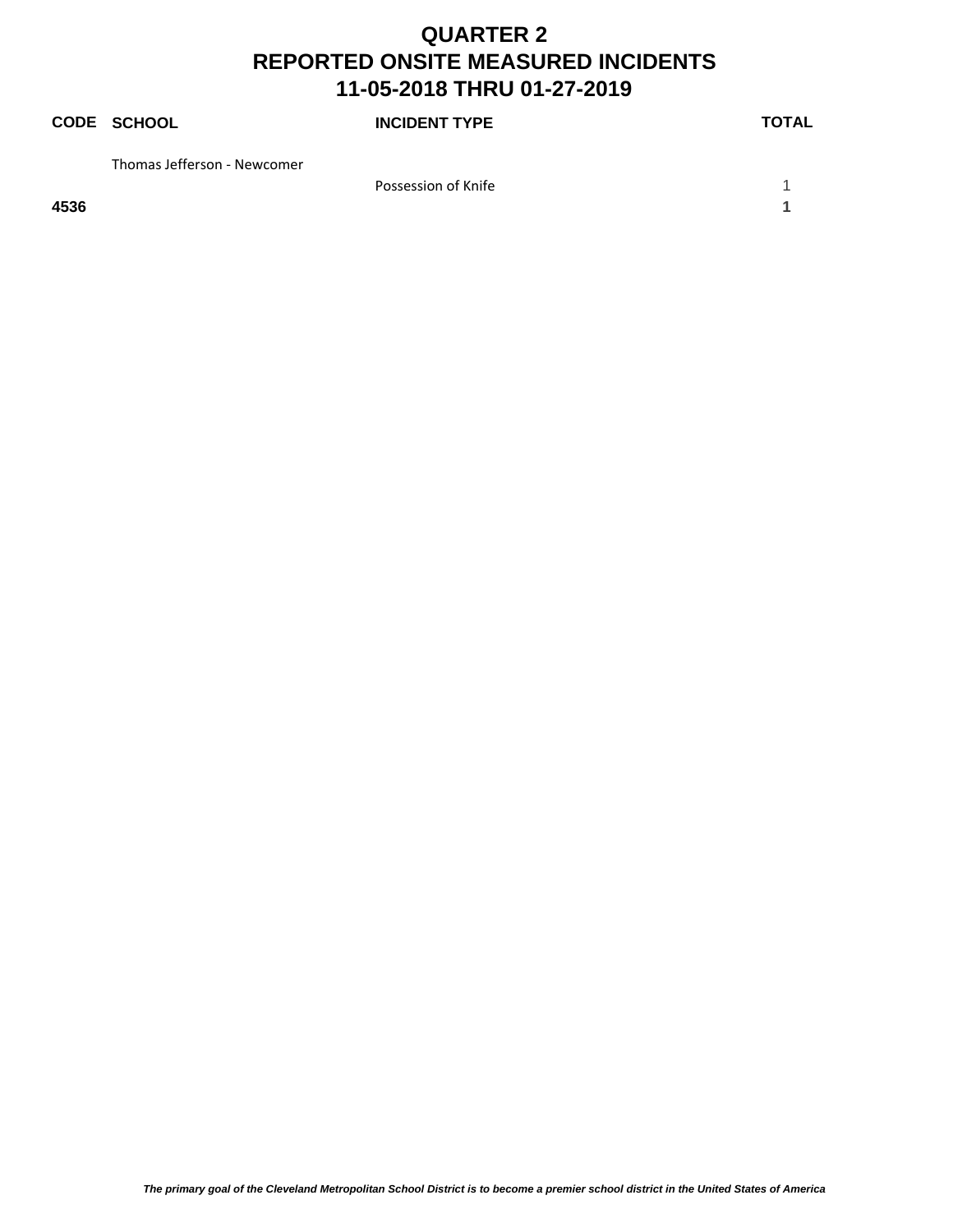|      | <b>CODE SCHOOL</b> | <b>INCIDENT TYPE</b>          | <b>TOTAL</b>  |
|------|--------------------|-------------------------------|---------------|
|      | Tremont            |                               |               |
|      |                    | Arson                         |               |
|      |                    | <b>Bullying</b>               | $\mathcal{P}$ |
|      |                    | <b>Other Serious Incident</b> | 2             |
| 3544 |                    |                               | 5             |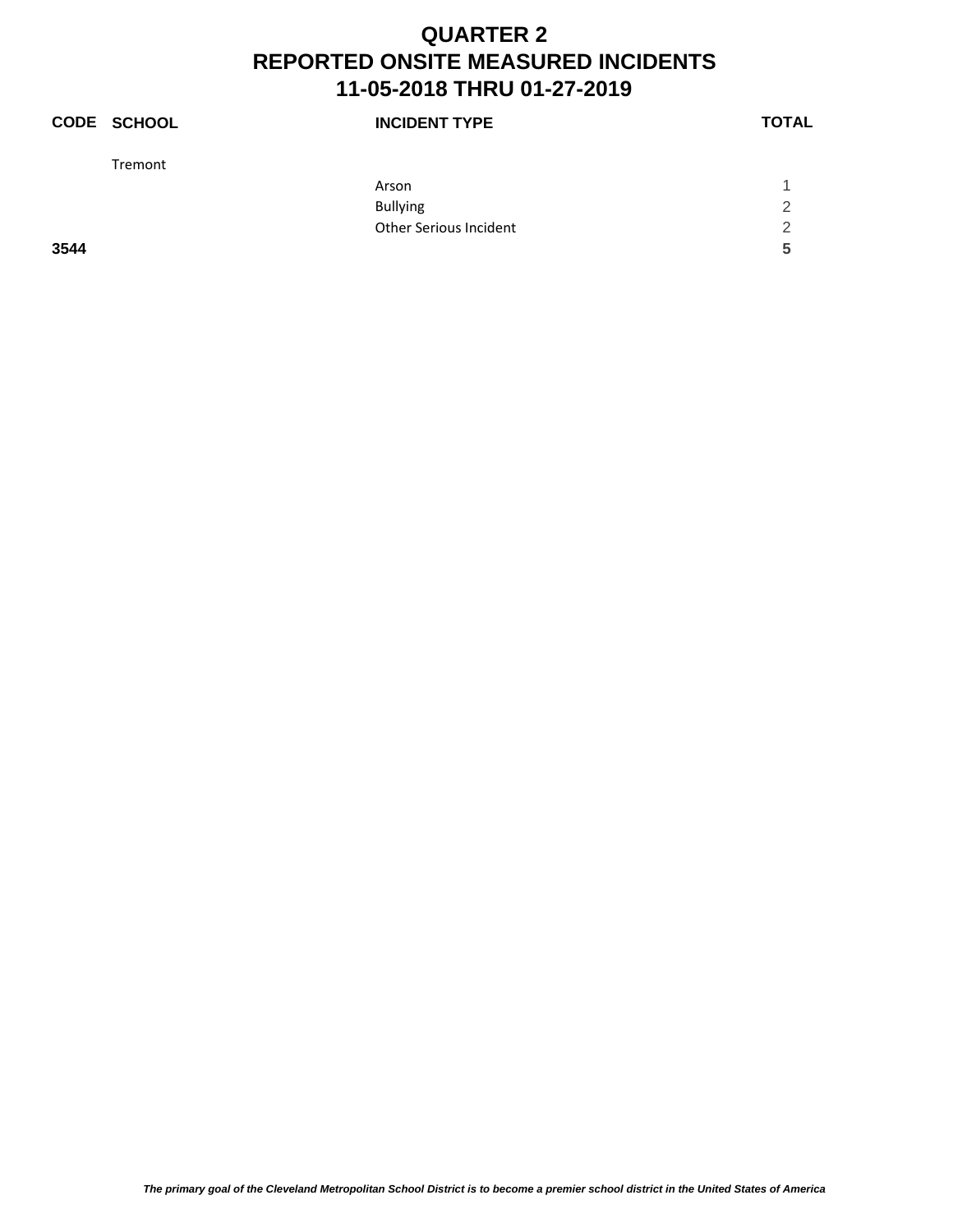|      | <b>CODE SCHOOL</b> | <b>INCIDENT TYPE</b>            | <b>TOTAL</b> |
|------|--------------------|---------------------------------|--------------|
|      | Wade Park          |                                 |              |
|      |                    | <b>Assault Security Officer</b> |              |
|      |                    | <b>Assault Student</b>          | 1            |
|      |                    | <b>Assault Teacher</b>          | 1            |
|      |                    | Fighting                        | 1            |
| 3556 |                    |                                 | 4            |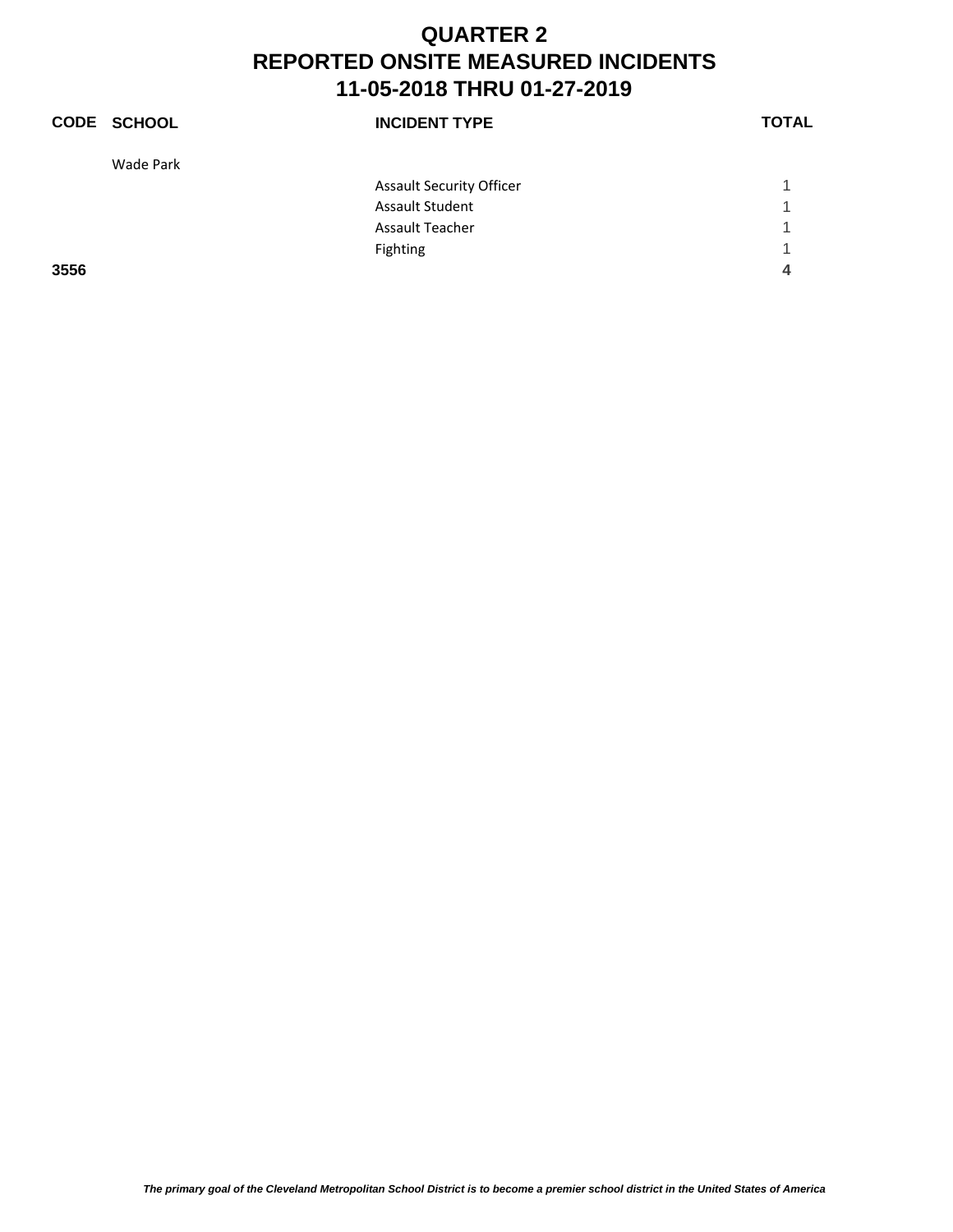|      | <b>CODE SCHOOL</b> | <b>INCIDENT TYPE</b>           | <b>TOTAL</b> |
|------|--------------------|--------------------------------|--------------|
|      | Walton             |                                |              |
|      |                    | <b>Assault Teacher</b>         |              |
|      |                    | Menacing                       | 1            |
|      |                    | <b>Other Criminal Activity</b> | 1            |
|      |                    | Theft of CMSD Property         | 4            |
| 3560 |                    |                                | 4            |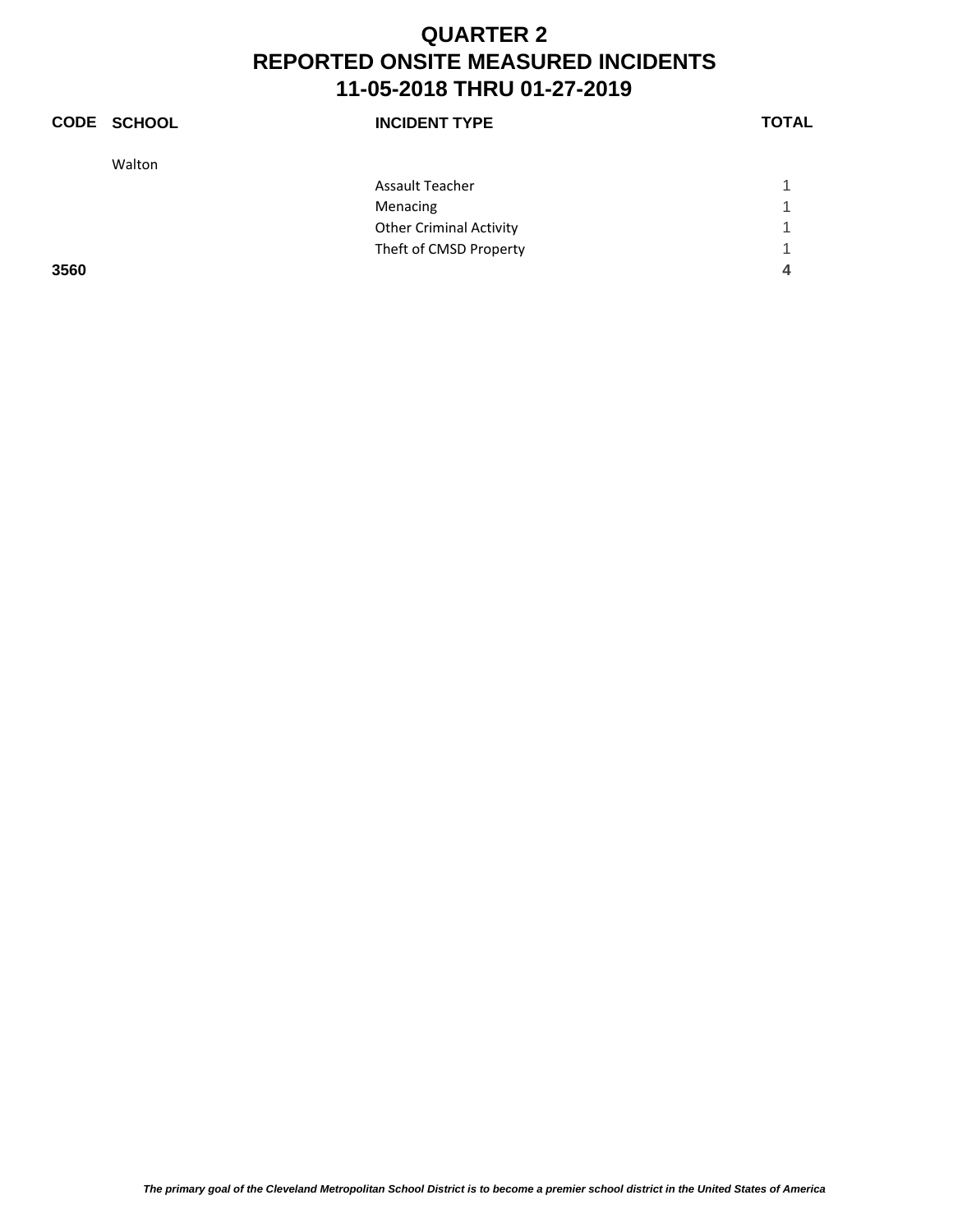|      | <b>CODE SCHOOL</b> | <b>INCIDENT TYPE</b> | <b>TOTAL</b> |
|------|--------------------|----------------------|--------------|
|      | Warner             |                      |              |
|      |                    | Sexual Harassment    |              |
| 3572 |                    |                      |              |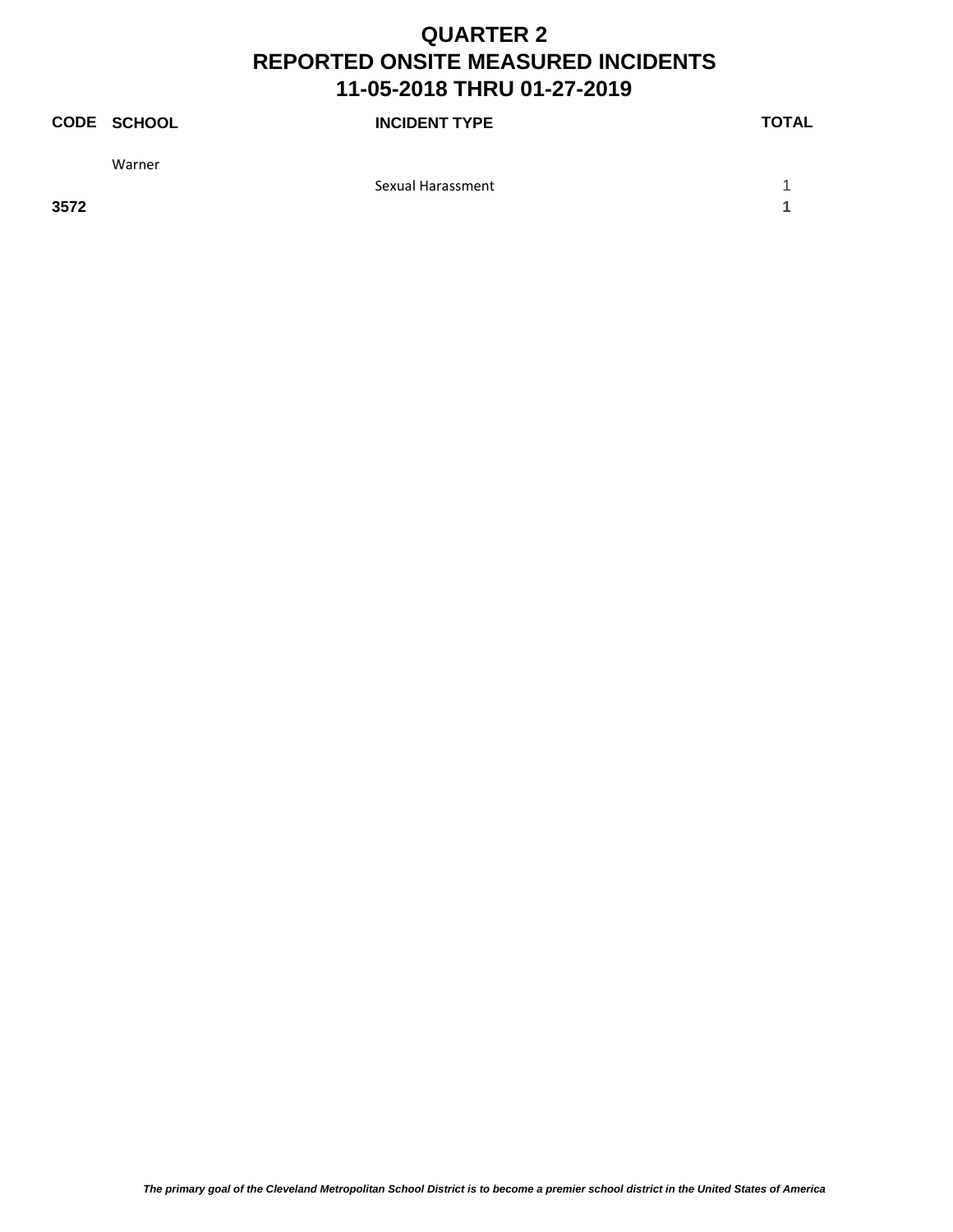# **CODE SCHOOL INCIDENT TYPE TOTAL** Washington Park ‐ Environmental Possession of Other Dangerous Weapon 1

**2110 1**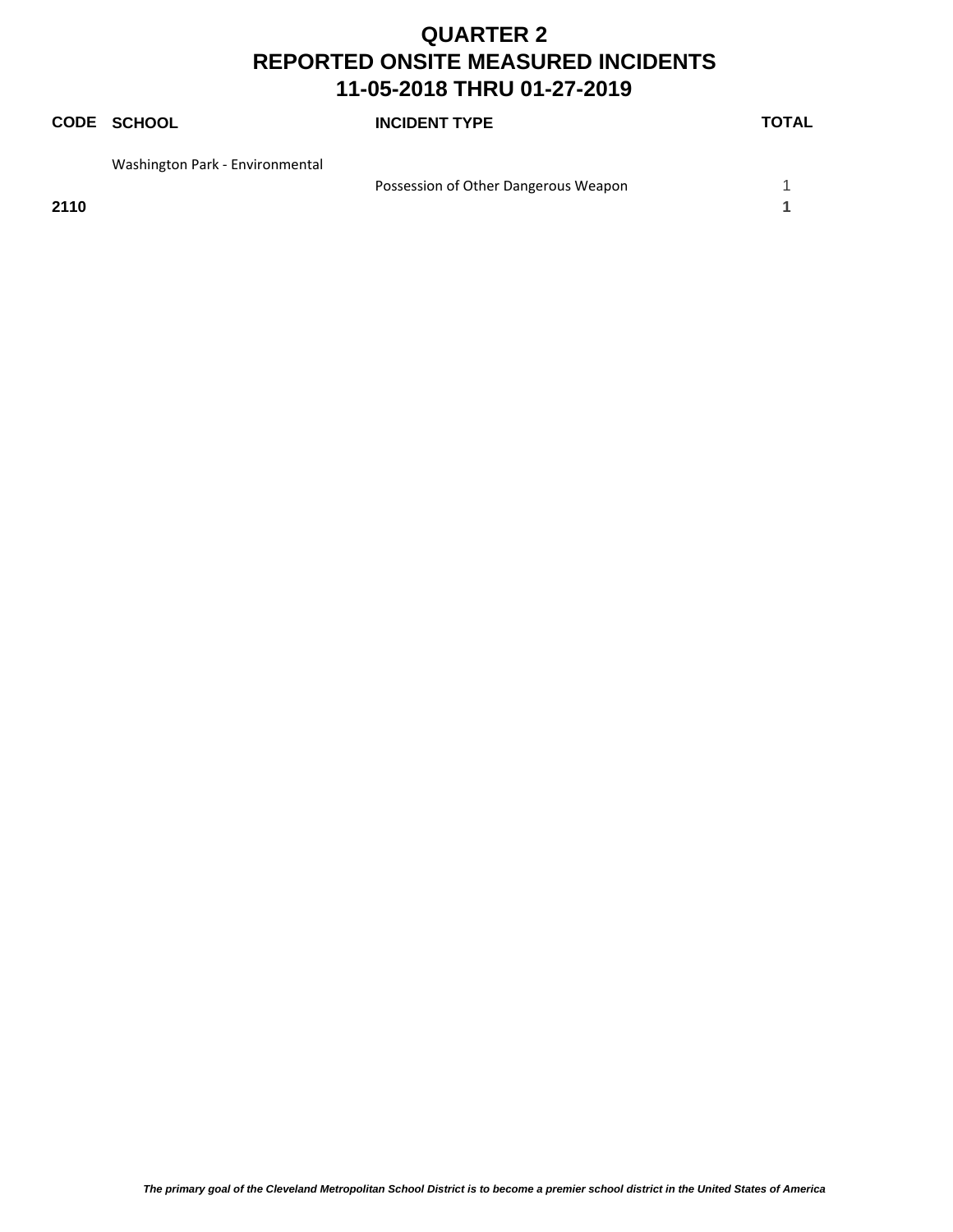|      | <b>CODE SCHOOL</b> | <b>INCIDENT TYPE</b>                 | <b>TOTAL</b> |
|------|--------------------|--------------------------------------|--------------|
|      | Waverly            |                                      |              |
|      |                    | <b>Assault Student</b>               | 2            |
|      |                    | Other Serious Incident               |              |
|      |                    | Possession of Other Dangerous Weapon | 1            |
| 3596 |                    |                                      | 4            |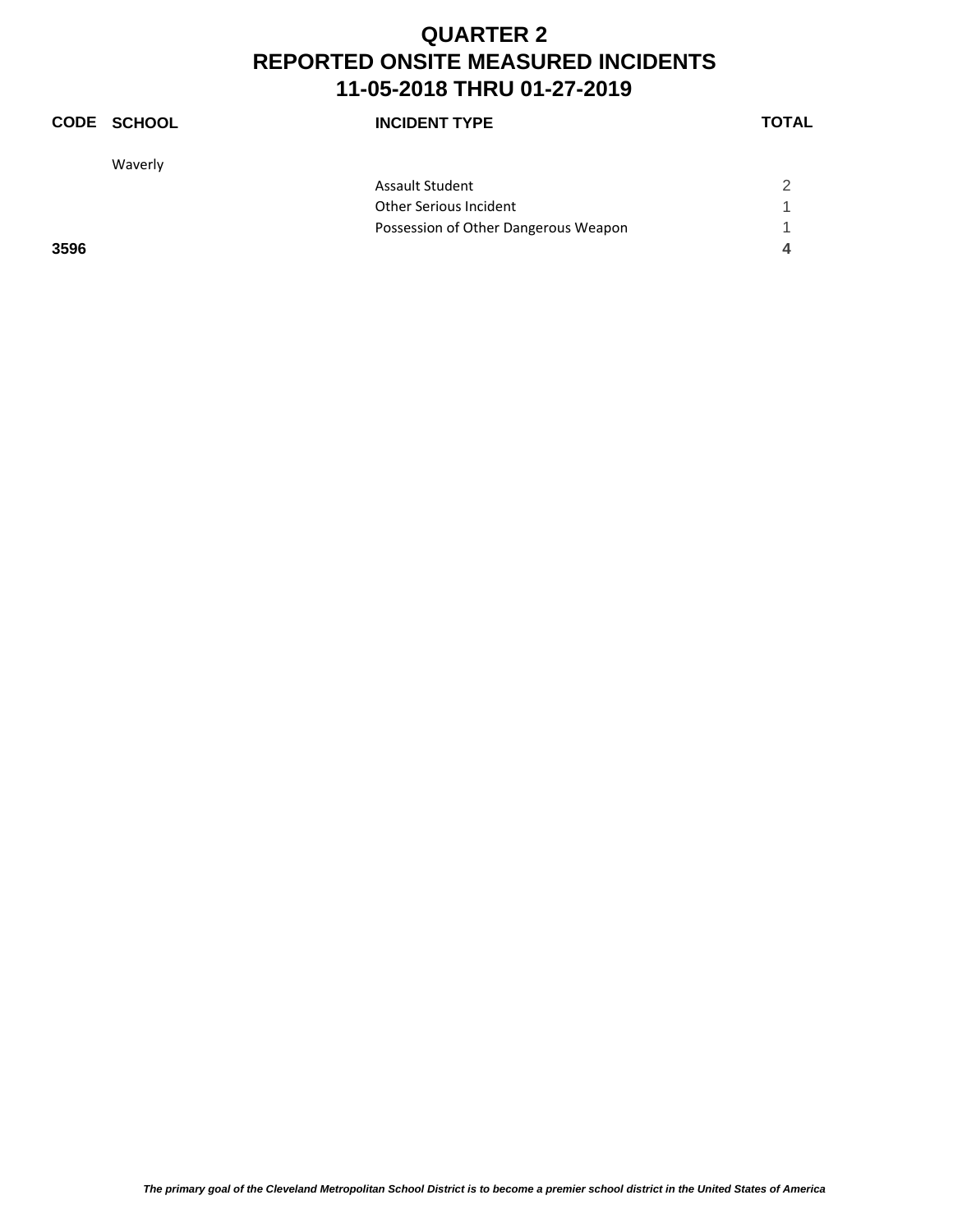|      | <b>CODE SCHOOL</b>   | <b>INCIDENT TYPE</b>   | <b>TOTAL</b> |
|------|----------------------|------------------------|--------------|
|      | Whitney M. Young 4-8 |                        |              |
|      |                      | Assault Staff (Adult)  |              |
|      |                      | <b>Assault Teacher</b> | 1            |
| 4615 |                      |                        | $\mathbf{2}$ |
|      |                      |                        |              |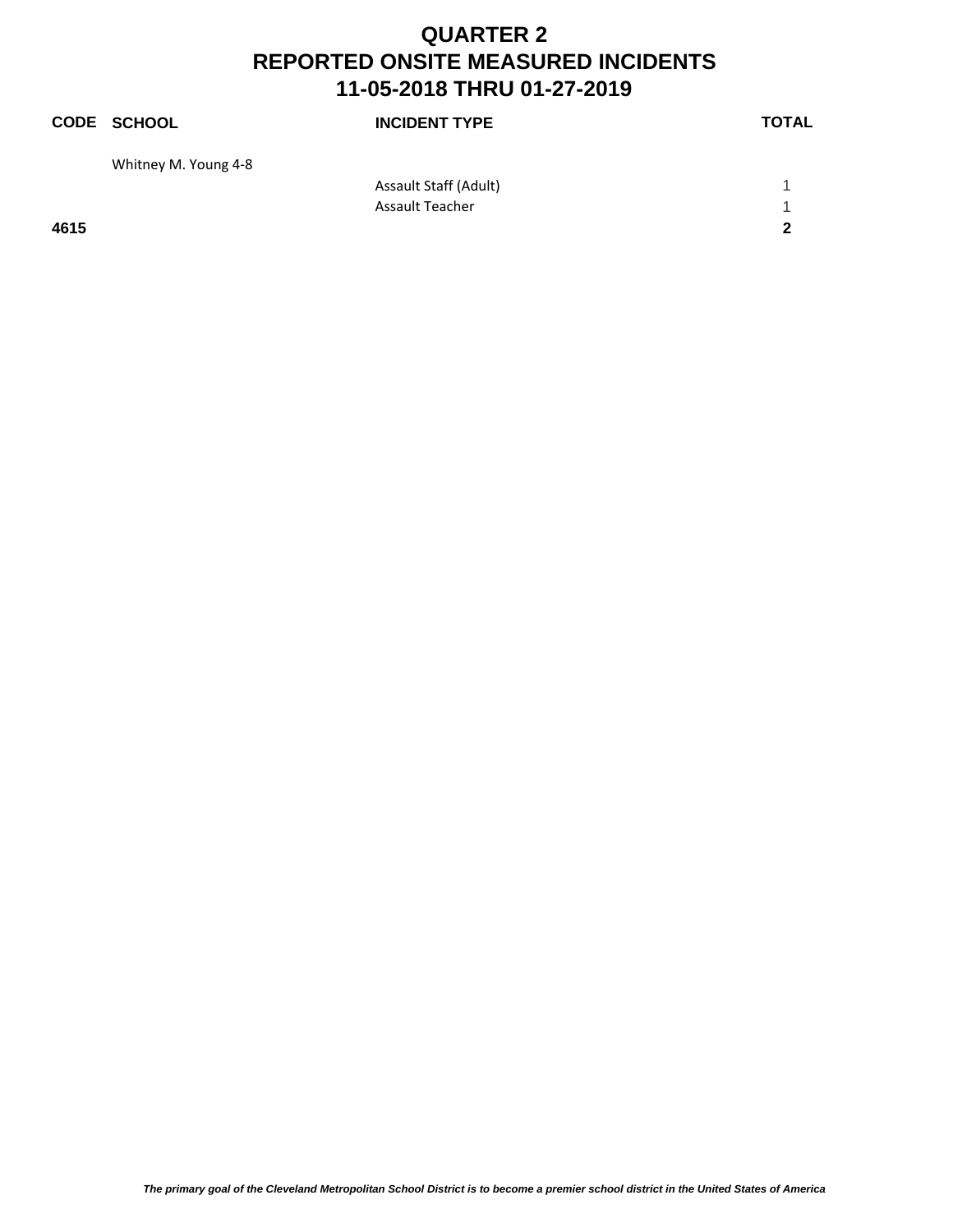|      | <b>CODE SCHOOL</b> | <b>INCIDENT TYPE</b>       | <b>TOTAL</b> |
|------|--------------------|----------------------------|--------------|
|      | Whitney Young      |                            |              |
|      |                    | Other Serious Incident     |              |
|      |                    | Vandalism Private Property | 1            |
| 5614 |                    |                            | 2            |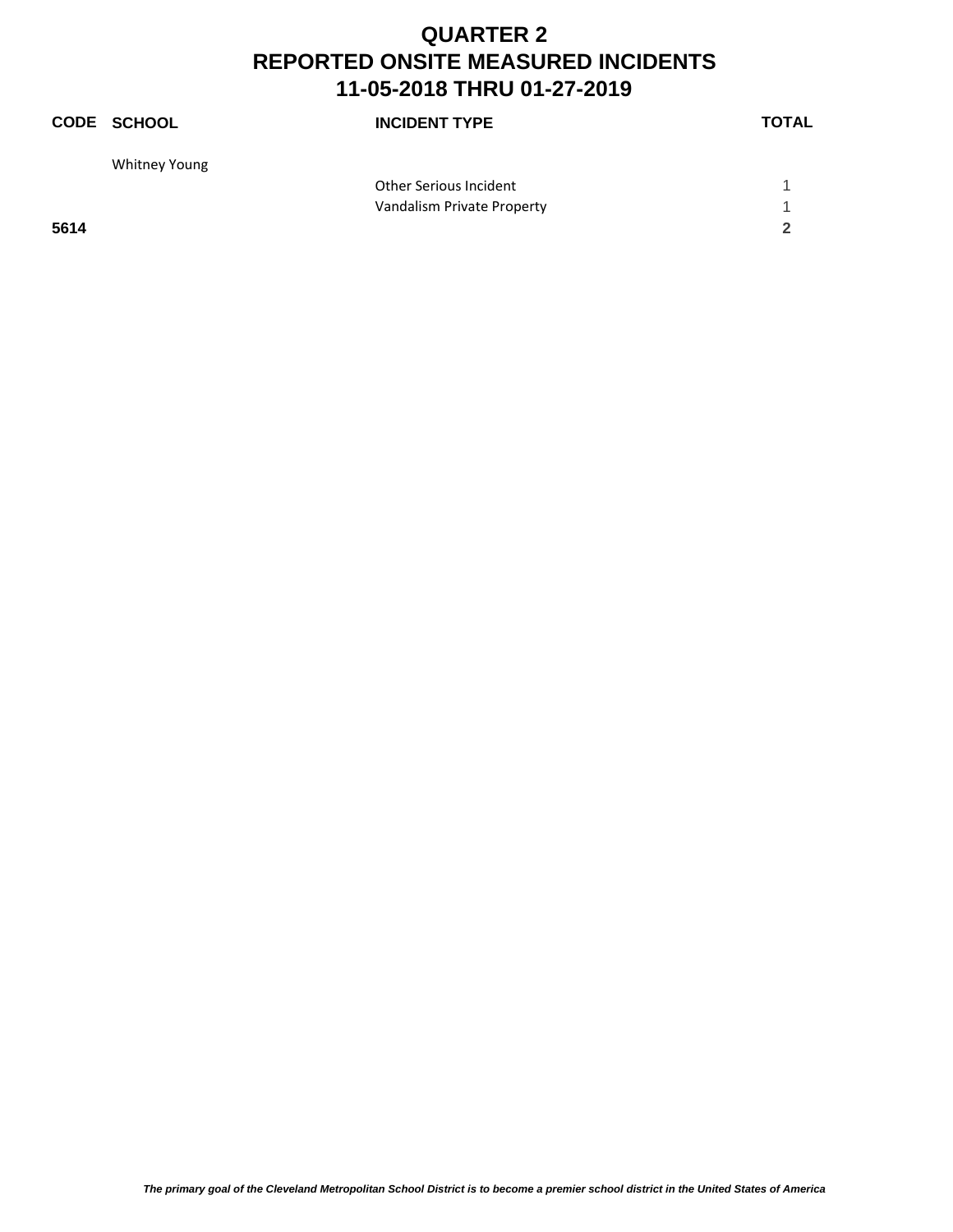|      | <b>CODE SCHOOL</b> | <b>INCIDENT TYPE</b>            | <b>TOTAL</b> |
|------|--------------------|---------------------------------|--------------|
|      | Wilbur Wright      |                                 |              |
|      |                    | Sexual Imposition               |              |
|      |                    | Theft of CMSD Computer Property | 2            |
| 4616 |                    |                                 | 3            |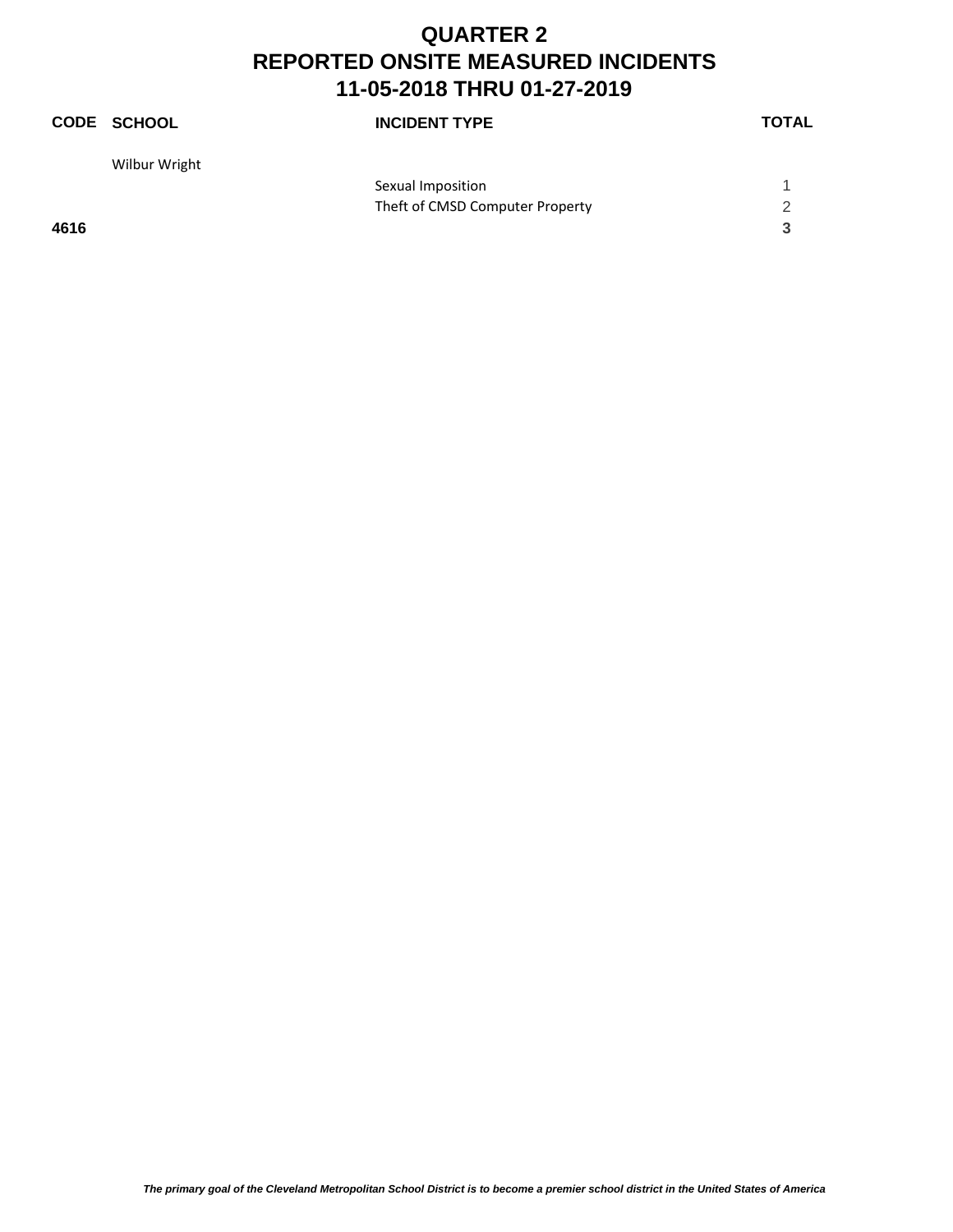|      | <b>CODE SCHOOL</b>    | <b>INCIDENT TYPE</b>   | <b>TOTAL</b> |
|------|-----------------------|------------------------|--------------|
|      | William Cullen Bryant |                        |              |
|      |                       | <b>Assault Other</b>   |              |
|      |                       | Assault Staff (Adult)  | 1            |
|      |                       | <b>Assault Student</b> | 1            |
|      |                       | Fighting               | 1            |
| 3622 |                       |                        | 4            |

*The primary goal of the Cleveland Metropolitan School District is to become a premier school district in the United States of America*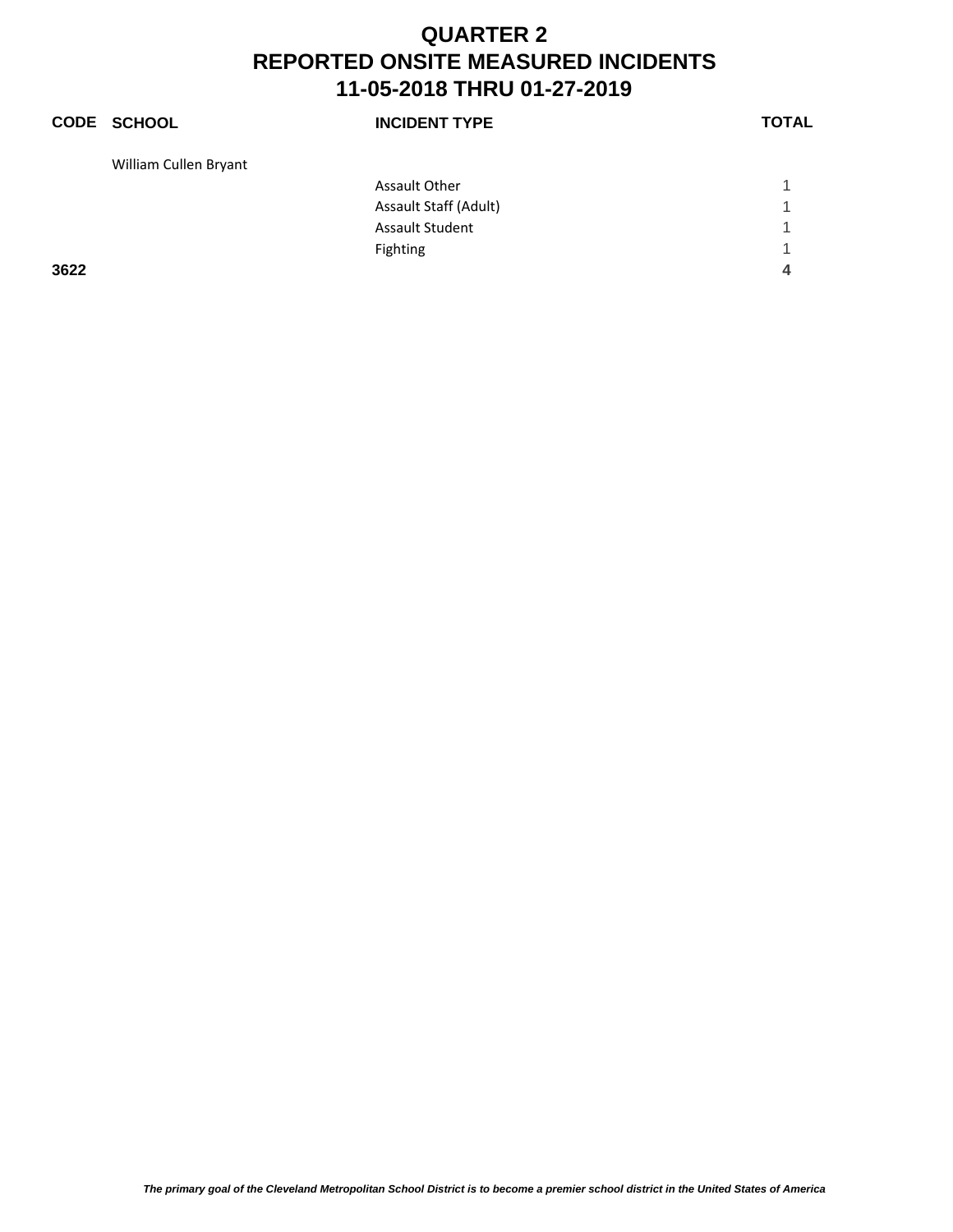|      | <b>CODE SCHOOL</b>           | <b>INCIDENT TYPE</b>   | <b>TOTAL</b> |
|------|------------------------------|------------------------|--------------|
|      | <b>William Rainey Harper</b> |                        |              |
|      |                              | <b>Assault Student</b> | 2            |
|      |                              | <b>Assault Teacher</b> | ◀            |
| 3621 |                              |                        | 3            |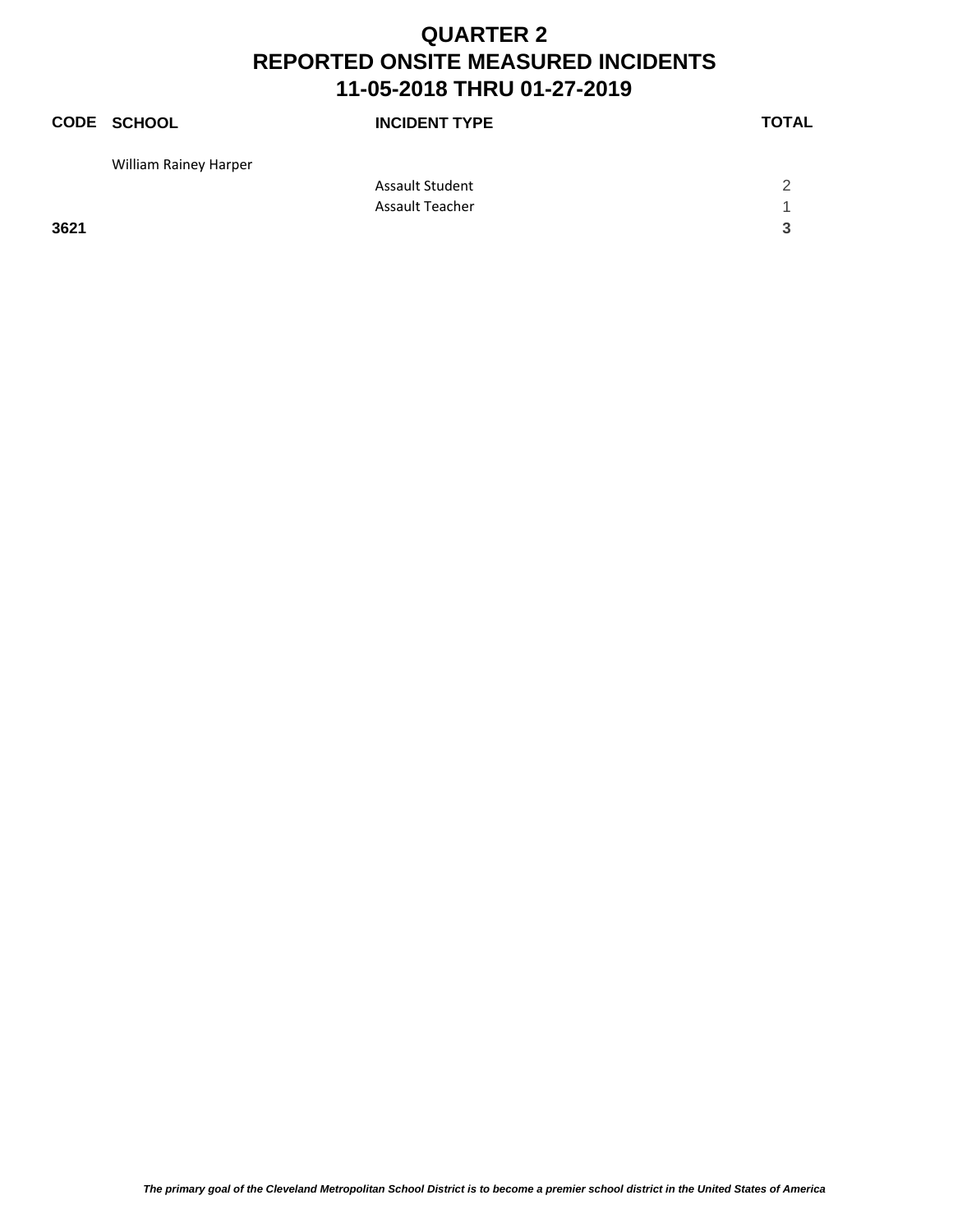|      | <b>CODE SCHOOL</b> | <b>INCIDENT TYPE</b>   | <b>TOTAL</b>   |
|------|--------------------|------------------------|----------------|
|      | Willow             |                        |                |
|      |                    | <b>Assault Student</b> | $\mathfrak{p}$ |
|      |                    | <b>Bullying</b>        | 1              |
|      |                    | Possession of Knife    | 1              |
| 3605 |                    |                        | 4              |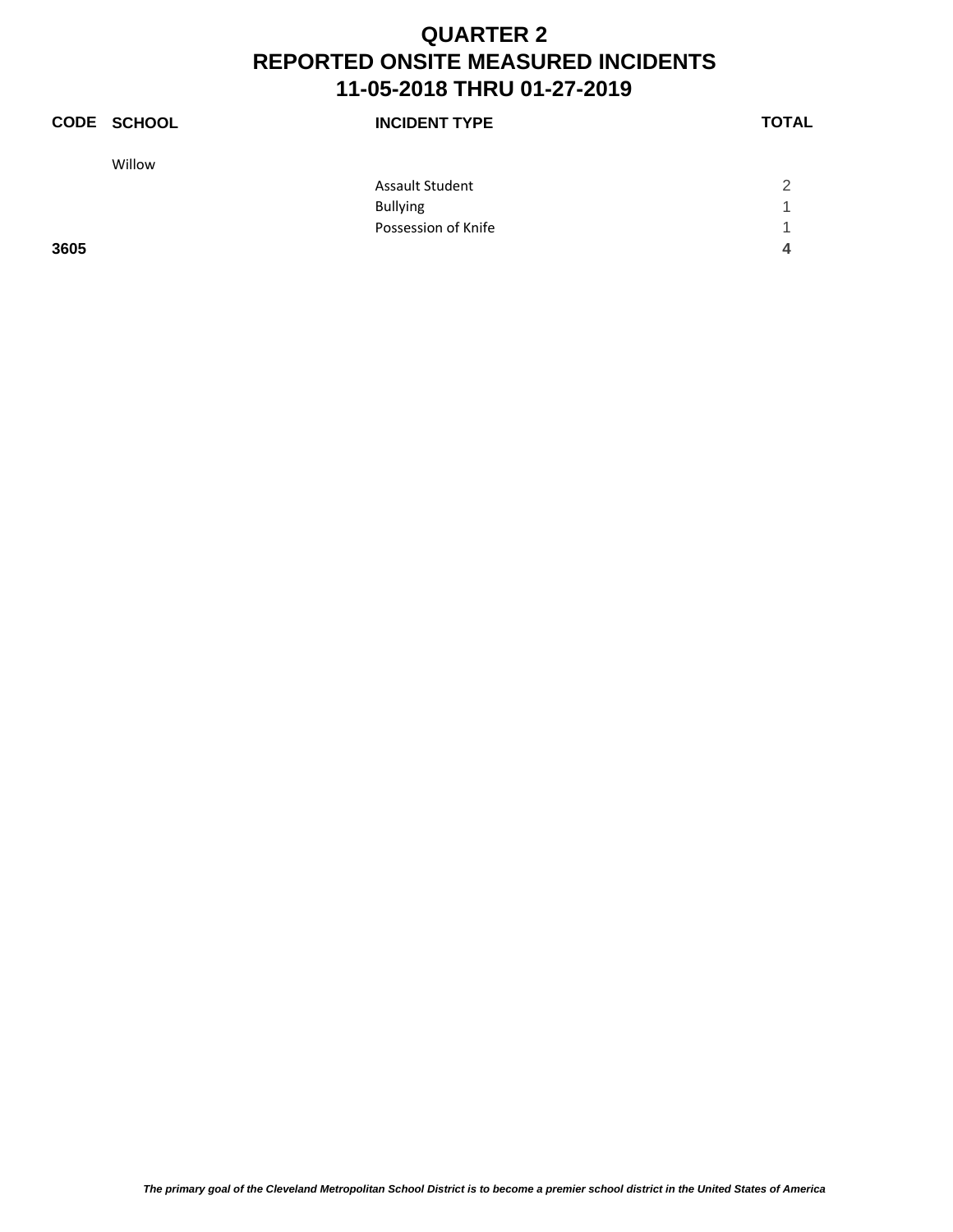|      | <b>CODE SCHOOL</b> | <b>INCIDENT TYPE</b>                  | <b>TOTAL</b> |
|------|--------------------|---------------------------------------|--------------|
|      | Willson            |                                       |              |
|      |                    | Possession of Other Dangerous Weapon  |              |
|      |                    | Possession/Use of Scheduled Narcotics |              |
| 4624 |                    |                                       | 2            |
|      |                    |                                       |              |